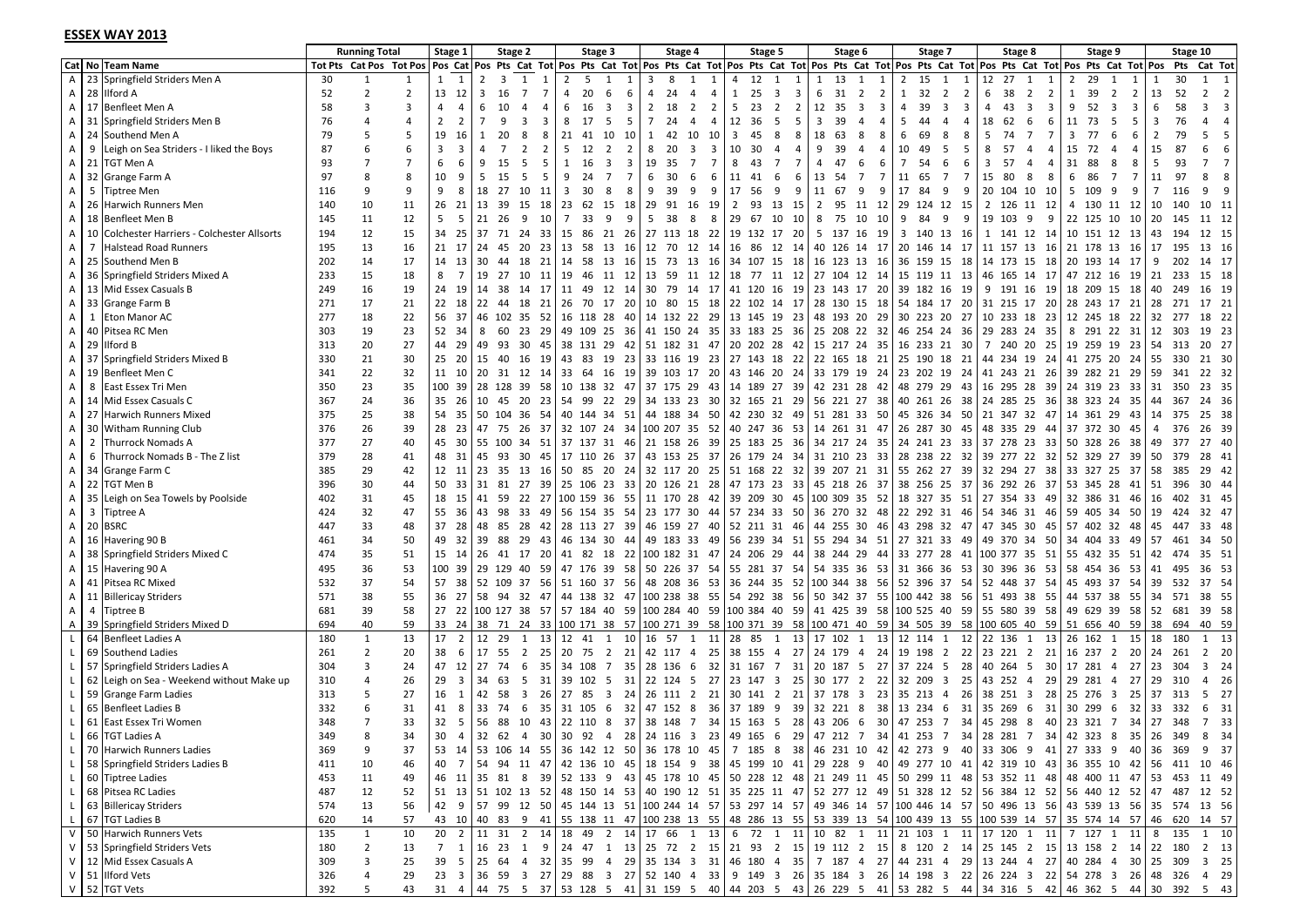|                |                |                | <b>Stage 1 Results</b>                    |                |                         |                | <b>Category Positions</b>                 |               |
|----------------|----------------|----------------|-------------------------------------------|----------------|-------------------------|----------------|-------------------------------------------|---------------|
| Pos            | Team           | Cat            | <b>Name</b>                               | <b>Points</b>  | <b>Open Team</b>        |                |                                           | <b>Points</b> |
| $\mathbf{1}$   | 23             | A              | Springfield Striders Men A                | 1              | $\mathbf{1}$            | 23             | Springfield Striders Men A                | $\mathbf{1}$  |
| $\overline{2}$ | 31             | Α              | Springfield Striders Men B                | $\overline{2}$ | 2                       | 31             | Springfield Striders Men B                | 2             |
| 3              | 9              | Α              | Leigh on Sea Striders - I liked the Boys  | 3              | 3                       | 9              | Leigh on Sea Striders - I liked the Boys  | 3             |
| 4              | 17             | Α              | Benfleet Men A                            | $\overline{4}$ | 4                       | 17             | Benfleet Men A                            | 4             |
| 5              | 18             | A              | Benfleet Men B                            | 5              | 5                       | 18             | Benfleet Men B                            | 5             |
| 6              | 21             | A              | TGT Men A                                 | 6              | 6                       | 21             | <b>TGT Men A</b>                          | 6             |
| $\overline{7}$ | 53             | V              | Springfield Striders Vets                 | $\overline{7}$ | 7                       | 36             | Springfield Striders Mixed A              | 8             |
| 8              | 36             | Α              | Springfield Striders Mixed A              | 8              | 8                       | 5              | <b>Tiptree Men</b>                        | 9             |
| 9              | 5              | Α              | <b>Tiptree Men</b>                        | 9              | 9                       | 32             | Grange Farm A                             | 10            |
| 10             | 32             | Α              | Grange Farm A                             | 10             | 10                      | 19             | Benfleet Men C                            | 11            |
| 11             | 19             | Α              | Benfleet Men C                            | 11             | 11                      | 34             | Grange Farm C                             | 12            |
| 12             | 34             | A              | Grange Farm C                             | 12             | 12                      | 28             | <b>Ilford A</b>                           | 13            |
| 13             | 28             | Α              | <b>Ilford A</b>                           | 13             | 13                      | 25             | Southend Men B                            | 14            |
| 14             | 25             | A              | Southend Men B                            | 14             | 14                      | 38             | Springfield Striders Mixed C              | 15            |
| 15             | 38             | Α              | Springfield Striders Mixed C              | 15             | 15                      | 35             | Leigh on Sea Towels by Poolside           | 18            |
|                | 59             |                |                                           | 16             | 16                      | 24             | Southend Men A                            | 19            |
| 16             |                | L              | <b>Grange Farm Ladies</b>                 | 17             |                         | $\overline{7}$ |                                           |               |
| 17             | 64             | L              | <b>Benfleet Ladies A</b>                  |                | 17                      |                | <b>Halstead Road Runners</b>              | 21            |
| 18             | 35             | A              | Leigh on Sea Towels by Poolside           | 18             | 18                      | 33             | Grange Farm B                             | 22            |
| 19             | 24             | A              | Southend Men A                            | 19             | 19                      | 13             | Mid Essex Casuals B                       | 24            |
| 20             | 50             | V              | <b>Harwich Runners Vets</b>               | 20             | 20                      | 37             | Springfield Striders Mixed B              | 25            |
| 21             | $\overline{7}$ | A              | <b>Halstead Road Runners</b>              | 21             | 21                      | 26             | Harwich Runners Men                       | 26            |
| 22             | 33             | Α              | <b>Grange Farm B</b>                      | 22             | 22                      | $\overline{4}$ | <b>Tiptree B</b>                          | 27            |
| 23             | 51             | $\vee$         | <b>Ilford Vets</b>                        | 23             | 23                      | 30             | Witham Running Club                       | 28            |
| 24             | 13             | A              | Mid Essex Casuals B                       | 24             | 24                      | 39             | Springfield Striders Mixed D              | 33            |
| 25             | 37             | Α              | Springfield Striders Mixed B              | 25             | 25                      | 10             | Colchester Harriers - Colchester Allsorts | 34            |
| 26             | 26             | A              | Harwich Runners Men                       | 26             | 26                      | 14             | Mid Essex Casuals C                       | 35            |
| 27             | 4              | Α              | Tiptree B                                 | 27             | 27                      | 11             | <b>Billericay Striders</b>                | 36            |
| 28             | 30             | A              | Witham Running Club                       | 28             | 28                      | 20             | <b>BSRC</b>                               | 37            |
| 29             | 62             | L              | Leigh on Sea - Weekend without Make up    | 29             | 29                      | 29             | <b>Ilford B</b>                           | 44            |
| 30             | 66             | L              | <b>TGT Ladies A</b>                       | 30             | 30                      | $\overline{2}$ | <b>Thurrock Nomads A</b>                  | 45            |
| 31             | 52             | $\vee$         | <b>TGT Vets</b>                           | 31             | 31                      | 6              | Thurrock Nomads B - The Z list            | 48            |
| 32             | 61             | L              | East Essex Tri Women                      | 32             | 32                      | 16             | Havering 90 B                             | 49            |
| 33             | 39             | Α              | Springfield Striders Mixed D              | 33             | 33                      | 22             | <b>TGT Men B</b>                          | 50            |
| 34             | 10             | A              | Colchester Harriers - Colchester Allsorts | 34             | 34                      | 40             | Pitsea RC Men                             | 52            |
| 35             | 14             | $\overline{A}$ | Mid Essex Casuals C                       | 35             | 35                      | 27             | <b>Harwich Runners Mixed</b>              | 54            |
| 36             | 11             | Α              | <b>Billericay Striders</b>                | 36             | 36                      | 3              | <b>Tiptree A</b>                          | 55            |
| 37             | 20             | A              | <b>BSRC</b>                               | 37             | 37                      | $\mathbf{1}$   | Eton Manor AC                             | 56            |
| 38             | 69             | L              | Southend Ladies                           | 38             | 38                      | 41             | Pitsea RC Mixed                           | 57            |
| 39             | 12             | $\vee$         | Mid Essex Casuals A                       | 39             | 39                      | 8              | East Essex Tri Men                        | 100           |
| 40             | 58             | L              | Springfield Striders Ladies B             | 40             | 40                      | 15             | Havering 90 A                             | 100           |
| 41             | 65             | L              | <b>Benfleet Ladies B</b>                  | 41             |                         |                |                                           |               |
| 42             | 63             | L              | <b>Billericay Striders</b>                | 42             | Ladies Team             |                |                                           | <b>Points</b> |
| 43             | 67             | L              | <b>TGT Ladies B</b>                       | 43             | $\mathbf{1}$            | 59             | <b>Grange Farm Ladies</b>                 | 16            |
| 44             | 29             | Α              | Ilford B                                  | 44             | $\overline{2}$          | 64             | <b>Benfleet Ladies A</b>                  | 17            |
|                | $\overline{2}$ | A              | <b>Thurrock Nomads A</b>                  | 45             | 3                       | 62             |                                           |               |
| 45             |                |                |                                           |                |                         |                | Leigh on Sea - Weekend without Make up    | 29            |
| 46             | 60             | L              | <b>Tiptree Ladies</b>                     | 46             | 4                       | 66             | <b>TGT Ladies A</b>                       | 30            |
| 47             | 57             | L              | Springfield Striders Ladies A             | 47             | 5                       | 61             | East Essex Tri Women                      | 32            |
| 48             | 6              | Α              | Thurrock Nomads B - The Z list            | 48             | 6                       | 69             | Southend Ladies                           | 38            |
| 49             | 16             | Α              | Havering 90 B                             | 49             | $\overline{\mathbf{7}}$ | 58             | Springfield Striders Ladies B             | 40            |
| 50             | 22             | A              | <b>TGT Men B</b>                          | 50             | 8                       | 65             | <b>Benfleet Ladies B</b>                  | 41            |
| 51             | 68             | L              | Pitsea RC Ladies                          | 51             | 9                       | 63             | <b>Billericay Striders</b>                | 42            |
| 52             | 40             | A              | Pitsea RC Men                             | 52             | 10                      | 67             | <b>TGT Ladies B</b>                       | 43            |
| 53             | 70             | L              | Harwich Runners Ladies                    | 53             | 11                      | 60             | <b>Tiptree Ladies</b>                     | 46            |
| 54             | 27             | Α              | Harwich Runners Mixed                     | 54             | 12                      | 57             | Springfield Striders Ladies A             | 47            |
| 55             | 3              | Α              | Tiptree A                                 | 55             | 13                      | 68             | Pitsea RC Ladies                          | 51            |
| 56             | $\mathbf{1}$   | Α              | Eton Manor AC                             | 56             | 14                      | 70             | <b>Harwich Runners Ladies</b>             | 53            |
| 57             | 41             | A              | Pitsea RC Mixed                           | 57             |                         |                |                                           |               |
| 100            | 8              | Α              | East Essex Tri Men                        | 100            | <b>Vets Team</b>        |                |                                           | <b>Points</b> |
| 100            | 15             | A              | Havering 90 A                             | 100            | $\mathbf{1}$            | 53             | Springfield Striders Vets                 | 7             |
|                |                |                |                                           |                |                         |                |                                           |               |

| <b>Stage 1 Results</b>        |                |                |                    | <b>Category Positions</b>                 |                |
|-------------------------------|----------------|----------------|--------------------|-------------------------------------------|----------------|
|                               | <b>Points</b>  | Open Team      |                    |                                           | Points         |
| triders Men A                 | 1              | 1              | 23                 | Springfield Striders Men A                | 1              |
| triders Men B                 | $\overline{2}$ | $\overline{2}$ | 31                 | Springfield Striders Men B                | $\overline{2}$ |
| Striders - I liked the Boys   | 3              | 3              | 9                  | Leigh on Sea Striders - I liked the Boys  | 3              |
| n A                           | 4              | 4              | 17                 | Benfleet Men A                            | 4              |
| n B                           | 5              | 5              | 18                 | Benfleet Men B                            | 5              |
|                               | 6              | 6              | 21                 | TGT Men A                                 | 6              |
| triders Vets                  | 7              | 7              | 36                 | Springfield Striders Mixed A              | 8              |
| triders Mixed A               | 8              | 8              | 5                  | Tiptree Men                               | 9              |
|                               | 9              | 9              | 32                 | Grange Farm A                             | 10             |
| ۱A                            | 10             | 10             | 19                 | Benfleet Men C                            | 11             |
| n C                           | 11             | 11             | 34                 | Grange Farm C                             | 12             |
| ıС                            | 12             | 12             | 28                 | Ilford A                                  | 13             |
|                               | 13             | 13             | 25                 | Southend Men B                            | 14             |
| en B                          | 14             | 14             | 38                 | Springfield Striders Mixed C              | 15             |
| triders Mixed C               | 15             | 15             | 35                 | Leigh on Sea Towels by Poolside           | 18             |
| ı Ladies                      | 16             | 16             | 24                 | Southend Men A                            | 19             |
| ies A                         | 17             | 17             | 7                  | <b>Halstead Road Runners</b>              | 21             |
| Towels by Poolside            | 18             | 18             | 33                 | Grange Farm B                             | 22             |
| en A                          | 19             | 19             | 13                 | Mid Essex Casuals B                       | 24             |
| ners Vets                     | 20             | 20             | 37                 | Springfield Striders Mixed B              | 25             |
| ad Runners                    | 21             | 21             | 26                 | Harwich Runners Men                       | 26             |
| ıΒ                            | 22             | 22             | 4                  | Tiptree B                                 | 27             |
|                               | 23             | 23             | 30                 | <b>Witham Running Club</b>                | 28             |
| asuals B                      | 24             | 24             | 39                 | Springfield Striders Mixed D              | 33             |
| triders Mixed B               | 25             | 25             | 10                 | Colchester Harriers - Colchester Allsorts | 34             |
| ners Men                      | 26             | 26             | 14                 | Mid Essex Casuals C                       | 35             |
|                               | 27             | 27             | 11                 | <b>Billericay Striders</b>                | 36             |
| ning Club                     | 28             | 28             | 20                 | <b>BSRC</b>                               | 37             |
| - Weekend without Make up     | 29             | 29             | 29                 | <b>Ilford B</b>                           | 44             |
|                               | 30             | 30             | 2                  | <b>Thurrock Nomads A</b>                  | 45             |
|                               | 31             | 31             | 6                  | Thurrock Nomads B - The Z list            | 48             |
| i Women                       | 32             | 32             | 16                 | Havering 90 B                             | 49             |
| triders Mixed D               | 33             | 33             | 22                 | TGT Men B                                 | 50             |
| arriers - Colchester Allsorts | 34             | 34             | 40                 | Pitsea RC Men                             | 52             |
| asuals C                      | 35             | 35             | 27                 | Harwich Runners Mixed                     | 54             |
| iders                         | 36             | 36             | 3                  | Tiptree A                                 | 55             |
|                               | 37             | 37             | $\mathbf{1}$       | Eton Manor AC                             | 56             |
| dies                          | 38             | 38             | 41                 | Pitsea RC Mixed                           | 57             |
| asuals A                      | 39             | 39             | 8                  | East Essex Tri Men                        | 100            |
| triders Ladies B              | 40             | 40             | 15                 | Havering 90 A                             | 100            |
| ies B                         | 41             |                |                    |                                           |                |
| iders                         | 42             |                | <b>Ladies Team</b> |                                           | <b>Points</b>  |
|                               | 43             | 1              | 59                 | Grange Farm Ladies                        | 16             |
|                               | 44             | 2              | 64                 | <b>Benfleet Ladies A</b>                  | 17             |
| mads A                        | 45             | 3              | 62                 | Leigh on Sea - Weekend without Make up    | 29             |
| эs                            | 46             | 4              | 66                 | <b>TGT Ladies A</b>                       | 30             |
| triders Ladies A              | 47             | 5              | 61                 | East Essex Tri Women                      | 32             |
| mads B - The Z list           | 48             | 6              | 69                 | Southend Ladies                           | 38             |
| В                             | 49             | 7              | 58                 | Springfield Striders Ladies B             | 40             |
|                               | 50             | 8              | 65                 | <b>Benfleet Ladies B</b>                  | 41             |
| dies                          | 51             | 9              | 63                 | <b>Billericay Striders</b>                | 42             |
| эn                            | 52             | 10             | 67                 | <b>TGT Ladies B</b>                       | 43             |
| ners Ladies                   | 53             | 11             | 60                 | <b>Tiptree Ladies</b>                     | 46             |
| ners Mixed                    | 54             | 12             | 57                 | Springfield Striders Ladies A             | 47             |
|                               | 55             | 13             | 68                 | Pitsea RC Ladies                          | 51             |
| АC                            | 56             | 14             | 70                 | Harwich Runners Ladies                    | 53             |
| xed                           | 57             |                |                    |                                           |                |
| i Men                         | 100            | Vets Team      |                    |                                           | Points         |
| Α                             | 100            | 1              | 53                 | Springfield Striders Vets                 | 7              |
|                               |                | 2              | 50                 | Harwich Runners Vets                      | 20             |
|                               |                | 3              | 51                 | <b>Ilford Vets</b>                        | 23             |
|                               |                | 4              | 52                 | <b>TGT Vets</b>                           | 31             |
|                               |                |                |                    |                                           |                |

12 Mid Essex Casuals A 39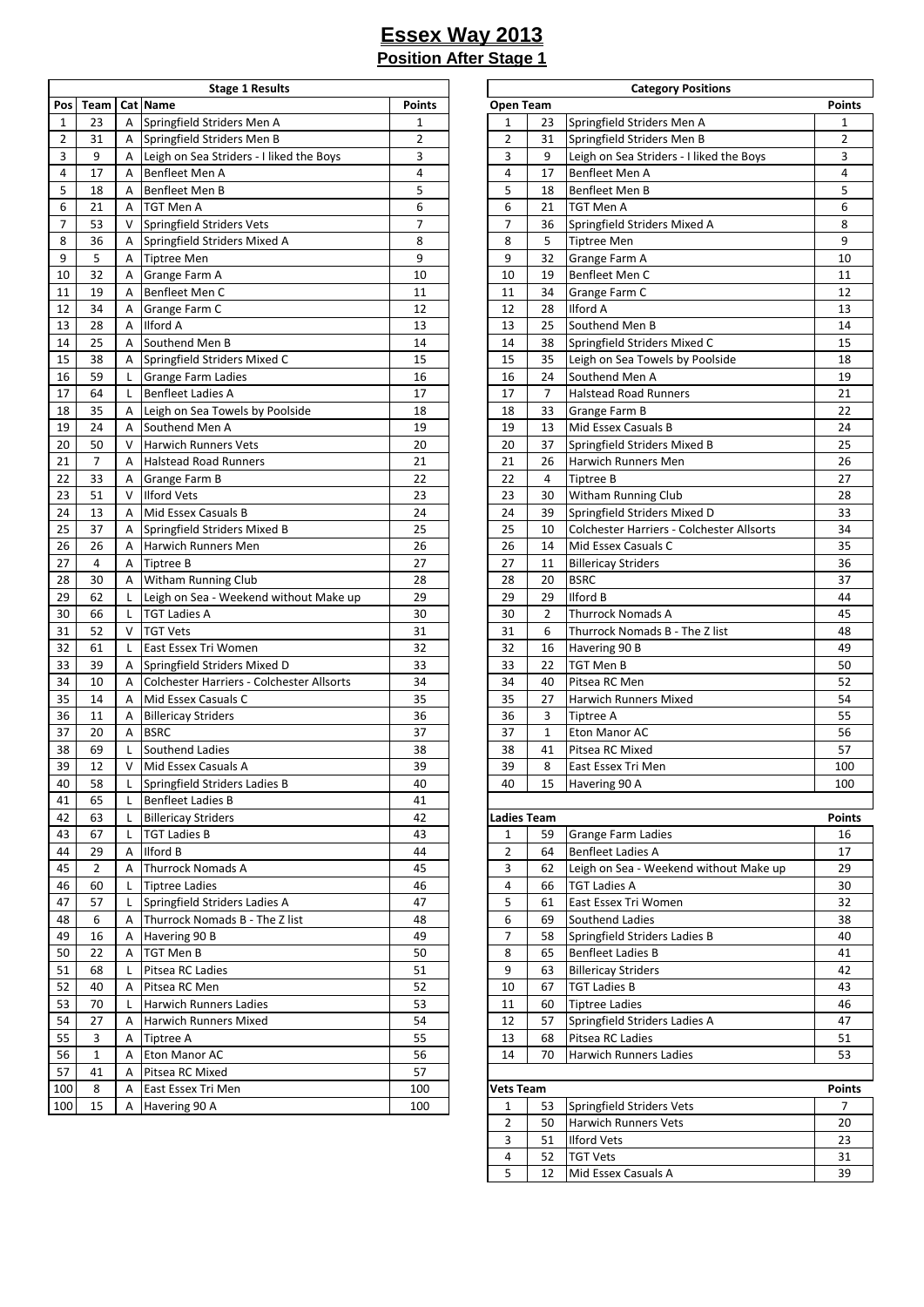|                |                |              | <b>Stage 2 Results</b>                    |                |                    |                | <b>Category Positions</b>                 |                |
|----------------|----------------|--------------|-------------------------------------------|----------------|--------------------|----------------|-------------------------------------------|----------------|
| Pos            | Team           |              | Cat Name                                  | <b>Points</b>  | <b>Open Team</b>   |                |                                           | <b>Points</b>  |
| $\mathbf{1}$   | 24             | A            | Southend Men A                            | 20             | $\mathbf{1}$       | 23             | Springfield Striders Men A                | 3              |
| $\overline{2}$ | 23             | Α            | Springfield Striders Men A                | 3              | $\overline{2}$     | 9              | Leigh on Sea Striders - I liked the Boys  | $\overline{7}$ |
| 3              | 28             | A            | <b>Ilford A</b>                           | 16             | 3                  | 31             | Springfield Striders Men B                | 9              |
| 4              | 9              | A            | Leigh on Sea Striders - I liked the Boys  | $\overline{7}$ | 4                  | 17             | Benfleet Men A                            | 10             |
| 5              | 32             | A            | Grange Farm A                             | 15             | 5                  | 32             | Grange Farm A                             | 15             |
| 6              | 17             | A            | Benfleet Men A                            | 10             | 6                  | 21             | <b>TGT Men A</b>                          | 15             |
| $\overline{7}$ | 31             |              | Springfield Striders Men B                | 9              | $\overline{7}$     | 28             | <b>Ilford A</b>                           | 16             |
|                |                | Α            |                                           | 60             |                    |                |                                           |                |
| 8              | 40             | A            | Pitsea RC Men                             |                | 8                  | 24             | Southend Men A                            | 20             |
| 9              | 21             | Α            | <b>TGT Men A</b>                          | 15             | 9                  | 18             | Benfleet Men B                            | 26             |
| 10             | 14             | A            | Mid Essex Casuals C                       | 45             | 10                 | 5              | <b>Tiptree Men</b>                        | 27             |
| 11             | 50             | V            | <b>Harwich Runners Vets</b>               | 31             | 11                 | 36             | Springfield Striders Mixed A              | 27             |
| 12             | 64             | L            | <b>Benfleet Ladies A</b>                  | 29             | 12                 | 19             | Benfleet Men C                            | 31             |
| 13             | 26             | A            | Harwich Runners Men                       | 39             | 13                 | 34             | Grange Farm C                             | 35             |
| 14             | 13             | A            | Mid Essex Casuals B                       | 38             | 14                 | 13             | Mid Essex Casuals B                       | 38             |
| 15             | 37             | Α            | Springfield Striders Mixed B              | 40             | 15                 | 26             | Harwich Runners Men                       | 39             |
| 16             | 53             | V            | Springfield Striders Vets                 | 23             | 16                 | 37             | Springfield Striders Mixed B              | 40             |
| 17             | 69             | $\mathsf{L}$ | Southend Ladies                           | 55             | 17                 | 38             | Springfield Striders Mixed C              | 41             |
| 18             | 5              | A            | <b>Tiptree Men</b>                        | 27             | 18                 | 33             | Grange Farm B                             | 44             |
| 19             | 36             | Α            | Springfield Striders Mixed A              | 27             | 19                 | 25             | Southend Men B                            | 44             |
| 20             | 19             | Α            | Benfleet Men C                            | 31             | 20                 | 14             | Mid Essex Casuals C                       | 45             |
| 21             | 18             | A            | Benfleet Men B                            | 26             | 21                 | $\overline{7}$ | <b>Halstead Road Runners</b>              | 45             |
| 22             | 33             | A            | <b>Grange Farm B</b>                      | 44             | 22                 | 35             | Leigh on Sea Towels by Poolside           | 59             |
| 23             | 34             | A            | Grange Farm C                             | 35             | 23                 | 40             | Pitsea RC Men                             | 60             |
| 24             | $\overline{7}$ | A            | <b>Halstead Road Runners</b>              | 45             | 24                 | 10             | Colchester Harriers - Colchester Allsorts | 71             |
| 25             | 12             | V            | Mid Essex Casuals A                       | 64             | 25                 | 39             | Springfield Striders Mixed D              | 71             |
| 26             | 38             | A            | Springfield Striders Mixed C              | 41             | 26                 | 30             | Witham Running Club                       | 75             |
| 27             | 57             | L            | Springfield Striders Ladies A             | 74             | 27                 | 22             | TGT Men B                                 | 81             |
| 28             | 8              | A            | East Essex Tri Men                        | 128            | 28                 | 20             | <b>BSRC</b>                               | 85             |
| 29             | 15             | Α            | Havering 90 A                             | 129            | 29                 | 16             | Havering 90 B                             | 88             |
| 30             | 25             | Α            | Southend Men B                            | 44             | 30                 | 6              | Thurrock Nomads B - The Z list            | 93             |
| 31             | 22             | Α            | <b>TGT Men B</b>                          | 81             | 31                 | 29             | <b>Ilford B</b>                           | 93             |
| 32             | 66             | L            | <b>TGT Ladies A</b>                       | 62             | 32                 | 11             | <b>Billericay Striders</b>                | 94             |
| 33             | 65             | L            | <b>Benfleet Ladies B</b>                  | 74             | 33                 | 3              | <b>Tiptree A</b>                          | 98             |
| 34             | 62             | L            | Leigh on Sea - Weekend without Make up    | 63             | 34                 | $\overline{2}$ | <b>Thurrock Nomads A</b>                  | 100            |
| 35             | 60             | L            | <b>Tiptree Ladies</b>                     | 81             | 35                 | $\mathbf{1}$   | Eton Manor AC                             | 102            |
| 36             | 51             | $\vee$       | <b>Ilford Vets</b>                        | 59             | 36                 | 27             | <b>Harwich Runners Mixed</b>              | 104            |
| 37             | 10             | A            | Colchester Harriers - Colchester Allsorts | 71             | 37                 | 41             | Pitsea RC Mixed                           | 109            |
| 38             | 39             | Α            | Springfield Striders Mixed D              | 71             | 38                 | 4              | <b>Tiptree B</b>                          | 127            |
|                |                |              |                                           |                |                    | 8              |                                           |                |
| 39             | $16\,$         | $\mathsf A$  | Havering 90 B                             | 88             | 39                 |                | East Essex Tri Men                        | 128            |
| 40             | 67             | L.           | <b>TGT Ladies B</b>                       | 83             | 40                 | 15             | Havering 90 A                             | 129            |
| 41             | 35             | A            | Leigh on Sea Towels by Poolside           | 59             |                    |                |                                           |                |
| 42             | 59             | L            | Grange Farm Ladies                        | 58             | <b>Ladies Team</b> |                |                                           | <b>Points</b>  |
| 43             | 3              | Α            | <b>Tiptree A</b>                          | 98             | $\mathbf{1}$       | 64             | <b>Benfleet Ladies A</b>                  | 29             |
| 44             | 52             | V            | <b>TGT Vets</b>                           | 75             | $\overline{2}$     | 69             | Southend Ladies                           | 55             |
| 45             | 6              | A            | Thurrock Nomads B - The Z list            | 93             | 3                  | 59             | <b>Grange Farm Ladies</b>                 | 58             |
| 46             | 1              | Α            | Eton Manor AC                             | 102            | 4                  | 66             | <b>TGT Ladies A</b>                       | 62             |
| 47             | 30             | Α            | <b>Witham Running Club</b>                | 75             | 5                  | 62             | Leigh on Sea - Weekend without Make up    | 63             |
| 48             | 20             | Α            | <b>BSRC</b>                               | 85             | 6                  | 57             | Springfield Striders Ladies A             | 74             |
| 49             | 29             | Α            | <b>Ilford B</b>                           | 93             | $\overline{7}$     | 65             | <b>Benfleet Ladies B</b>                  | 74             |
| 50             | 27             | Α            | <b>Harwich Runners Mixed</b>              | 104            | 8                  | 60             | <b>Tiptree Ladies</b>                     | 81             |
| 51             | 68             | L            | Pitsea RC Ladies                          | 102            | 9                  | 67             | <b>TGT Ladies B</b>                       | 83             |
| 52             | 41             | Α            | Pitsea RC Mixed                           | 109            | 10                 | 61             | East Essex Tri Women                      | 88             |
| 53             | 70             | L            | <b>Harwich Runners Ladies</b>             | 106            | 11                 | 58             | Springfield Striders Ladies B             | 94             |
| 54             | 58             | L            | Springfield Striders Ladies B             | 94             | 12                 | 63             | <b>Billericay Striders</b>                | 99             |
| 55             | $\overline{2}$ | A            | <b>Thurrock Nomads A</b>                  | 100            | 13                 | 68             | Pitsea RC Ladies                          | 102            |
| 56             | 61             | L            | East Essex Tri Women                      | 88             | 14                 | 70             | <b>Harwich Runners Ladies</b>             | 106            |
| 57             | 63             | L            | <b>Billericay Striders</b>                | 99             |                    |                |                                           |                |
| 58             | 11             | Α            | <b>Billericay Striders</b>                | 94             | <b>Vets Team</b>   |                |                                           | <b>Points</b>  |
| 100            | 4              | Α            | <b>Tiptree B</b>                          | 127            | $\mathbf{1}$       | 53             | Springfield Striders Vets                 | 23             |
|                |                |              |                                           |                |                    |                |                                           |                |

| <b>Stage 2 Results</b>        |                |                    |                | <b>Category Positions</b>                 |               |
|-------------------------------|----------------|--------------------|----------------|-------------------------------------------|---------------|
|                               | <b>Points</b>  | Open Team          |                |                                           | <b>Points</b> |
| en A                          | 20             | 1                  | 23             | Springfield Striders Men A                | 3             |
| triders Men A                 | 3              | 2                  | 9              | Leigh on Sea Striders - I liked the Boys  | 7             |
|                               | 16             | 3                  | 31             | Springfield Striders Men B                | 9             |
| Striders - I liked the Boys   | $\overline{7}$ | 4                  | 17             | Benfleet Men A                            | 10            |
| ۱A                            | 15             | 5                  | 32             | Grange Farm A                             | 15            |
| n A                           | 10             | 6                  | 21             | TGT Men A                                 | 15            |
| triders Men B                 | 9              | 7                  | 28             | Ilford A                                  | 16            |
| эn                            | 60             | 8                  | 24             | Southend Men A                            | 20            |
|                               | 15             | 9                  | 18             | Benfleet Men B                            | 26            |
| asuals C                      | 45             | 10                 | 5              | <b>Tiptree Men</b>                        | 27            |
| ners Vets                     | 31             | 11                 | 36             | Springfield Striders Mixed A              | 27            |
| ies A                         | 29             | 12                 | 19             | Benfleet Men C                            | 31            |
| ners Men                      | 39             | 13                 | 34             | Grange Farm C                             | 35            |
| asuals B                      | 38             | 14                 | 13             | Mid Essex Casuals B                       | 38            |
| triders Mixed B               | 40             | 15                 | 26             | Harwich Runners Men                       | 39            |
| triders Vets                  | 23             | 16                 | 37             | Springfield Striders Mixed B              | 40            |
| dies                          | 55             | 17                 | 38             | Springfield Striders Mixed C              | 41            |
|                               | 27             | 18                 | 33             | Grange Farm B                             | 44            |
| triders Mixed A               | 27             | 19                 | 25             | Southend Men B                            | 44            |
| n C                           | 31             | 20                 | 14             | Mid Essex Casuals C                       | 45            |
| n B                           | 26             | 21                 | 7              | <b>Halstead Road Runners</b>              | 45            |
| ìΒ                            | 44             | 22                 | 35             | Leigh on Sea Towels by Poolside           | 59            |
| ۱C                            | 35             | 23                 | 40             | Pitsea RC Men                             | 60            |
| ad Runners                    | 45             | 24                 | 10             | Colchester Harriers - Colchester Allsorts | 71            |
| asuals A                      | 64             | 25                 | 39             | Springfield Striders Mixed D              | 71            |
| triders Mixed C               | 41             | 26                 | 30             | Witham Running Club                       | 75            |
| triders Ladies A              | 74             | 27                 | 22             | TGT Men B                                 | 81            |
| i Men                         | 128            | 28                 | 20             | <b>BSRC</b>                               | 85            |
| A                             | 129            | 29                 | 16             | Havering 90 B                             | 88            |
| en B                          | 44             | 30                 | 6              | Thurrock Nomads B - The Z list            | 93            |
|                               | 81             | 31                 | 29             | Ilford B                                  | 93            |
|                               | 62             | 32                 | 11             | <b>Billericay Striders</b>                | 94            |
| ies B                         | 74             | 33                 | 3              | Tiptree A                                 | 98            |
| - Weekend without Make up     | 63             | 34                 | $\overline{2}$ | <b>Thurrock Nomads A</b>                  | 100           |
| эs                            | 81             | 35                 | 1              | Eton Manor AC                             | 102           |
|                               | 59             | 36                 | 27             | Harwich Runners Mixed                     | 104           |
| arriers - Colchester Allsorts | 71             | 37                 | 41             | Pitsea RC Mixed                           | 109           |
| triders Mixed D               | 71             | 38                 | 4              | Tiptree B                                 | 127           |
| В                             | 88             | 39                 | 8              | East Essex Tri Men                        | 128           |
|                               | 83             | 40                 | 15             | Havering 90 A                             | 129           |
| Towels by Poolside            | 59             |                    |                |                                           |               |
| າ Ladies                      | 58             | <b>Ladies Team</b> |                |                                           | <b>Points</b> |
|                               | 98             | 1                  | 64             | Benfleet Ladies A                         | 29            |
|                               | 75             | 2                  | 69             | Southend Ladies                           | 55            |
| mads B - The Z list           | 93             | 3                  | 59             | <b>Grange Farm Ladies</b>                 | 58            |
| AC                            | 102            | 4                  | 66             | <b>TGT Ladies A</b>                       | 62            |
| ning Club                     | 75             | 5                  | 62             | Leigh on Sea - Weekend without Make up    | 63            |
|                               | 85             | 6                  | 57             | Springfield Striders Ladies A             | 74            |
|                               | 93             | 7                  | 65             | <b>Benfleet Ladies B</b>                  | 74            |
| ners Mixed                    | 104            | 8                  | 60             | <b>Tiptree Ladies</b>                     | 81            |
| dies                          | 102            | 9                  | 67             | <b>TGT Ladies B</b>                       | 83            |
| xed                           | 109            | 10                 | 61             | East Essex Tri Women                      | 88            |
| ners Ladies                   | 106            | 11                 | 58             | Springfield Striders Ladies B             | 94            |
| triders Ladies B              | 94             | 12                 | 63             | <b>Billericay Striders</b>                | 99            |
| mads A                        | 100            | 13                 | 68             | Pitsea RC Ladies                          | 102           |
| i Women                       | 88             | 14                 | 70             | Harwich Runners Ladies                    | 106           |
| iders                         | 99             |                    |                |                                           |               |
| iders                         | 94             | <b>Vets Team</b>   |                |                                           | <b>Points</b> |
|                               | 127            | 1                  | 53             | Springfield Striders Vets                 | 23            |
|                               |                | 2                  | 50             | Harwich Runners Vets                      | 31            |
|                               |                | 3                  | 51             | <b>Ilford Vets</b>                        | 59            |
|                               |                | 4                  | 12             | Mid Essex Casuals A                       | 64            |
|                               |                | 5                  | 52             | <b>TGT Vets</b>                           | 75            |
|                               |                |                    |                |                                           |               |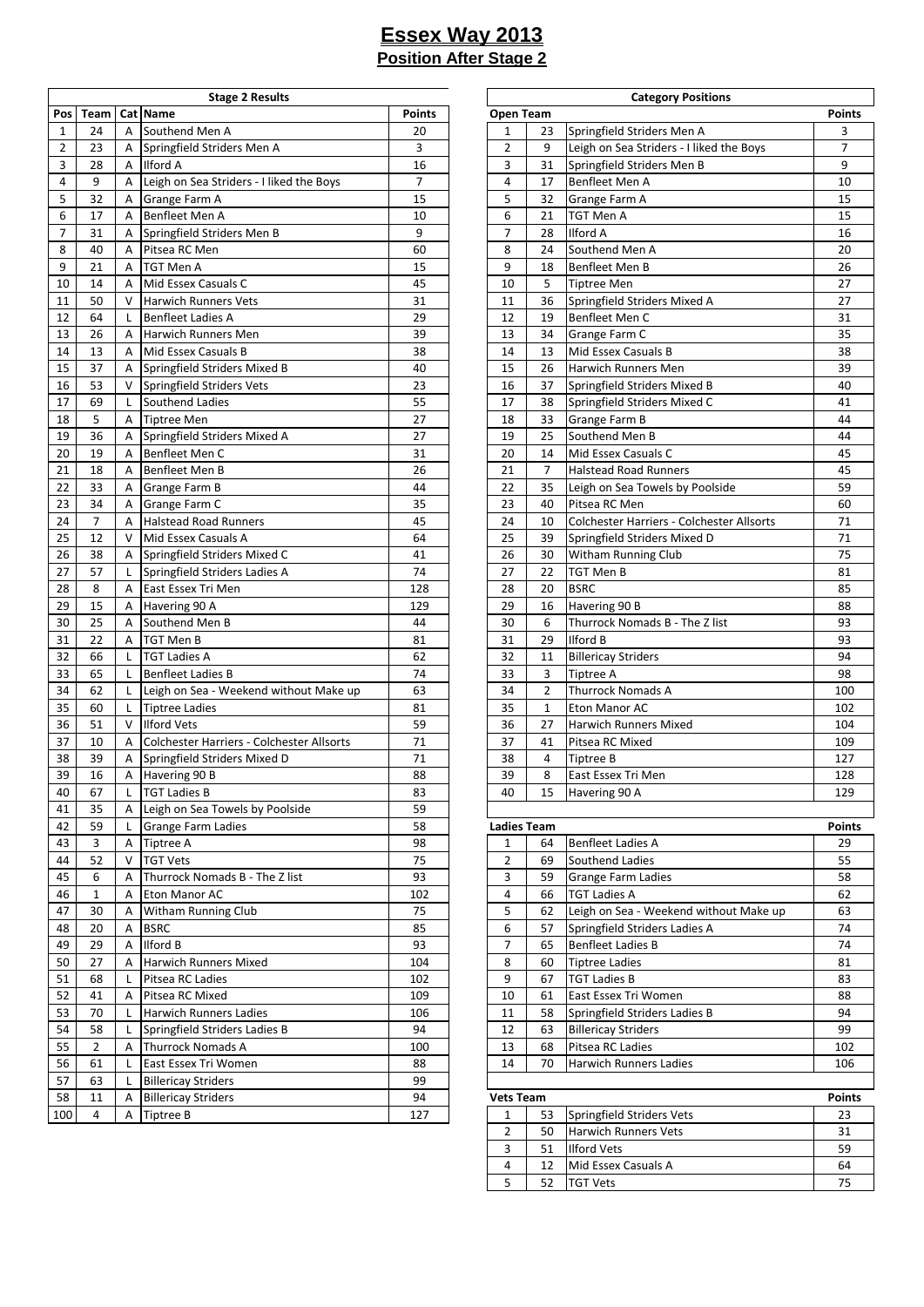|                |                |        | <b>Stage 3 Results</b>                    |               |   |                    |                | <b>Category Positions</b>                 |               |
|----------------|----------------|--------|-------------------------------------------|---------------|---|--------------------|----------------|-------------------------------------------|---------------|
| Pos            | Team           |        | Cat Name                                  | <b>Points</b> |   | <b>Open Team</b>   |                |                                           | <b>Points</b> |
| $\mathbf{1}$   | 21             | A      | <b>TGT Men A</b>                          | 16            |   | 1                  | 23             | Springfield Striders Men A                | 5             |
| $\overline{2}$ | 23             | A      | Springfield Striders Men A                | 5             |   | $\overline{2}$     | 9              | Leigh on Sea Striders - I liked the Boys  | 12            |
| 3              | 5              | A      | <b>Tiptree Men</b>                        | 30            |   | 3                  | 21             | TGT Men A                                 | 16            |
| 4              | 28             | A      | Ilford A                                  | 20            |   | $\overline{4}$     | 17             | Benfleet Men A                            | 16            |
| 5              | 9              | A      | Leigh on Sea Striders - I liked the Boys  | 12            |   | 5                  | 31             | Springfield Striders Men B                | 17            |
| 6              | 17             | A      | Benfleet Men A                            | 16            |   | 6                  | 28             | Ilford A                                  | 20            |
| $\overline{7}$ | 18             | A      | Benfleet Men B                            | 33            |   | $\overline{7}$     | 32             | Grange Farm A                             | 24            |
| 8              | 31             | A      | Springfield Striders Men B                | 17            | ? | 8                  | 5              | <b>Tiptree Men</b>                        | 30            |
| 9              | 32             | Α      | Grange Farm A                             | 24            |   | 9                  | 18             | <b>Benfleet Men B</b>                     | 33            |
| 10             | 8              | A      | East Essex Tri Men                        | 138           |   | 10                 | 24             | Southend Men A                            | 41            |
| 11             | 13             | A      | Mid Essex Casuals B                       | 49            |   | 11                 | 36             | Springfield Striders Mixed A              | 46            |
| 12             | 64             | L      | <b>Benfleet Ladies A</b>                  | 41            |   | 12                 | 13             | Mid Essex Casuals B                       | 49            |
| 13             | $\overline{7}$ | A      | <b>Halstead Road Runners</b>              | 58            |   | 13                 | $\overline{7}$ | <b>Halstead Road Runners</b>              | 58            |
| 14             | 25             | Α      | Southend Men B                            | 58            |   | 14                 | 25             | Southend Men B                            | 58            |
| 15             | 10             | A      | Colchester Harriers - Colchester Allsorts | 86            |   | 15                 | 26             | Harwich Runners Men                       | 62            |
| 16             | $\mathbf{1}$   | A      | Eton Manor AC                             | 118           |   | 16                 | 19             | Benfleet Men C                            | 64            |
| 17             | 6              | A      | Thurrock Nomads B - The Z list            | 110           |   | 17                 | 33             | Grange Farm B                             | 70            |
| 18             | 50             | $\vee$ | <b>Harwich Runners Vets</b>               | 49            |   | 18                 | 38             | Springfield Striders Mixed C              | 82            |
|                |                |        |                                           |               |   |                    |                |                                           |               |
| 19             | 36             | A      | Springfield Striders Mixed A              | 46<br>75      |   | 19                 | 37             | Springfield Striders Mixed B              | 83            |
| 20             | 69             | L      | Southend Ladies                           |               |   | 20                 | 34             | Grange Farm C                             | 85            |
| 21             | 24             | A      | Southend Men A                            | 41            |   | 21                 | 10             | Colchester Harriers - Colchester Allsorts | 86            |
| 22             | 61             | L      | East Essex Tri Women                      | 110           |   | 22                 | 14             | Mid Essex Casuals C                       | 99            |
| 23             | 26             | A      | <b>Harwich Runners Men</b>                | 62            |   | 23                 | 22             | <b>TGT Men B</b>                          | 106           |
| 24             | 53             | V      | Springfield Striders Vets                 | 47            |   | 24                 | 30             | Witham Running Club                       | 107           |
| 25             | 22             | A      | <b>TGT Men B</b>                          | 106           |   | 25                 | 40             | Pitsea RC Men                             | 109           |
| 26             | 33             | Α      | Grange Farm B                             | 70            |   | 26                 | 6              | Thurrock Nomads B - The Z list            | 110           |
| 27             | 59             | L      | <b>Grange Farm Ladies</b>                 | 85            |   | 27                 | 20             | <b>BSRC</b>                               | 113           |
| 28             | 20             | Α      | <b>BSRC</b>                               | 113           |   | 28                 | $\mathbf{1}$   | Eton Manor AC                             | 118           |
| 29             | 51             | $\vee$ | <b>Ilford Vets</b>                        | 88            |   | 29                 | 29             | <b>Ilford B</b>                           | 131           |
| 30             | 66             | L      | <b>TGT Ladies A</b>                       | 92            |   | 30                 | 16             | Havering 90 B                             | 134           |
| 31             | 65             | L      | <b>Benfleet Ladies B</b>                  | 105           |   | 31                 | $\overline{2}$ | <b>Thurrock Nomads A</b>                  | 137           |
| 32             | 30             | A      | <b>Witham Running Club</b>                | 107           |   | 32                 | 8              | East Essex Tri Men                        | 138           |
| 33             | 19             | A      | Benfleet Men C                            | 64            |   | 33                 | 11             | <b>Billericay Striders</b>                | 138           |
| 34             | 57             | L      | Springfield Striders Ladies A             | 108           |   | 34                 | 27             | <b>Harwich Runners Mixed</b>              | 144           |
| 35             | 12             | V      | Mid Essex Casuals A                       | 99            |   | 35                 | 3              | <b>Tiptree A</b>                          | 154           |
| 36             | 70             | L      | <b>Harwich Runners Ladies</b>             | 142           |   | 36                 | 35             | Leigh on Sea Towels by Poolside           | 159           |
| 37             | $\overline{2}$ | A      | <b>Thurrock Nomads A</b>                  | 137           |   | 37                 | 41             | Pitsea RC Mixed                           | 160           |
| 38             | 29             | A      | <b>Ilford B</b>                           | 131           |   | 38                 | 39             | Springfield Striders Mixed D              | 171           |
| 39             | 62             | L      | Leigh on Sea - Weekend without Make up    | 102           |   | 39                 | 15             | Havering 90 A                             | 176           |
| 40             | 27             | A      | <b>Harwich Runners Mixed</b>              | 144           |   | 40                 | 4              | Tiptree B                                 | 184           |
| 41             | 38             | A      | Springfield Striders Mixed C              | 82            |   |                    |                |                                           |               |
| 42             | 58             | L      | Springfield Striders Ladies B             | 136           |   | <b>Ladies Team</b> |                |                                           | <b>Points</b> |
| 43             | 37             | A      | Springfield Striders Mixed B              | 83            |   | $\mathbf{1}$       | 64             | <b>Benfleet Ladies A</b>                  | 41            |
| 44             | 11             | A      | <b>Billericay Striders</b>                | 138           |   | $\overline{2}$     | 69             | Southend Ladies                           | 75            |
| 45             | 63             | L      | <b>Billericay Striders</b>                | 144           |   | 3                  | 59             | <b>Grange Farm Ladies</b>                 | 85            |
| 46             | 16             | Α      | Havering 90 B                             | 134           |   | 4                  | 66             | <b>TGT Ladies A</b>                       | 92            |
| 47             | 15             | Α      | Havering 90 A                             | 176           |   | 5                  | 62             | Leigh on Sea - Weekend without Make up    | 102           |
| 48             | 68             | L      | Pitsea RC Ladies                          | 150           |   | 6                  | 65             | <b>Benfleet Ladies B</b>                  | 105           |
| 49             | 40             | Α      | Pitsea RC Men                             | 109           |   | $\overline{7}$     | 57             | Springfield Striders Ladies A             | 108           |
| 50             | 34             | Α      | Grange Farm C                             | 85            |   | 8                  | 61             | East Essex Tri Women                      | 110           |
|                |                | A      | Pitsea RC Mixed                           |               |   | 9                  | 60             | <b>Tiptree Ladies</b>                     |               |
| 51<br>52       | 41             |        |                                           | 160<br>133    |   | $10\,$             | 58             |                                           | 133<br>136    |
|                | 60             | L      | <b>Tiptree Ladies</b>                     |               |   |                    |                | Springfield Striders Ladies B             |               |
| 53             | 52             | V      | <b>TGT Vets</b>                           | 128           |   | 11                 | 67             | <b>TGT Ladies B</b>                       | 138           |
| 54             | 14             | A      | Mid Essex Casuals C                       | 99            |   | 12                 | 70             | <b>Harwich Runners Ladies</b>             | 142           |
| 55             | 67             | L      | <b>TGT Ladies B</b>                       | 138           |   | 13                 | 63             | <b>Billericay Striders</b>                | 144           |
| 56             | 3              | Α      | <b>Tiptree A</b>                          | 154           |   | 14                 | 68             | Pitsea RC Ladies                          | 150           |
| 57             | 4              | A      | <b>Tiptree B</b>                          | 184           |   |                    |                |                                           |               |
| 100            | 35             | Α      | Leigh on Sea Towels by Poolside           | 159           |   | <b>Vets Team</b>   |                |                                           | <b>Points</b> |
| 100            | 39             |        | Springfield Striders Mixed D              | 171           |   | $\mathbf{1}$       | 53             | Springfield Striders Vets                 | 47            |

| <b>Stage 3 Results</b>         |               |   |                    |    | <b>Category Positions</b>                 |               |
|--------------------------------|---------------|---|--------------------|----|-------------------------------------------|---------------|
|                                | <b>Points</b> |   | Open Team          |    |                                           | <b>Points</b> |
|                                | 16            |   | 1                  | 23 | Springfield Striders Men A                | 5             |
| triders Men A                  | 5             |   | 2                  | 9  | Leigh on Sea Striders - I liked the Boys  | 12            |
|                                | 30            |   | 3                  | 21 | TGT Men A                                 | 16            |
|                                | 20            |   | 4                  | 17 | Benfleet Men A                            | 16            |
| Striders - I liked the Boys    | 12            |   | 5                  | 31 | Springfield Striders Men B                | 17            |
| n A                            | 16            |   | 6                  | 28 | Ilford A                                  | 20            |
| n B                            | 33            |   | 7                  | 32 | Grange Farm A                             | 24            |
| triders Men B                  | 17            | ? | 8                  | 5  | <b>Tiptree Men</b>                        | 30            |
| ۱A                             | 24            |   | 9                  | 18 | Benfleet Men B                            | 33            |
| i Men                          | 138           |   | 10                 | 24 | Southend Men A                            | 41            |
| asuals B                       | 49            |   | 11                 | 36 | Springfield Striders Mixed A              | 46            |
| ies A                          | 41            |   | 12                 | 13 | Mid Essex Casuals B                       | 49            |
| ad Runners                     | 58            |   | 13                 | 7  | <b>Halstead Road Runners</b>              | 58            |
| en B                           | 58            |   | 14                 | 25 | Southend Men B                            | 58            |
| larriers - Colchester Allsorts | 86            |   | 15                 | 26 | Harwich Runners Men                       | 62            |
| AC                             | 118           |   | 16                 | 19 | Benfleet Men C                            | 64            |
| mads B - The Z list            | 110           |   | 17                 | 33 | Grange Farm B                             | 70            |
| ners Vets                      | 49            |   | 18                 | 38 | Springfield Striders Mixed C              | 82            |
| triders Mixed A                | 46            |   | 19                 | 37 | Springfield Striders Mixed B              | 83            |
| dies                           | 75            |   | 20                 | 34 | Grange Farm C                             | 85            |
| en A                           | 41            |   | 21                 | 10 | Colchester Harriers - Colchester Allsorts | 86            |
| i Women                        | 110           |   | 22                 | 14 | Mid Essex Casuals C                       | 99            |
| ners Men                       | 62            |   | 23                 | 22 | TGT Men B                                 | 106           |
| triders Vets                   | 47            |   | 24                 | 30 | <b>Witham Running Club</b>                | 107           |
|                                | 106           |   | 25                 | 40 | Pitsea RC Men                             | 109           |
| ١B                             | 70            |   | 26                 | 6  | Thurrock Nomads B - The Z list            | 110           |
| າ Ladies                       | 85            |   | 27                 | 20 | <b>BSRC</b>                               | 113           |
|                                | 113           |   | 28                 | 1  | Eton Manor AC                             | 118           |
|                                | 88            |   | 29                 | 29 | <b>Ilford B</b>                           | 131           |
|                                | 92            |   | 30                 | 16 | Havering 90 B                             | 134           |
| ies B                          | 105           |   | 31                 | 2  | <b>Thurrock Nomads A</b>                  | 137           |
| ning Club                      | 107           |   | 32                 | 8  | East Essex Tri Men                        | 138           |
| n C                            | 64            |   | 33                 | 11 | <b>Billericay Striders</b>                | 138           |
| triders Ladies A               | 108           |   | 34                 | 27 | Harwich Runners Mixed                     | 144           |
| asuals A                       | 99            |   | 35                 | 3  | Tiptree A                                 | 154           |
| ners Ladies                    | 142           |   | 36                 | 35 | Leigh on Sea Towels by Poolside           | 159           |
| mads A                         | 137           |   | 37                 | 41 | Pitsea RC Mixed                           | 160           |
|                                | 131           |   | 38                 | 39 | Springfield Striders Mixed D              | 171           |
| - Weekend without Make up      | 102           |   | 39                 | 15 | Havering 90 A                             | 176           |
| ners Mixed                     | 144           |   | 40                 | 4  | Tiptree B                                 | 184           |
| triders Mixed C                | 82            |   |                    |    |                                           |               |
| triders Ladies B               | 136           |   | <b>Ladies Team</b> |    |                                           | Points        |
| triders Mixed B                | 83            |   | 1                  | 64 | <b>Benfleet Ladies A</b>                  | 41            |
| iders                          | 138           |   | 2                  | 69 | Southend Ladies                           | 75            |
| iders                          | 144           |   | 3                  | 59 | Grange Farm Ladies                        | 85            |
| В                              | 134           |   | 4                  | 66 | <b>TGT Ladies A</b>                       | 92            |
| Α                              | 176           |   | 5                  | 62 | Leigh on Sea - Weekend without Make up    | 102           |
|                                | 150           |   | 6                  | 65 | <b>Benfleet Ladies B</b>                  | 105           |
| dies                           | 109           |   | 7                  | 57 | Springfield Striders Ladies A             | 108           |
| эn<br>ı C                      | 85            |   | 8                  | 61 | East Essex Tri Women                      | 110           |
|                                | 160           |   | 9                  | 60 | <b>Tiptree Ladies</b>                     | 133           |
| xed                            | 133           |   | 10                 |    | Springfield Striders Ladies B             | 136           |
| $\overline{\mathbf{S}}$        | 128           |   |                    | 58 |                                           | 138           |
|                                |               |   | 11                 | 67 | <b>TGT Ladies B</b>                       |               |
| asuals C                       | 99            |   | 12                 | 70 | Harwich Runners Ladies                    | 142           |
|                                | 138           |   | 13                 | 63 | <b>Billericay Striders</b>                | 144           |
|                                | 154           |   | 14                 | 68 | Pitsea RC Ladies                          | 150           |
|                                | 184           |   |                    |    |                                           |               |
| Towels by Poolside             | 159           |   | <b>Vets Team</b>   |    |                                           | <b>Points</b> |
| triders Mixed D                | 171           |   | 1                  | 53 | Springfield Striders Vets                 | 47            |
|                                |               |   | 2                  | 50 | Harwich Runners Vets                      | 49            |
|                                |               |   | 3                  | 51 | <b>Ilford Vets</b>                        | 88            |
|                                |               |   | 4                  | 12 | Mid Essex Casuals A                       | 99            |
|                                |               |   | 5                  | 52 | <b>TGT Vets</b>                           | 128           |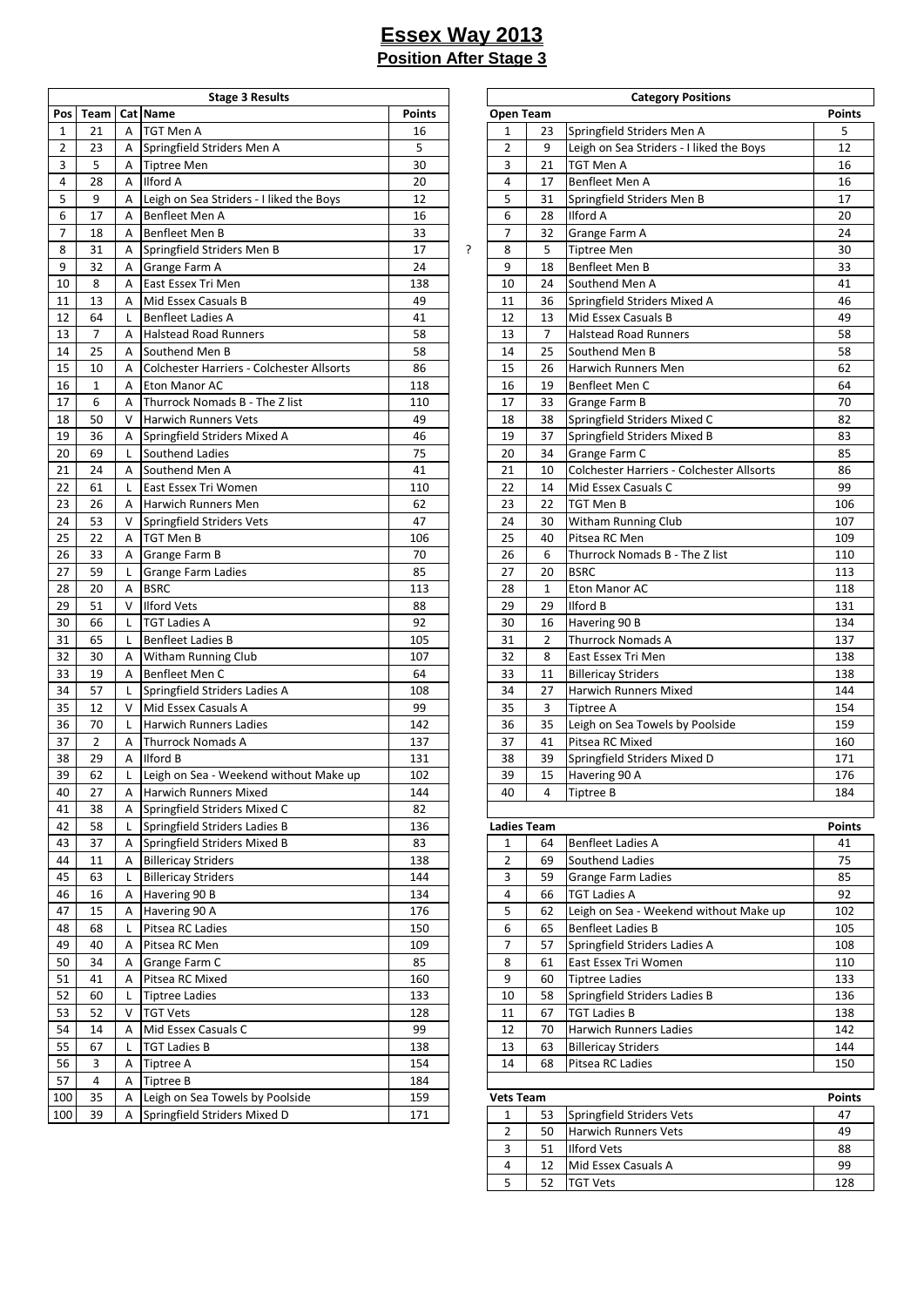|                |                |        | <b>Stage 4 Results</b>                            |               |                                |                | <b>Category Positions</b>                 |               |
|----------------|----------------|--------|---------------------------------------------------|---------------|--------------------------------|----------------|-------------------------------------------|---------------|
| Pos            | Team           |        | Cat Name                                          | <b>Points</b> | Open Team                      |                |                                           | <b>Points</b> |
| $\mathbf{1}$   | 24             | A      | Southend Men A                                    | 42            | $\mathbf{1}$                   | 23             | Springfield Striders Men A                | 8             |
| $\overline{2}$ | 17             | A      | Benfleet Men A                                    | 18            | $\overline{2}$                 | 17             | Benfleet Men A                            | 18            |
| 3              | 23             | Α      | Springfield Striders Men A                        | 8             | 3                              | 9              | Leigh on Sea Striders - I liked the Boys  | 20            |
| 4              | 28             | Α      | Ilford A                                          | 24            | 4                              | 28             | <b>Ilford A</b>                           | 24            |
| 5              | 18             | A      | Benfleet Men B                                    | 38            | 5                              | 31             | Springfield Striders Men B                | 24            |
| 6              | 32             | A      | Grange Farm A                                     | 30            | 6                              | 32             | Grange Farm A                             | 30            |
| 7              | 31             | A      | Springfield Striders Men B                        | 24            | $\overline{7}$                 | 21             | TGT Men A                                 | 35            |
| 8              | 9              | Α      | Leigh on Sea Striders - I liked the Boys          | 20            | 8                              | 18             | Benfleet Men B                            | 38            |
| 9              | 5              | Α      | <b>Tiptree Men</b>                                | 39            | 9                              | 5              | Tiptree Men                               | 39            |
| 10             | 33             | A      | Grange Farm B                                     | 80            | 10                             | 24             | Southend Men A                            | 42            |
| 11             | 35             | Α      | Leigh on Sea Towels by Poolside                   | 170           | 11                             | 36             | Springfield Striders Mixed A              | 59            |
| 12             | $\overline{7}$ | A      | <b>Halstead Road Runners</b>                      | 70            | 12                             | $\overline{7}$ | <b>Halstead Road Runners</b>              | 70            |
| 13             | 36             | Α      | Springfield Striders Mixed A                      | 59            | 13                             | 25             | Southend Men B                            | 73            |
| 14             | $\mathbf{1}$   | A      | Eton Manor AC                                     | 132           | 14                             | 13             | Mid Essex Casuals B                       | 79            |
| 15             | 25             | A      | Southend Men B                                    | 73            | 15                             | 33             | Grange Farm B                             | 80            |
| 16             | 64             | L      | <b>Benfleet Ladies A</b>                          | 57            | 16                             | 26             | Harwich Runners Men                       | 91            |
| 17             | 50             | V      | <b>Harwich Runners Vets</b>                       | 66            | 17                             | 19             | Benfleet Men C                            | 103           |
| 18             | 58             | L      | Springfield Striders Ladies B                     | 154           | 18                             | 10             | Colchester Harriers - Colchester Allsorts | 113           |
| 19             | 21             | A      | <b>TGT Men A</b>                                  | 35            | 19                             | 37             | Springfield Striders Mixed B              | 116           |
| 20             | 22             | Α      | <b>TGT Men B</b>                                  | 126           | 20                             | 34             | Grange Farm C                             | 117           |
| 21             | $\overline{2}$ | A      | <b>Thurrock Nomads A</b>                          | 158           | 21                             | 22             | TGT Men B                                 | 126           |
| 22             | 62             | L      | Leigh on Sea - Weekend without Make up            | 124           | 22                             | $\mathbf{1}$   | Eton Manor AC                             | 132           |
| 23             | 3              | A      | <b>Tiptree A</b>                                  | 177           | 23                             | 14             | Mid Essex Casuals C                       | 133           |
| 24             | 66             | L      | <b>TGT Ladies A</b>                               | 116           | 24                             | 40             | Pitsea RC Men                             | 150           |
| 25             | 53             | V      | Springfield Striders Vets                         | 72            | 25                             | 6              | Thurrock Nomads B - The Z list            | 153           |
| 26             | 59             | L      | <b>Grange Farm Ladies</b>                         | 111           | 26                             | $\overline{2}$ | <b>Thurrock Nomads A</b>                  | 158           |
| 27             | 10             | A      | Colchester Harriers - Colchester Allsorts         | 113           | 27                             | 20             | <b>BSRC</b>                               | 159           |
| 28             | 57             | L      | Springfield Striders Ladies A                     | 136           | 28                             | 35             | Leigh on Sea Towels by Poolside           | 170           |
| 29             | 26             | A      | Harwich Runners Men                               | 91            | 29                             | 8              | East Essex Tri Men                        | 175           |
| 30             | 13             | A      | Mid Essex Casuals B                               | 79            | 30                             | 3              | <b>Tiptree A</b>                          | 177           |
| 31             | 52             | V      | <b>TGT Vets</b>                                   | 159           | 31                             | 29             | <b>Ilford B</b>                           | 182           |
| 32             | 34             | Α      | Grange Farm C                                     | 117           | 32                             | 38             | Springfield Striders Mixed C              | 182           |
| 33             | 37             | A      | Springfield Striders Mixed B                      | 116           | 33                             | 16             | Havering 90 B                             | 183           |
| 34             | 14             | A      | Mid Essex Casuals C                               | 133           | 34                             | 27             | Harwich Runners Mixed                     | 188           |
| 35             | 12             | $\vee$ | Mid Essex Casuals A                               | 134           | 35                             | 30             | Witham Running Club                       | 207           |
| 36             | 70             | L      | <b>Harwich Runners Ladies</b>                     | 178           | 36                             | 41             | Pitsea RC Mixed                           | 208           |
| 37             | 8              | A      | East Essex Tri Men                                | 175           | 37                             | 15             | Havering 90 A                             | 226           |
| 38             | 61             | L      | East Essex Tri Women                              | 148           | 38                             | 11             | <b>Billericay Striders</b>                | 238           |
| 39             | 19             |        |                                                   |               | 39                             | 39             |                                           | 271           |
|                |                | Α      | Benfleet Men C                                    | 103           |                                |                | Springfield Striders Mixed D              |               |
| 40             | 68             | L      | Pitsea RC Ladies<br>Pitsea RC Men                 | 190<br>150    | 40                             | 4              | Tiptree B                                 | 284           |
| 41<br>42       | 40<br>69       | A      |                                                   |               |                                |                |                                           |               |
|                |                | L      | Southend Ladies<br>Thurrock Nomads B - The Z list | 117<br>153    | <b>Ladies Team</b>             | 64             | <b>Benfleet Ladies A</b>                  | <b>Points</b> |
| 43             | 6              | Α      |                                                   |               | $\mathbf{1}$<br>$\overline{2}$ |                |                                           | 57            |
| 44             | 27             | A      | Harwich Runners Mixed                             | 188           |                                | 59             | Grange Farm Ladies                        | 111           |
| 45             | 60             | L      | <b>Tiptree Ladies</b>                             | 178           | 3                              | 66             | <b>TGT Ladies A</b>                       | 116           |
| 46             | 20             | A      | <b>BSRC</b>                                       | 159           | 4                              | 69             | Southend Ladies                           | 117           |
| 47             | 65             | L      | <b>Benfleet Ladies B</b>                          | 152           | 5                              | 62             | Leigh on Sea - Weekend without Make up    | 124           |
| 48             | 41             | Α      | Pitsea RC Mixed                                   | 208           | 6                              | 57             | Springfield Striders Ladies A             | 136           |
| 49             | 16             | A      | Havering 90 B                                     | 183           | $\overline{7}$                 | 61             | East Essex Tri Women                      | 148           |
| 50             | 15             | Α      | Havering 90 A                                     | 226           | 8                              | 65             | <b>Benfleet Ladies B</b>                  | 152           |
| 51             | 29             | A      | Ilford B                                          | 182           | 9                              | 58             | Springfield Striders Ladies B             | 154           |
| 52             | 51             | V      | <b>Ilford Vets</b>                                | 140           | 10                             | 70             | Harwich Runners Ladies                    | 178           |
| 100            | 38             | Α      | Springfield Striders Mixed C                      | 182           | 11                             | 60             | Tiptree Ladies                            | 178           |
| 100            | 4              | Α      | <b>Tiptree B</b>                                  | 284           | 12                             | 68             | Pitsea RC Ladies                          | 190           |
| 100            | 30             | A      | Witham Running Club                               | 207           | 13                             | 67             | <b>TGT Ladies B</b>                       | 238           |
| 100            | 11             | A      | <b>Billericay Striders</b>                        | 238           | 14                             | 63             | <b>Billericay Striders</b>                | 244           |
| 100            | 63             | L      | <b>Billericay Striders</b>                        | 244           |                                |                |                                           |               |
| 100            | 67             | L      | <b>TGT Ladies B</b>                               | 238           | <b>Vets Team</b>               |                |                                           | <b>Points</b> |
| 100            | 39             | A      | Springfield Striders Mixed D                      | 271           | $\mathbf{1}$                   | 50             | Harwich Runners Vets                      | 66            |

| <b>Points</b><br><b>Points</b><br>Open Team<br>Springfield Striders Men A<br>42<br>1<br>23<br>8<br>en A<br>$\overline{2}$<br>18<br>18<br>17<br>Benfleet Men A<br>n A<br>8<br>triders Men A<br>3<br>9<br>Leigh on Sea Striders - I liked the Boys<br>20<br>24<br>4<br>28<br><b>Ilford A</b><br>24<br>38<br>5<br>31<br>Springfield Striders Men B<br>24<br>n B<br>۱A<br>30<br>6<br>30<br>32<br>Grange Farm A<br>triders Men B<br>24<br>7<br>35<br>21<br>TGT Men A<br>20<br>Benfleet Men B<br>38<br>Striders - I liked the Boys<br>8<br>18<br>39<br>9<br>39<br>5<br><b>Tiptree Men</b><br>80<br>24<br>Southend Men A<br>42<br>١B<br>10<br>170<br>Springfield Striders Mixed A<br>59<br>Towels by Poolside<br>11<br>36<br>70<br>12<br><b>Halstead Road Runners</b><br>70<br>ad Runners<br>7<br>59<br>13<br>25<br>73<br>triders Mixed A<br>Southend Men B<br>79<br>132<br>14<br>Mid Essex Casuals B<br>АC<br>13<br>73<br>15<br>33<br>Grange Farm B<br>80<br>en B<br>57<br>91<br>ies A<br>16<br>26<br>Harwich Runners Men<br>Benfleet Men C<br>66<br>17<br>103<br>ners Vets<br>19<br>triders Ladies B<br>154<br>18<br>Colchester Harriers - Colchester Allsorts<br>113<br>10<br>35<br>19<br>Springfield Striders Mixed B<br>116<br>37<br>126<br>20<br>117<br>34<br>Grange Farm C<br>158<br>21<br>22<br>TGT Men B<br>126<br>mads A<br>124<br>Eton Manor AC<br>132<br>- Weekend without Make up<br>22<br>$\mathbf{1}$<br>177<br>23<br>Mid Essex Casuals C<br>133<br>14<br>24<br>Pitsea RC Men<br>150<br>116<br>40<br>72<br>153<br>triders Vets<br>25<br>Thurrock Nomads B - The Z list<br>6<br>111<br>26<br>158<br>າ Ladies<br>2<br>Thurrock Nomads A<br>113<br><b>BSRC</b><br>159<br>arriers - Colchester Allsorts<br>27<br>20<br>triders Ladies A<br>136<br>Leigh on Sea Towels by Poolside<br>170<br>28<br>35<br>175<br>91<br>29<br>East Essex Tri Men<br>ners Men<br>8<br>79<br>30<br>177<br>asuals B<br>3<br>Tiptree A<br>159<br>31<br>29<br><b>Ilford B</b><br>182<br>۱C<br>117<br>32<br>38<br>Springfield Striders Mixed C<br>182<br>triders Mixed B<br>116<br>33<br>Havering 90 B<br>183<br>16<br><b>Harwich Runners Mixed</b><br>188<br>133<br>34<br>asuals C<br>27<br>134<br>35<br>207<br>asuals A<br>30<br><b>Witham Running Club</b><br>178<br>208<br>ners Ladies<br>36<br>41<br>Pitsea RC Mixed<br>i Men<br>175<br>37<br>226<br>15<br>Havering 90 A<br>238<br>i Women<br>148<br>38<br>11<br><b>Billericay Striders</b><br>103<br>39<br>39<br>Springfield Striders Mixed D<br>271<br>n C<br>190<br>40<br>4<br><b>Tiptree B</b><br>284<br>dies<br>150<br>эn<br>dies<br>117<br><b>Ladies Team</b><br>Points<br>mads B - The Z list<br>153<br><b>Benfleet Ladies A</b><br>57<br>1<br>64<br>188<br>2<br>59<br>Grange Farm Ladies<br>111<br>ners Mixed<br>178<br>3<br><b>TGT Ladies A</b><br>116<br>66<br>эs<br>Southend Ladies<br>117<br>159<br>4<br>69<br>5<br>ies B<br>152<br>62<br>Leigh on Sea - Weekend without Make up<br>124<br>Springfield Striders Ladies A<br>208<br>6<br>136<br>xed<br>57<br>В<br>East Essex Tri Women<br>148<br>183<br>7<br>61<br><b>Benfleet Ladies B</b><br>152<br>226<br>8<br>65<br>Α<br>9<br>Springfield Striders Ladies B<br>154<br>182<br>58<br>10<br>Harwich Runners Ladies<br>178<br>140<br>70<br>182<br>11<br><b>Tiptree Ladies</b><br>178<br>triders Mixed C<br>60<br>284<br>12<br>Pitsea RC Ladies<br>190<br>68<br>207<br><b>TGT Ladies B</b><br>238<br>ning Club<br>13<br>67<br>iders<br>238<br>14<br><b>Billericay Striders</b><br>244<br>63<br>244<br>iders<br>238<br><b>Vets Team</b><br><b>Points</b><br>271<br>triders Mixed D<br>50<br><b>Harwich Runners Vets</b><br>66<br>1<br>2<br>72<br>53<br>Springfield Striders Vets<br>Mid Essex Casuals A<br>3<br>12<br>134<br><b>Ilford Vets</b><br>140<br>4<br>51<br>5<br>52<br>159<br><b>TGT Vets</b> | Stage 4 Results |  | <b>Category Positions</b> |  |
|-------------------------------------------------------------------------------------------------------------------------------------------------------------------------------------------------------------------------------------------------------------------------------------------------------------------------------------------------------------------------------------------------------------------------------------------------------------------------------------------------------------------------------------------------------------------------------------------------------------------------------------------------------------------------------------------------------------------------------------------------------------------------------------------------------------------------------------------------------------------------------------------------------------------------------------------------------------------------------------------------------------------------------------------------------------------------------------------------------------------------------------------------------------------------------------------------------------------------------------------------------------------------------------------------------------------------------------------------------------------------------------------------------------------------------------------------------------------------------------------------------------------------------------------------------------------------------------------------------------------------------------------------------------------------------------------------------------------------------------------------------------------------------------------------------------------------------------------------------------------------------------------------------------------------------------------------------------------------------------------------------------------------------------------------------------------------------------------------------------------------------------------------------------------------------------------------------------------------------------------------------------------------------------------------------------------------------------------------------------------------------------------------------------------------------------------------------------------------------------------------------------------------------------------------------------------------------------------------------------------------------------------------------------------------------------------------------------------------------------------------------------------------------------------------------------------------------------------------------------------------------------------------------------------------------------------------------------------------------------------------------------------------------------------------------------------------------------------------------------------------------------------------------------------------------------------------------------------------------------------------------------------------------------------------------------------------------------------------------------------------------------------------------------------------------------------------------------------------------------------------------------------------------------------------------------------------------------------------------------------------------------------------------------------------------------------------------------------------------------------------------------------------------------------------|-----------------|--|---------------------------|--|
|                                                                                                                                                                                                                                                                                                                                                                                                                                                                                                                                                                                                                                                                                                                                                                                                                                                                                                                                                                                                                                                                                                                                                                                                                                                                                                                                                                                                                                                                                                                                                                                                                                                                                                                                                                                                                                                                                                                                                                                                                                                                                                                                                                                                                                                                                                                                                                                                                                                                                                                                                                                                                                                                                                                                                                                                                                                                                                                                                                                                                                                                                                                                                                                                                                                                                                                                                                                                                                                                                                                                                                                                                                                                                                                                                                                                 |                 |  |                           |  |
|                                                                                                                                                                                                                                                                                                                                                                                                                                                                                                                                                                                                                                                                                                                                                                                                                                                                                                                                                                                                                                                                                                                                                                                                                                                                                                                                                                                                                                                                                                                                                                                                                                                                                                                                                                                                                                                                                                                                                                                                                                                                                                                                                                                                                                                                                                                                                                                                                                                                                                                                                                                                                                                                                                                                                                                                                                                                                                                                                                                                                                                                                                                                                                                                                                                                                                                                                                                                                                                                                                                                                                                                                                                                                                                                                                                                 |                 |  |                           |  |
|                                                                                                                                                                                                                                                                                                                                                                                                                                                                                                                                                                                                                                                                                                                                                                                                                                                                                                                                                                                                                                                                                                                                                                                                                                                                                                                                                                                                                                                                                                                                                                                                                                                                                                                                                                                                                                                                                                                                                                                                                                                                                                                                                                                                                                                                                                                                                                                                                                                                                                                                                                                                                                                                                                                                                                                                                                                                                                                                                                                                                                                                                                                                                                                                                                                                                                                                                                                                                                                                                                                                                                                                                                                                                                                                                                                                 |                 |  |                           |  |
|                                                                                                                                                                                                                                                                                                                                                                                                                                                                                                                                                                                                                                                                                                                                                                                                                                                                                                                                                                                                                                                                                                                                                                                                                                                                                                                                                                                                                                                                                                                                                                                                                                                                                                                                                                                                                                                                                                                                                                                                                                                                                                                                                                                                                                                                                                                                                                                                                                                                                                                                                                                                                                                                                                                                                                                                                                                                                                                                                                                                                                                                                                                                                                                                                                                                                                                                                                                                                                                                                                                                                                                                                                                                                                                                                                                                 |                 |  |                           |  |
|                                                                                                                                                                                                                                                                                                                                                                                                                                                                                                                                                                                                                                                                                                                                                                                                                                                                                                                                                                                                                                                                                                                                                                                                                                                                                                                                                                                                                                                                                                                                                                                                                                                                                                                                                                                                                                                                                                                                                                                                                                                                                                                                                                                                                                                                                                                                                                                                                                                                                                                                                                                                                                                                                                                                                                                                                                                                                                                                                                                                                                                                                                                                                                                                                                                                                                                                                                                                                                                                                                                                                                                                                                                                                                                                                                                                 |                 |  |                           |  |
|                                                                                                                                                                                                                                                                                                                                                                                                                                                                                                                                                                                                                                                                                                                                                                                                                                                                                                                                                                                                                                                                                                                                                                                                                                                                                                                                                                                                                                                                                                                                                                                                                                                                                                                                                                                                                                                                                                                                                                                                                                                                                                                                                                                                                                                                                                                                                                                                                                                                                                                                                                                                                                                                                                                                                                                                                                                                                                                                                                                                                                                                                                                                                                                                                                                                                                                                                                                                                                                                                                                                                                                                                                                                                                                                                                                                 |                 |  |                           |  |
|                                                                                                                                                                                                                                                                                                                                                                                                                                                                                                                                                                                                                                                                                                                                                                                                                                                                                                                                                                                                                                                                                                                                                                                                                                                                                                                                                                                                                                                                                                                                                                                                                                                                                                                                                                                                                                                                                                                                                                                                                                                                                                                                                                                                                                                                                                                                                                                                                                                                                                                                                                                                                                                                                                                                                                                                                                                                                                                                                                                                                                                                                                                                                                                                                                                                                                                                                                                                                                                                                                                                                                                                                                                                                                                                                                                                 |                 |  |                           |  |
|                                                                                                                                                                                                                                                                                                                                                                                                                                                                                                                                                                                                                                                                                                                                                                                                                                                                                                                                                                                                                                                                                                                                                                                                                                                                                                                                                                                                                                                                                                                                                                                                                                                                                                                                                                                                                                                                                                                                                                                                                                                                                                                                                                                                                                                                                                                                                                                                                                                                                                                                                                                                                                                                                                                                                                                                                                                                                                                                                                                                                                                                                                                                                                                                                                                                                                                                                                                                                                                                                                                                                                                                                                                                                                                                                                                                 |                 |  |                           |  |
|                                                                                                                                                                                                                                                                                                                                                                                                                                                                                                                                                                                                                                                                                                                                                                                                                                                                                                                                                                                                                                                                                                                                                                                                                                                                                                                                                                                                                                                                                                                                                                                                                                                                                                                                                                                                                                                                                                                                                                                                                                                                                                                                                                                                                                                                                                                                                                                                                                                                                                                                                                                                                                                                                                                                                                                                                                                                                                                                                                                                                                                                                                                                                                                                                                                                                                                                                                                                                                                                                                                                                                                                                                                                                                                                                                                                 |                 |  |                           |  |
|                                                                                                                                                                                                                                                                                                                                                                                                                                                                                                                                                                                                                                                                                                                                                                                                                                                                                                                                                                                                                                                                                                                                                                                                                                                                                                                                                                                                                                                                                                                                                                                                                                                                                                                                                                                                                                                                                                                                                                                                                                                                                                                                                                                                                                                                                                                                                                                                                                                                                                                                                                                                                                                                                                                                                                                                                                                                                                                                                                                                                                                                                                                                                                                                                                                                                                                                                                                                                                                                                                                                                                                                                                                                                                                                                                                                 |                 |  |                           |  |
|                                                                                                                                                                                                                                                                                                                                                                                                                                                                                                                                                                                                                                                                                                                                                                                                                                                                                                                                                                                                                                                                                                                                                                                                                                                                                                                                                                                                                                                                                                                                                                                                                                                                                                                                                                                                                                                                                                                                                                                                                                                                                                                                                                                                                                                                                                                                                                                                                                                                                                                                                                                                                                                                                                                                                                                                                                                                                                                                                                                                                                                                                                                                                                                                                                                                                                                                                                                                                                                                                                                                                                                                                                                                                                                                                                                                 |                 |  |                           |  |
|                                                                                                                                                                                                                                                                                                                                                                                                                                                                                                                                                                                                                                                                                                                                                                                                                                                                                                                                                                                                                                                                                                                                                                                                                                                                                                                                                                                                                                                                                                                                                                                                                                                                                                                                                                                                                                                                                                                                                                                                                                                                                                                                                                                                                                                                                                                                                                                                                                                                                                                                                                                                                                                                                                                                                                                                                                                                                                                                                                                                                                                                                                                                                                                                                                                                                                                                                                                                                                                                                                                                                                                                                                                                                                                                                                                                 |                 |  |                           |  |
|                                                                                                                                                                                                                                                                                                                                                                                                                                                                                                                                                                                                                                                                                                                                                                                                                                                                                                                                                                                                                                                                                                                                                                                                                                                                                                                                                                                                                                                                                                                                                                                                                                                                                                                                                                                                                                                                                                                                                                                                                                                                                                                                                                                                                                                                                                                                                                                                                                                                                                                                                                                                                                                                                                                                                                                                                                                                                                                                                                                                                                                                                                                                                                                                                                                                                                                                                                                                                                                                                                                                                                                                                                                                                                                                                                                                 |                 |  |                           |  |
|                                                                                                                                                                                                                                                                                                                                                                                                                                                                                                                                                                                                                                                                                                                                                                                                                                                                                                                                                                                                                                                                                                                                                                                                                                                                                                                                                                                                                                                                                                                                                                                                                                                                                                                                                                                                                                                                                                                                                                                                                                                                                                                                                                                                                                                                                                                                                                                                                                                                                                                                                                                                                                                                                                                                                                                                                                                                                                                                                                                                                                                                                                                                                                                                                                                                                                                                                                                                                                                                                                                                                                                                                                                                                                                                                                                                 |                 |  |                           |  |
|                                                                                                                                                                                                                                                                                                                                                                                                                                                                                                                                                                                                                                                                                                                                                                                                                                                                                                                                                                                                                                                                                                                                                                                                                                                                                                                                                                                                                                                                                                                                                                                                                                                                                                                                                                                                                                                                                                                                                                                                                                                                                                                                                                                                                                                                                                                                                                                                                                                                                                                                                                                                                                                                                                                                                                                                                                                                                                                                                                                                                                                                                                                                                                                                                                                                                                                                                                                                                                                                                                                                                                                                                                                                                                                                                                                                 |                 |  |                           |  |
|                                                                                                                                                                                                                                                                                                                                                                                                                                                                                                                                                                                                                                                                                                                                                                                                                                                                                                                                                                                                                                                                                                                                                                                                                                                                                                                                                                                                                                                                                                                                                                                                                                                                                                                                                                                                                                                                                                                                                                                                                                                                                                                                                                                                                                                                                                                                                                                                                                                                                                                                                                                                                                                                                                                                                                                                                                                                                                                                                                                                                                                                                                                                                                                                                                                                                                                                                                                                                                                                                                                                                                                                                                                                                                                                                                                                 |                 |  |                           |  |
|                                                                                                                                                                                                                                                                                                                                                                                                                                                                                                                                                                                                                                                                                                                                                                                                                                                                                                                                                                                                                                                                                                                                                                                                                                                                                                                                                                                                                                                                                                                                                                                                                                                                                                                                                                                                                                                                                                                                                                                                                                                                                                                                                                                                                                                                                                                                                                                                                                                                                                                                                                                                                                                                                                                                                                                                                                                                                                                                                                                                                                                                                                                                                                                                                                                                                                                                                                                                                                                                                                                                                                                                                                                                                                                                                                                                 |                 |  |                           |  |
|                                                                                                                                                                                                                                                                                                                                                                                                                                                                                                                                                                                                                                                                                                                                                                                                                                                                                                                                                                                                                                                                                                                                                                                                                                                                                                                                                                                                                                                                                                                                                                                                                                                                                                                                                                                                                                                                                                                                                                                                                                                                                                                                                                                                                                                                                                                                                                                                                                                                                                                                                                                                                                                                                                                                                                                                                                                                                                                                                                                                                                                                                                                                                                                                                                                                                                                                                                                                                                                                                                                                                                                                                                                                                                                                                                                                 |                 |  |                           |  |
|                                                                                                                                                                                                                                                                                                                                                                                                                                                                                                                                                                                                                                                                                                                                                                                                                                                                                                                                                                                                                                                                                                                                                                                                                                                                                                                                                                                                                                                                                                                                                                                                                                                                                                                                                                                                                                                                                                                                                                                                                                                                                                                                                                                                                                                                                                                                                                                                                                                                                                                                                                                                                                                                                                                                                                                                                                                                                                                                                                                                                                                                                                                                                                                                                                                                                                                                                                                                                                                                                                                                                                                                                                                                                                                                                                                                 |                 |  |                           |  |
|                                                                                                                                                                                                                                                                                                                                                                                                                                                                                                                                                                                                                                                                                                                                                                                                                                                                                                                                                                                                                                                                                                                                                                                                                                                                                                                                                                                                                                                                                                                                                                                                                                                                                                                                                                                                                                                                                                                                                                                                                                                                                                                                                                                                                                                                                                                                                                                                                                                                                                                                                                                                                                                                                                                                                                                                                                                                                                                                                                                                                                                                                                                                                                                                                                                                                                                                                                                                                                                                                                                                                                                                                                                                                                                                                                                                 |                 |  |                           |  |
|                                                                                                                                                                                                                                                                                                                                                                                                                                                                                                                                                                                                                                                                                                                                                                                                                                                                                                                                                                                                                                                                                                                                                                                                                                                                                                                                                                                                                                                                                                                                                                                                                                                                                                                                                                                                                                                                                                                                                                                                                                                                                                                                                                                                                                                                                                                                                                                                                                                                                                                                                                                                                                                                                                                                                                                                                                                                                                                                                                                                                                                                                                                                                                                                                                                                                                                                                                                                                                                                                                                                                                                                                                                                                                                                                                                                 |                 |  |                           |  |
|                                                                                                                                                                                                                                                                                                                                                                                                                                                                                                                                                                                                                                                                                                                                                                                                                                                                                                                                                                                                                                                                                                                                                                                                                                                                                                                                                                                                                                                                                                                                                                                                                                                                                                                                                                                                                                                                                                                                                                                                                                                                                                                                                                                                                                                                                                                                                                                                                                                                                                                                                                                                                                                                                                                                                                                                                                                                                                                                                                                                                                                                                                                                                                                                                                                                                                                                                                                                                                                                                                                                                                                                                                                                                                                                                                                                 |                 |  |                           |  |
|                                                                                                                                                                                                                                                                                                                                                                                                                                                                                                                                                                                                                                                                                                                                                                                                                                                                                                                                                                                                                                                                                                                                                                                                                                                                                                                                                                                                                                                                                                                                                                                                                                                                                                                                                                                                                                                                                                                                                                                                                                                                                                                                                                                                                                                                                                                                                                                                                                                                                                                                                                                                                                                                                                                                                                                                                                                                                                                                                                                                                                                                                                                                                                                                                                                                                                                                                                                                                                                                                                                                                                                                                                                                                                                                                                                                 |                 |  |                           |  |
|                                                                                                                                                                                                                                                                                                                                                                                                                                                                                                                                                                                                                                                                                                                                                                                                                                                                                                                                                                                                                                                                                                                                                                                                                                                                                                                                                                                                                                                                                                                                                                                                                                                                                                                                                                                                                                                                                                                                                                                                                                                                                                                                                                                                                                                                                                                                                                                                                                                                                                                                                                                                                                                                                                                                                                                                                                                                                                                                                                                                                                                                                                                                                                                                                                                                                                                                                                                                                                                                                                                                                                                                                                                                                                                                                                                                 |                 |  |                           |  |
|                                                                                                                                                                                                                                                                                                                                                                                                                                                                                                                                                                                                                                                                                                                                                                                                                                                                                                                                                                                                                                                                                                                                                                                                                                                                                                                                                                                                                                                                                                                                                                                                                                                                                                                                                                                                                                                                                                                                                                                                                                                                                                                                                                                                                                                                                                                                                                                                                                                                                                                                                                                                                                                                                                                                                                                                                                                                                                                                                                                                                                                                                                                                                                                                                                                                                                                                                                                                                                                                                                                                                                                                                                                                                                                                                                                                 |                 |  |                           |  |
|                                                                                                                                                                                                                                                                                                                                                                                                                                                                                                                                                                                                                                                                                                                                                                                                                                                                                                                                                                                                                                                                                                                                                                                                                                                                                                                                                                                                                                                                                                                                                                                                                                                                                                                                                                                                                                                                                                                                                                                                                                                                                                                                                                                                                                                                                                                                                                                                                                                                                                                                                                                                                                                                                                                                                                                                                                                                                                                                                                                                                                                                                                                                                                                                                                                                                                                                                                                                                                                                                                                                                                                                                                                                                                                                                                                                 |                 |  |                           |  |
|                                                                                                                                                                                                                                                                                                                                                                                                                                                                                                                                                                                                                                                                                                                                                                                                                                                                                                                                                                                                                                                                                                                                                                                                                                                                                                                                                                                                                                                                                                                                                                                                                                                                                                                                                                                                                                                                                                                                                                                                                                                                                                                                                                                                                                                                                                                                                                                                                                                                                                                                                                                                                                                                                                                                                                                                                                                                                                                                                                                                                                                                                                                                                                                                                                                                                                                                                                                                                                                                                                                                                                                                                                                                                                                                                                                                 |                 |  |                           |  |
|                                                                                                                                                                                                                                                                                                                                                                                                                                                                                                                                                                                                                                                                                                                                                                                                                                                                                                                                                                                                                                                                                                                                                                                                                                                                                                                                                                                                                                                                                                                                                                                                                                                                                                                                                                                                                                                                                                                                                                                                                                                                                                                                                                                                                                                                                                                                                                                                                                                                                                                                                                                                                                                                                                                                                                                                                                                                                                                                                                                                                                                                                                                                                                                                                                                                                                                                                                                                                                                                                                                                                                                                                                                                                                                                                                                                 |                 |  |                           |  |
|                                                                                                                                                                                                                                                                                                                                                                                                                                                                                                                                                                                                                                                                                                                                                                                                                                                                                                                                                                                                                                                                                                                                                                                                                                                                                                                                                                                                                                                                                                                                                                                                                                                                                                                                                                                                                                                                                                                                                                                                                                                                                                                                                                                                                                                                                                                                                                                                                                                                                                                                                                                                                                                                                                                                                                                                                                                                                                                                                                                                                                                                                                                                                                                                                                                                                                                                                                                                                                                                                                                                                                                                                                                                                                                                                                                                 |                 |  |                           |  |
|                                                                                                                                                                                                                                                                                                                                                                                                                                                                                                                                                                                                                                                                                                                                                                                                                                                                                                                                                                                                                                                                                                                                                                                                                                                                                                                                                                                                                                                                                                                                                                                                                                                                                                                                                                                                                                                                                                                                                                                                                                                                                                                                                                                                                                                                                                                                                                                                                                                                                                                                                                                                                                                                                                                                                                                                                                                                                                                                                                                                                                                                                                                                                                                                                                                                                                                                                                                                                                                                                                                                                                                                                                                                                                                                                                                                 |                 |  |                           |  |
|                                                                                                                                                                                                                                                                                                                                                                                                                                                                                                                                                                                                                                                                                                                                                                                                                                                                                                                                                                                                                                                                                                                                                                                                                                                                                                                                                                                                                                                                                                                                                                                                                                                                                                                                                                                                                                                                                                                                                                                                                                                                                                                                                                                                                                                                                                                                                                                                                                                                                                                                                                                                                                                                                                                                                                                                                                                                                                                                                                                                                                                                                                                                                                                                                                                                                                                                                                                                                                                                                                                                                                                                                                                                                                                                                                                                 |                 |  |                           |  |
|                                                                                                                                                                                                                                                                                                                                                                                                                                                                                                                                                                                                                                                                                                                                                                                                                                                                                                                                                                                                                                                                                                                                                                                                                                                                                                                                                                                                                                                                                                                                                                                                                                                                                                                                                                                                                                                                                                                                                                                                                                                                                                                                                                                                                                                                                                                                                                                                                                                                                                                                                                                                                                                                                                                                                                                                                                                                                                                                                                                                                                                                                                                                                                                                                                                                                                                                                                                                                                                                                                                                                                                                                                                                                                                                                                                                 |                 |  |                           |  |
|                                                                                                                                                                                                                                                                                                                                                                                                                                                                                                                                                                                                                                                                                                                                                                                                                                                                                                                                                                                                                                                                                                                                                                                                                                                                                                                                                                                                                                                                                                                                                                                                                                                                                                                                                                                                                                                                                                                                                                                                                                                                                                                                                                                                                                                                                                                                                                                                                                                                                                                                                                                                                                                                                                                                                                                                                                                                                                                                                                                                                                                                                                                                                                                                                                                                                                                                                                                                                                                                                                                                                                                                                                                                                                                                                                                                 |                 |  |                           |  |
|                                                                                                                                                                                                                                                                                                                                                                                                                                                                                                                                                                                                                                                                                                                                                                                                                                                                                                                                                                                                                                                                                                                                                                                                                                                                                                                                                                                                                                                                                                                                                                                                                                                                                                                                                                                                                                                                                                                                                                                                                                                                                                                                                                                                                                                                                                                                                                                                                                                                                                                                                                                                                                                                                                                                                                                                                                                                                                                                                                                                                                                                                                                                                                                                                                                                                                                                                                                                                                                                                                                                                                                                                                                                                                                                                                                                 |                 |  |                           |  |
|                                                                                                                                                                                                                                                                                                                                                                                                                                                                                                                                                                                                                                                                                                                                                                                                                                                                                                                                                                                                                                                                                                                                                                                                                                                                                                                                                                                                                                                                                                                                                                                                                                                                                                                                                                                                                                                                                                                                                                                                                                                                                                                                                                                                                                                                                                                                                                                                                                                                                                                                                                                                                                                                                                                                                                                                                                                                                                                                                                                                                                                                                                                                                                                                                                                                                                                                                                                                                                                                                                                                                                                                                                                                                                                                                                                                 |                 |  |                           |  |
|                                                                                                                                                                                                                                                                                                                                                                                                                                                                                                                                                                                                                                                                                                                                                                                                                                                                                                                                                                                                                                                                                                                                                                                                                                                                                                                                                                                                                                                                                                                                                                                                                                                                                                                                                                                                                                                                                                                                                                                                                                                                                                                                                                                                                                                                                                                                                                                                                                                                                                                                                                                                                                                                                                                                                                                                                                                                                                                                                                                                                                                                                                                                                                                                                                                                                                                                                                                                                                                                                                                                                                                                                                                                                                                                                                                                 |                 |  |                           |  |
|                                                                                                                                                                                                                                                                                                                                                                                                                                                                                                                                                                                                                                                                                                                                                                                                                                                                                                                                                                                                                                                                                                                                                                                                                                                                                                                                                                                                                                                                                                                                                                                                                                                                                                                                                                                                                                                                                                                                                                                                                                                                                                                                                                                                                                                                                                                                                                                                                                                                                                                                                                                                                                                                                                                                                                                                                                                                                                                                                                                                                                                                                                                                                                                                                                                                                                                                                                                                                                                                                                                                                                                                                                                                                                                                                                                                 |                 |  |                           |  |
|                                                                                                                                                                                                                                                                                                                                                                                                                                                                                                                                                                                                                                                                                                                                                                                                                                                                                                                                                                                                                                                                                                                                                                                                                                                                                                                                                                                                                                                                                                                                                                                                                                                                                                                                                                                                                                                                                                                                                                                                                                                                                                                                                                                                                                                                                                                                                                                                                                                                                                                                                                                                                                                                                                                                                                                                                                                                                                                                                                                                                                                                                                                                                                                                                                                                                                                                                                                                                                                                                                                                                                                                                                                                                                                                                                                                 |                 |  |                           |  |
|                                                                                                                                                                                                                                                                                                                                                                                                                                                                                                                                                                                                                                                                                                                                                                                                                                                                                                                                                                                                                                                                                                                                                                                                                                                                                                                                                                                                                                                                                                                                                                                                                                                                                                                                                                                                                                                                                                                                                                                                                                                                                                                                                                                                                                                                                                                                                                                                                                                                                                                                                                                                                                                                                                                                                                                                                                                                                                                                                                                                                                                                                                                                                                                                                                                                                                                                                                                                                                                                                                                                                                                                                                                                                                                                                                                                 |                 |  |                           |  |
|                                                                                                                                                                                                                                                                                                                                                                                                                                                                                                                                                                                                                                                                                                                                                                                                                                                                                                                                                                                                                                                                                                                                                                                                                                                                                                                                                                                                                                                                                                                                                                                                                                                                                                                                                                                                                                                                                                                                                                                                                                                                                                                                                                                                                                                                                                                                                                                                                                                                                                                                                                                                                                                                                                                                                                                                                                                                                                                                                                                                                                                                                                                                                                                                                                                                                                                                                                                                                                                                                                                                                                                                                                                                                                                                                                                                 |                 |  |                           |  |
|                                                                                                                                                                                                                                                                                                                                                                                                                                                                                                                                                                                                                                                                                                                                                                                                                                                                                                                                                                                                                                                                                                                                                                                                                                                                                                                                                                                                                                                                                                                                                                                                                                                                                                                                                                                                                                                                                                                                                                                                                                                                                                                                                                                                                                                                                                                                                                                                                                                                                                                                                                                                                                                                                                                                                                                                                                                                                                                                                                                                                                                                                                                                                                                                                                                                                                                                                                                                                                                                                                                                                                                                                                                                                                                                                                                                 |                 |  |                           |  |
|                                                                                                                                                                                                                                                                                                                                                                                                                                                                                                                                                                                                                                                                                                                                                                                                                                                                                                                                                                                                                                                                                                                                                                                                                                                                                                                                                                                                                                                                                                                                                                                                                                                                                                                                                                                                                                                                                                                                                                                                                                                                                                                                                                                                                                                                                                                                                                                                                                                                                                                                                                                                                                                                                                                                                                                                                                                                                                                                                                                                                                                                                                                                                                                                                                                                                                                                                                                                                                                                                                                                                                                                                                                                                                                                                                                                 |                 |  |                           |  |
|                                                                                                                                                                                                                                                                                                                                                                                                                                                                                                                                                                                                                                                                                                                                                                                                                                                                                                                                                                                                                                                                                                                                                                                                                                                                                                                                                                                                                                                                                                                                                                                                                                                                                                                                                                                                                                                                                                                                                                                                                                                                                                                                                                                                                                                                                                                                                                                                                                                                                                                                                                                                                                                                                                                                                                                                                                                                                                                                                                                                                                                                                                                                                                                                                                                                                                                                                                                                                                                                                                                                                                                                                                                                                                                                                                                                 |                 |  |                           |  |
|                                                                                                                                                                                                                                                                                                                                                                                                                                                                                                                                                                                                                                                                                                                                                                                                                                                                                                                                                                                                                                                                                                                                                                                                                                                                                                                                                                                                                                                                                                                                                                                                                                                                                                                                                                                                                                                                                                                                                                                                                                                                                                                                                                                                                                                                                                                                                                                                                                                                                                                                                                                                                                                                                                                                                                                                                                                                                                                                                                                                                                                                                                                                                                                                                                                                                                                                                                                                                                                                                                                                                                                                                                                                                                                                                                                                 |                 |  |                           |  |
|                                                                                                                                                                                                                                                                                                                                                                                                                                                                                                                                                                                                                                                                                                                                                                                                                                                                                                                                                                                                                                                                                                                                                                                                                                                                                                                                                                                                                                                                                                                                                                                                                                                                                                                                                                                                                                                                                                                                                                                                                                                                                                                                                                                                                                                                                                                                                                                                                                                                                                                                                                                                                                                                                                                                                                                                                                                                                                                                                                                                                                                                                                                                                                                                                                                                                                                                                                                                                                                                                                                                                                                                                                                                                                                                                                                                 |                 |  |                           |  |
|                                                                                                                                                                                                                                                                                                                                                                                                                                                                                                                                                                                                                                                                                                                                                                                                                                                                                                                                                                                                                                                                                                                                                                                                                                                                                                                                                                                                                                                                                                                                                                                                                                                                                                                                                                                                                                                                                                                                                                                                                                                                                                                                                                                                                                                                                                                                                                                                                                                                                                                                                                                                                                                                                                                                                                                                                                                                                                                                                                                                                                                                                                                                                                                                                                                                                                                                                                                                                                                                                                                                                                                                                                                                                                                                                                                                 |                 |  |                           |  |
|                                                                                                                                                                                                                                                                                                                                                                                                                                                                                                                                                                                                                                                                                                                                                                                                                                                                                                                                                                                                                                                                                                                                                                                                                                                                                                                                                                                                                                                                                                                                                                                                                                                                                                                                                                                                                                                                                                                                                                                                                                                                                                                                                                                                                                                                                                                                                                                                                                                                                                                                                                                                                                                                                                                                                                                                                                                                                                                                                                                                                                                                                                                                                                                                                                                                                                                                                                                                                                                                                                                                                                                                                                                                                                                                                                                                 |                 |  |                           |  |
|                                                                                                                                                                                                                                                                                                                                                                                                                                                                                                                                                                                                                                                                                                                                                                                                                                                                                                                                                                                                                                                                                                                                                                                                                                                                                                                                                                                                                                                                                                                                                                                                                                                                                                                                                                                                                                                                                                                                                                                                                                                                                                                                                                                                                                                                                                                                                                                                                                                                                                                                                                                                                                                                                                                                                                                                                                                                                                                                                                                                                                                                                                                                                                                                                                                                                                                                                                                                                                                                                                                                                                                                                                                                                                                                                                                                 |                 |  |                           |  |
|                                                                                                                                                                                                                                                                                                                                                                                                                                                                                                                                                                                                                                                                                                                                                                                                                                                                                                                                                                                                                                                                                                                                                                                                                                                                                                                                                                                                                                                                                                                                                                                                                                                                                                                                                                                                                                                                                                                                                                                                                                                                                                                                                                                                                                                                                                                                                                                                                                                                                                                                                                                                                                                                                                                                                                                                                                                                                                                                                                                                                                                                                                                                                                                                                                                                                                                                                                                                                                                                                                                                                                                                                                                                                                                                                                                                 |                 |  |                           |  |
|                                                                                                                                                                                                                                                                                                                                                                                                                                                                                                                                                                                                                                                                                                                                                                                                                                                                                                                                                                                                                                                                                                                                                                                                                                                                                                                                                                                                                                                                                                                                                                                                                                                                                                                                                                                                                                                                                                                                                                                                                                                                                                                                                                                                                                                                                                                                                                                                                                                                                                                                                                                                                                                                                                                                                                                                                                                                                                                                                                                                                                                                                                                                                                                                                                                                                                                                                                                                                                                                                                                                                                                                                                                                                                                                                                                                 |                 |  |                           |  |
|                                                                                                                                                                                                                                                                                                                                                                                                                                                                                                                                                                                                                                                                                                                                                                                                                                                                                                                                                                                                                                                                                                                                                                                                                                                                                                                                                                                                                                                                                                                                                                                                                                                                                                                                                                                                                                                                                                                                                                                                                                                                                                                                                                                                                                                                                                                                                                                                                                                                                                                                                                                                                                                                                                                                                                                                                                                                                                                                                                                                                                                                                                                                                                                                                                                                                                                                                                                                                                                                                                                                                                                                                                                                                                                                                                                                 |                 |  |                           |  |
|                                                                                                                                                                                                                                                                                                                                                                                                                                                                                                                                                                                                                                                                                                                                                                                                                                                                                                                                                                                                                                                                                                                                                                                                                                                                                                                                                                                                                                                                                                                                                                                                                                                                                                                                                                                                                                                                                                                                                                                                                                                                                                                                                                                                                                                                                                                                                                                                                                                                                                                                                                                                                                                                                                                                                                                                                                                                                                                                                                                                                                                                                                                                                                                                                                                                                                                                                                                                                                                                                                                                                                                                                                                                                                                                                                                                 |                 |  |                           |  |
|                                                                                                                                                                                                                                                                                                                                                                                                                                                                                                                                                                                                                                                                                                                                                                                                                                                                                                                                                                                                                                                                                                                                                                                                                                                                                                                                                                                                                                                                                                                                                                                                                                                                                                                                                                                                                                                                                                                                                                                                                                                                                                                                                                                                                                                                                                                                                                                                                                                                                                                                                                                                                                                                                                                                                                                                                                                                                                                                                                                                                                                                                                                                                                                                                                                                                                                                                                                                                                                                                                                                                                                                                                                                                                                                                                                                 |                 |  |                           |  |
|                                                                                                                                                                                                                                                                                                                                                                                                                                                                                                                                                                                                                                                                                                                                                                                                                                                                                                                                                                                                                                                                                                                                                                                                                                                                                                                                                                                                                                                                                                                                                                                                                                                                                                                                                                                                                                                                                                                                                                                                                                                                                                                                                                                                                                                                                                                                                                                                                                                                                                                                                                                                                                                                                                                                                                                                                                                                                                                                                                                                                                                                                                                                                                                                                                                                                                                                                                                                                                                                                                                                                                                                                                                                                                                                                                                                 |                 |  |                           |  |
|                                                                                                                                                                                                                                                                                                                                                                                                                                                                                                                                                                                                                                                                                                                                                                                                                                                                                                                                                                                                                                                                                                                                                                                                                                                                                                                                                                                                                                                                                                                                                                                                                                                                                                                                                                                                                                                                                                                                                                                                                                                                                                                                                                                                                                                                                                                                                                                                                                                                                                                                                                                                                                                                                                                                                                                                                                                                                                                                                                                                                                                                                                                                                                                                                                                                                                                                                                                                                                                                                                                                                                                                                                                                                                                                                                                                 |                 |  |                           |  |
|                                                                                                                                                                                                                                                                                                                                                                                                                                                                                                                                                                                                                                                                                                                                                                                                                                                                                                                                                                                                                                                                                                                                                                                                                                                                                                                                                                                                                                                                                                                                                                                                                                                                                                                                                                                                                                                                                                                                                                                                                                                                                                                                                                                                                                                                                                                                                                                                                                                                                                                                                                                                                                                                                                                                                                                                                                                                                                                                                                                                                                                                                                                                                                                                                                                                                                                                                                                                                                                                                                                                                                                                                                                                                                                                                                                                 |                 |  |                           |  |
|                                                                                                                                                                                                                                                                                                                                                                                                                                                                                                                                                                                                                                                                                                                                                                                                                                                                                                                                                                                                                                                                                                                                                                                                                                                                                                                                                                                                                                                                                                                                                                                                                                                                                                                                                                                                                                                                                                                                                                                                                                                                                                                                                                                                                                                                                                                                                                                                                                                                                                                                                                                                                                                                                                                                                                                                                                                                                                                                                                                                                                                                                                                                                                                                                                                                                                                                                                                                                                                                                                                                                                                                                                                                                                                                                                                                 |                 |  |                           |  |
|                                                                                                                                                                                                                                                                                                                                                                                                                                                                                                                                                                                                                                                                                                                                                                                                                                                                                                                                                                                                                                                                                                                                                                                                                                                                                                                                                                                                                                                                                                                                                                                                                                                                                                                                                                                                                                                                                                                                                                                                                                                                                                                                                                                                                                                                                                                                                                                                                                                                                                                                                                                                                                                                                                                                                                                                                                                                                                                                                                                                                                                                                                                                                                                                                                                                                                                                                                                                                                                                                                                                                                                                                                                                                                                                                                                                 |                 |  |                           |  |
|                                                                                                                                                                                                                                                                                                                                                                                                                                                                                                                                                                                                                                                                                                                                                                                                                                                                                                                                                                                                                                                                                                                                                                                                                                                                                                                                                                                                                                                                                                                                                                                                                                                                                                                                                                                                                                                                                                                                                                                                                                                                                                                                                                                                                                                                                                                                                                                                                                                                                                                                                                                                                                                                                                                                                                                                                                                                                                                                                                                                                                                                                                                                                                                                                                                                                                                                                                                                                                                                                                                                                                                                                                                                                                                                                                                                 |                 |  |                           |  |
|                                                                                                                                                                                                                                                                                                                                                                                                                                                                                                                                                                                                                                                                                                                                                                                                                                                                                                                                                                                                                                                                                                                                                                                                                                                                                                                                                                                                                                                                                                                                                                                                                                                                                                                                                                                                                                                                                                                                                                                                                                                                                                                                                                                                                                                                                                                                                                                                                                                                                                                                                                                                                                                                                                                                                                                                                                                                                                                                                                                                                                                                                                                                                                                                                                                                                                                                                                                                                                                                                                                                                                                                                                                                                                                                                                                                 |                 |  |                           |  |
|                                                                                                                                                                                                                                                                                                                                                                                                                                                                                                                                                                                                                                                                                                                                                                                                                                                                                                                                                                                                                                                                                                                                                                                                                                                                                                                                                                                                                                                                                                                                                                                                                                                                                                                                                                                                                                                                                                                                                                                                                                                                                                                                                                                                                                                                                                                                                                                                                                                                                                                                                                                                                                                                                                                                                                                                                                                                                                                                                                                                                                                                                                                                                                                                                                                                                                                                                                                                                                                                                                                                                                                                                                                                                                                                                                                                 |                 |  |                           |  |
|                                                                                                                                                                                                                                                                                                                                                                                                                                                                                                                                                                                                                                                                                                                                                                                                                                                                                                                                                                                                                                                                                                                                                                                                                                                                                                                                                                                                                                                                                                                                                                                                                                                                                                                                                                                                                                                                                                                                                                                                                                                                                                                                                                                                                                                                                                                                                                                                                                                                                                                                                                                                                                                                                                                                                                                                                                                                                                                                                                                                                                                                                                                                                                                                                                                                                                                                                                                                                                                                                                                                                                                                                                                                                                                                                                                                 |                 |  |                           |  |
|                                                                                                                                                                                                                                                                                                                                                                                                                                                                                                                                                                                                                                                                                                                                                                                                                                                                                                                                                                                                                                                                                                                                                                                                                                                                                                                                                                                                                                                                                                                                                                                                                                                                                                                                                                                                                                                                                                                                                                                                                                                                                                                                                                                                                                                                                                                                                                                                                                                                                                                                                                                                                                                                                                                                                                                                                                                                                                                                                                                                                                                                                                                                                                                                                                                                                                                                                                                                                                                                                                                                                                                                                                                                                                                                                                                                 |                 |  |                           |  |
|                                                                                                                                                                                                                                                                                                                                                                                                                                                                                                                                                                                                                                                                                                                                                                                                                                                                                                                                                                                                                                                                                                                                                                                                                                                                                                                                                                                                                                                                                                                                                                                                                                                                                                                                                                                                                                                                                                                                                                                                                                                                                                                                                                                                                                                                                                                                                                                                                                                                                                                                                                                                                                                                                                                                                                                                                                                                                                                                                                                                                                                                                                                                                                                                                                                                                                                                                                                                                                                                                                                                                                                                                                                                                                                                                                                                 |                 |  |                           |  |
|                                                                                                                                                                                                                                                                                                                                                                                                                                                                                                                                                                                                                                                                                                                                                                                                                                                                                                                                                                                                                                                                                                                                                                                                                                                                                                                                                                                                                                                                                                                                                                                                                                                                                                                                                                                                                                                                                                                                                                                                                                                                                                                                                                                                                                                                                                                                                                                                                                                                                                                                                                                                                                                                                                                                                                                                                                                                                                                                                                                                                                                                                                                                                                                                                                                                                                                                                                                                                                                                                                                                                                                                                                                                                                                                                                                                 |                 |  |                           |  |
|                                                                                                                                                                                                                                                                                                                                                                                                                                                                                                                                                                                                                                                                                                                                                                                                                                                                                                                                                                                                                                                                                                                                                                                                                                                                                                                                                                                                                                                                                                                                                                                                                                                                                                                                                                                                                                                                                                                                                                                                                                                                                                                                                                                                                                                                                                                                                                                                                                                                                                                                                                                                                                                                                                                                                                                                                                                                                                                                                                                                                                                                                                                                                                                                                                                                                                                                                                                                                                                                                                                                                                                                                                                                                                                                                                                                 |                 |  |                           |  |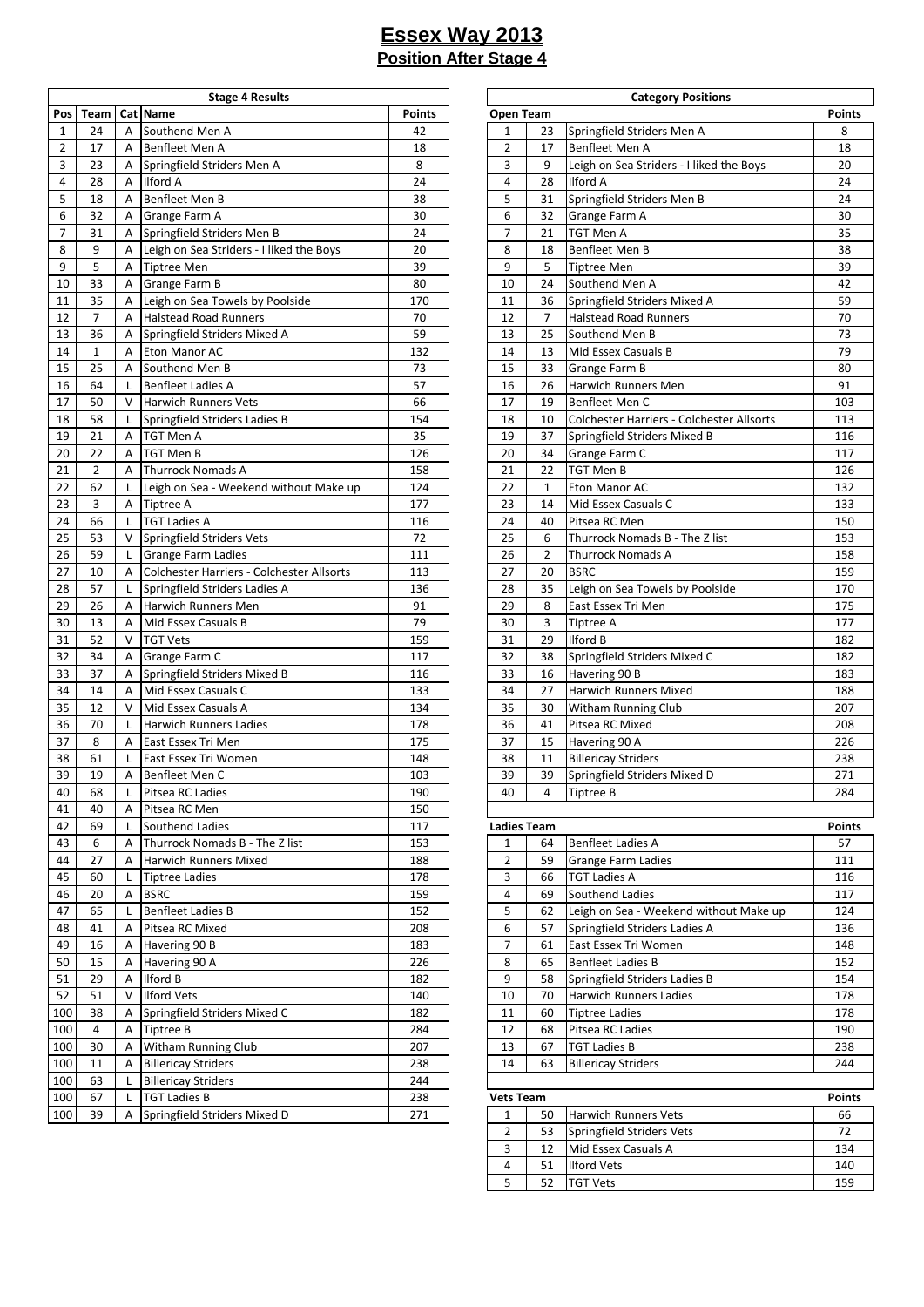|                |                |              | <b>Stage 5 Results</b>                    |               |                    |                | <b>Category Positions</b>                 |               |
|----------------|----------------|--------------|-------------------------------------------|---------------|--------------------|----------------|-------------------------------------------|---------------|
| Pos            | Team           |              | Cat Name                                  | <b>Points</b> | Open Team          |                |                                           | <b>Points</b> |
| $\mathbf{1}$   | 28             | A            | Ilford A                                  | 25            | 1                  | 23             | Springfield Striders Men A                | 12            |
| $\overline{2}$ | 26             | A            | Harwich Runners Men                       | 93            | $\overline{2}$     | 17             | Benfleet Men A                            | 23            |
| 3              | 24             | A            | Southend Men A                            | 45            | 3                  | 28             | <b>Ilford A</b>                           | 25            |
| 4              | 23             | A            | Springfield Striders Men A                | 12            | 4                  | 9              | Leigh on Sea Striders - I liked the Boys  | 30            |
| 5              | 17             | A            | Benfleet Men A                            | 23            | 5                  | 31             | Springfield Striders Men B                | 36            |
| 6              | 50             | V            | <b>Harwich Runners Vets</b>               | 72            | 6                  | 32             | Grange Farm A                             | 41            |
| 7              | 70             | L            | <b>Harwich Runners Ladies</b>             | 185           | $\overline{7}$     | 21             | TGT Men A                                 | 43            |
| 8              | 21             | A            | <b>TGT Men A</b>                          | 43            | 8                  | 24             | Southend Men A                            | 45            |
| 9              | 51             | $\vee$       | <b>Ilford Vets</b>                        | 149           | 9                  | 5              | Tiptree Men                               | 56            |
| 10             | 9              | A            | Leigh on Sea Striders - I liked the Boys  | 30            | 10                 | 18             | Benfleet Men B                            | 67            |
| 11             | 32             | A            | Grange Farm A                             | 41            | 11                 | 36             | Springfield Striders Mixed A              | 77            |
| 12             | 31             | A            | Springfield Striders Men B                | 36            | 12                 | 7              | <b>Halstead Road Runners</b>              | 86            |
| 13             | $\mathbf{1}$   | A            | Eton Manor AC                             | 145           | 13                 | 26             | Harwich Runners Men                       | 93            |
|                |                |              |                                           | 189           |                    |                |                                           |               |
| 14             | 8              | A            | East Essex Tri Men                        |               | 14                 | 33             | Grange Farm B                             | 102           |
| 15             | 61             | L            | East Essex Tri Women                      | 163           | 15                 | 25             | Southend Men B                            | 107           |
| 16             | $\overline{7}$ | A            | <b>Halstead Road Runners</b>              | 86            | 16                 | 13             | Mid Essex Casuals B                       | 120           |
| 17             | 5              | A            | <b>Tiptree Men</b>                        | 56            | 17                 | 10             | Colchester Harriers - Colchester Allsorts | 132           |
| 18             | 36             | A            | Springfield Striders Mixed A              | 77            | 18                 | 37             | Springfield Striders Mixed B              | 143           |
| 19             | 10             | Α            | Colchester Harriers - Colchester Allsorts | 132           | 19                 | $\mathbf{1}$   | Eton Manor AC                             | 145           |
| 20             | 29             | A            | <b>Ilford B</b>                           | 202           | 20                 | 19             | Benfleet Men C                            | 146           |
| 21             | 53             | V            | Springfield Striders Vets                 | 93            | 21                 | 14             | Mid Essex Casuals C                       | 165           |
| 22             | 33             | A            | <b>Grange Farm B</b>                      | 102           | 22                 | 34             | Grange Farm C                             | 168           |
| 23             | 62             | L            | Leigh on Sea - Weekend without Make up    | 147           | 23                 | 22             | TGT Men B                                 | 173           |
| 24             | 38             | A            | Springfield Striders Mixed C              | 206           | 24                 | 6              | Thurrock Nomads B - The Z list            | 179           |
| 25             | $\overline{2}$ | A            | <b>Thurrock Nomads A</b>                  | 183           | 25                 | $\overline{2}$ | <b>Thurrock Nomads A</b>                  | 183           |
| 26             | 6              | A            | Thurrock Nomads B - The Z list            | 179           | 26                 | 40             | Pitsea RC Men                             | 183           |
| 27             | 37             | Α            | Springfield Striders Mixed B              | 143           | 27                 | 8              | East Essex Tri Men                        | 189           |
| 28             | 64             | $\mathsf{L}$ | <b>Benfleet Ladies A</b>                  | 85            | 28                 | 29             | <b>Ilford B</b>                           | 202           |
| 29             | 18             | A            | Benfleet Men B                            | 67            | 29                 | 38             | Springfield Striders Mixed C              | 206           |
| 30             | 59             | L            | <b>Grange Farm Ladies</b>                 | 141           | 30                 | 35             | Leigh on Sea Towels by Poolside           | 209           |
| 31             | 57             | L            | Springfield Striders Ladies A             | 167           | 31                 | 20             | <b>BSRC</b>                               | 211           |
| 32             | 14             | A            | Mid Essex Casuals C                       | 165           | 32                 | 27             | <b>Harwich Runners Mixed</b>              | 230           |
| 33             | 40             | A            | Pitsea RC Men                             | 183           | 33                 | 3              | Tiptree A                                 | 234           |
| 34             | 25             | A            | Southend Men B                            | 107           | 34                 | 16             | Havering 90 B                             | 239           |
| 35             | 68             | L            | Pitsea RC Ladies                          | 225           | 35                 | 41             | Pitsea RC Mixed                           | 244           |
| 36             | 41             | A            |                                           | 244           | 36                 | 30             |                                           | 247           |
|                |                |              | Pitsea RC Mixed                           |               | 37                 |                | Witham Running Club                       |               |
| 37             | 65             | L            | <b>Benfleet Ladies B</b>                  | 189           |                    | 15             | Havering 90 A                             | 281           |
| 38             | 69             | L            | Southend Ladies                           | 155           | 38                 | 11             | <b>Billericay Striders</b>                | 292           |
| 39             | 35             | Α            | Leigh on Sea Towels by Poolside           | 209           | 39                 | 39             | Springfield Striders Mixed D              | 371           |
| 40             | 30             | A            | <b>Witham Running Club</b>                | 247           | 40                 | 4              | Tiptree B                                 | 384           |
| 41             | 13             | A            | Mid Essex Casuals B                       | 120           |                    |                |                                           |               |
| 42             | 27             | Α            | Harwich Runners Mixed                     | 230           | <b>Ladies Team</b> |                |                                           | <b>Points</b> |
| 43             | 19             | A            | Benfleet Men C                            | 146           | 1                  | 64             | <b>Benfleet Ladies A</b>                  | 85            |
| 44             | 52             | V            | <b>TGT Vets</b>                           | 203           | $\overline{2}$     | 59             | <b>Grange Farm Ladies</b>                 | 141           |
| 45             | 58             | L            | Springfield Striders Ladies B             | 199           | 3                  | 62             | Leigh on Sea - Weekend without Make up    | 147           |
| 46             | 12             | V            | Mid Essex Casuals A                       | 180           | 4                  | 69             | Southend Ladies                           | 155           |
| 47             | 22             | Α            | TGT Men B                                 | 173           | 5                  | 61             | East Essex Tri Women                      | 163           |
| 48             | 67             | L            | <b>TGT Ladies B</b>                       | 286           | 6                  | 66             | <b>TGT Ladies A</b>                       | 165           |
| 49             | 66             | L            | <b>TGT Ladies A</b>                       | 165           | $\overline{7}$     | 57             | Springfield Striders Ladies A             | 167           |
| 50             | 60             | L            | <b>Tiptree Ladies</b>                     | 228           | 8                  | 70             | <b>Harwich Runners Ladies</b>             | 185           |
| 51             | 34             | Α            | Grange Farm C                             | 168           | 9                  | 65             | <b>Benfleet Ladies B</b>                  | 189           |
| 52             | 20             | Α            | <b>BSRC</b>                               | 211           | 10                 | 58             | Springfield Striders Ladies B             | 199           |
| 53             | 63             | L            | <b>Billericay Striders</b>                | 297           | 11                 | 68             | Pitsea RC Ladies                          | 225           |
| 54             | 11             | A            | <b>Billericay Striders</b>                | 292           | 12                 | 60             | <b>Tiptree Ladies</b>                     | 228           |
| 55             |                |              |                                           |               | 13                 |                | <b>TGT Ladies B</b>                       |               |
|                | 15             | Α            | Havering 90 A                             | 281           |                    | 67             |                                           | 286           |
| 56             | 16             | Α            | Havering 90 B                             | 239           | 14                 | 63             | <b>Billericay Striders</b>                | 297           |
| 57             | 3              | A            | Tiptree A                                 | 234           |                    |                |                                           |               |
| 100            | 39             | Α            | Springfield Striders Mixed D              | 371           | <b>Vets Team</b>   |                |                                           | <b>Points</b> |
| 100            | 4              | A            | Tiptree B                                 | 384           | $\mathbf{1}$       | 50             | Harwich Runners Vets                      | 72            |

| <b>Stage 5 Results</b>        |        |                    |    | <b>Category Positions</b>                 |               |
|-------------------------------|--------|--------------------|----|-------------------------------------------|---------------|
|                               | Points | Open Team          |    |                                           | <b>Points</b> |
|                               | 25     | 1                  | 23 | Springfield Striders Men A                | 12            |
| ners Men                      | 93     | 2                  | 17 | Benfleet Men A                            | 23            |
| en A                          | 45     | 3                  | 28 | <b>Ilford A</b>                           | 25            |
| triders Men A                 | 12     | 4                  | 9  | Leigh on Sea Striders - I liked the Boys  | 30            |
| n A                           | 23     | 5                  | 31 | Springfield Striders Men B                | 36            |
| ners Vets                     | 72     | 6                  | 32 | Grange Farm A                             | 41            |
| ners Ladies                   | 185    | 7                  | 21 | TGT Men A                                 | 43            |
|                               | 43     |                    |    |                                           | 45            |
|                               |        | 8                  | 24 | Southend Men A                            |               |
|                               | 149    | 9                  | 5  | <b>Tiptree Men</b>                        | 56            |
| Striders - I liked the Boys   | 30     | 10                 | 18 | Benfleet Men B                            | 67            |
| ۱A                            | 41     | 11                 | 36 | Springfield Striders Mixed A              | 77            |
| triders Men B                 | 36     | 12                 | 7  | <b>Halstead Road Runners</b>              | 86            |
| АC                            | 145    | 13                 | 26 | Harwich Runners Men                       | 93            |
| i Men                         | 189    | 14                 | 33 | Grange Farm B                             | 102           |
| i Women                       | 163    | 15                 | 25 | Southend Men B                            | 107           |
| ad Runners                    | 86     | 16                 | 13 | Mid Essex Casuals B                       | 120           |
|                               | 56     | 17                 | 10 | Colchester Harriers - Colchester Allsorts | 132           |
| triders Mixed A               | 77     | 18                 | 37 | Springfield Striders Mixed B              | 143           |
| arriers - Colchester Allsorts | 132    | 19                 | 1  | Eton Manor AC                             | 145           |
|                               | 202    | 20                 | 19 | Benfleet Men C                            | 146           |
| triders Vets                  | 93     | 21                 | 14 | Mid Essex Casuals C                       | 165           |
| ıΒ                            | 102    | 22                 | 34 | Grange Farm C                             | 168           |
| - Weekend without Make up     | 147    | 23                 | 22 | TGT Men B                                 | 173           |
| triders Mixed C               | 206    | 24                 | 6  | Thurrock Nomads B - The Z list            | 179           |
| mads A                        | 183    | 25                 | 2  | <b>Thurrock Nomads A</b>                  | 183           |
|                               |        |                    |    |                                           |               |
| mads B - The Z list           | 179    | 26                 | 40 | Pitsea RC Men                             | 183           |
| triders Mixed B               | 143    | 27                 | 8  | East Essex Tri Men                        | 189           |
| ies A                         | 85     | 28                 | 29 | <b>Ilford B</b>                           | 202           |
| n B                           | 67     | 29                 | 38 | Springfield Striders Mixed C              | 206           |
| າ Ladies                      | 141    | 30                 | 35 | Leigh on Sea Towels by Poolside           | 209           |
| triders Ladies A              | 167    | 31                 | 20 | <b>BSRC</b>                               | 211           |
| asuals C                      | 165    | 32                 | 27 | Harwich Runners Mixed                     | 230           |
| эn                            | 183    | 33                 | 3  | Tiptree A                                 | 234           |
| en B                          | 107    | 34                 | 16 | Havering 90 B                             | 239           |
| dies                          | 225    | 35                 | 41 | Pitsea RC Mixed                           | 244           |
| xed                           | 244    | 36                 | 30 | <b>Witham Running Club</b>                | 247           |
| ies B                         | 189    | 37                 | 15 | Havering 90 A                             | 281           |
| dies                          | 155    | 38                 | 11 | <b>Billericay Striders</b>                | 292           |
| Towels by Poolside            | 209    | 39                 | 39 | Springfield Striders Mixed D              | 371           |
| ning Club                     | 247    | 40                 | 4  | <b>Tiptree B</b>                          | 384           |
| asuals B                      | 120    |                    |    |                                           |               |
| ners Mixed                    | 230    | <b>Ladies Team</b> |    |                                           | <b>Points</b> |
| n C                           | 146    | 1                  | 64 | <b>Benfleet Ladies A</b>                  | 85            |
|                               | 203    | 2                  | 59 | <b>Grange Farm Ladies</b>                 | 141           |
| triders Ladies B              | 199    | 3                  | 62 | Leigh on Sea - Weekend without Make up    | 147           |
| asuals A                      | 180    | 4                  | 69 | Southend Ladies                           | 155           |
|                               |        |                    |    | East Essex Tri Women                      |               |
|                               | 173    | 5                  | 61 |                                           | 163           |
|                               | 286    | 6                  | 66 | <b>TGT Ladies A</b>                       | 165           |
|                               | 165    | 7                  | 57 | Springfield Striders Ladies A             | 167           |
| 9S.                           | 228    | 8                  | 70 | Harwich Runners Ladies                    | 185           |
| ۱C                            | 168    | 9                  | 65 | <b>Benfleet Ladies B</b>                  | 189           |
|                               | 211    | 10                 | 58 | Springfield Striders Ladies B             | 199           |
| iders                         | 297    | 11                 | 68 | Pitsea RC Ladies                          | 225           |
| iders                         | 292    | 12                 | 60 | <b>Tiptree Ladies</b>                     | 228           |
| Α                             | 281    | 13                 | 67 | <b>TGT Ladies B</b>                       | 286           |
| B                             | 239    | 14                 | 63 | <b>Billericay Striders</b>                | 297           |
|                               | 234    |                    |    |                                           |               |
| triders Mixed D               | 371    | <b>Vets Team</b>   |    |                                           | Points        |
|                               | 384    | 1                  | 50 | <b>Harwich Runners Vets</b>               | 72            |
|                               |        | 2                  | 53 | Springfield Striders Vets                 | 93            |
|                               |        | 3                  | 51 | <b>Ilford Vets</b>                        | 149           |
|                               |        | 4                  | 12 | Mid Essex Casuals A                       | 180           |
|                               |        | 5                  | 52 | <b>TGT Vets</b>                           | 203           |
|                               |        |                    |    |                                           |               |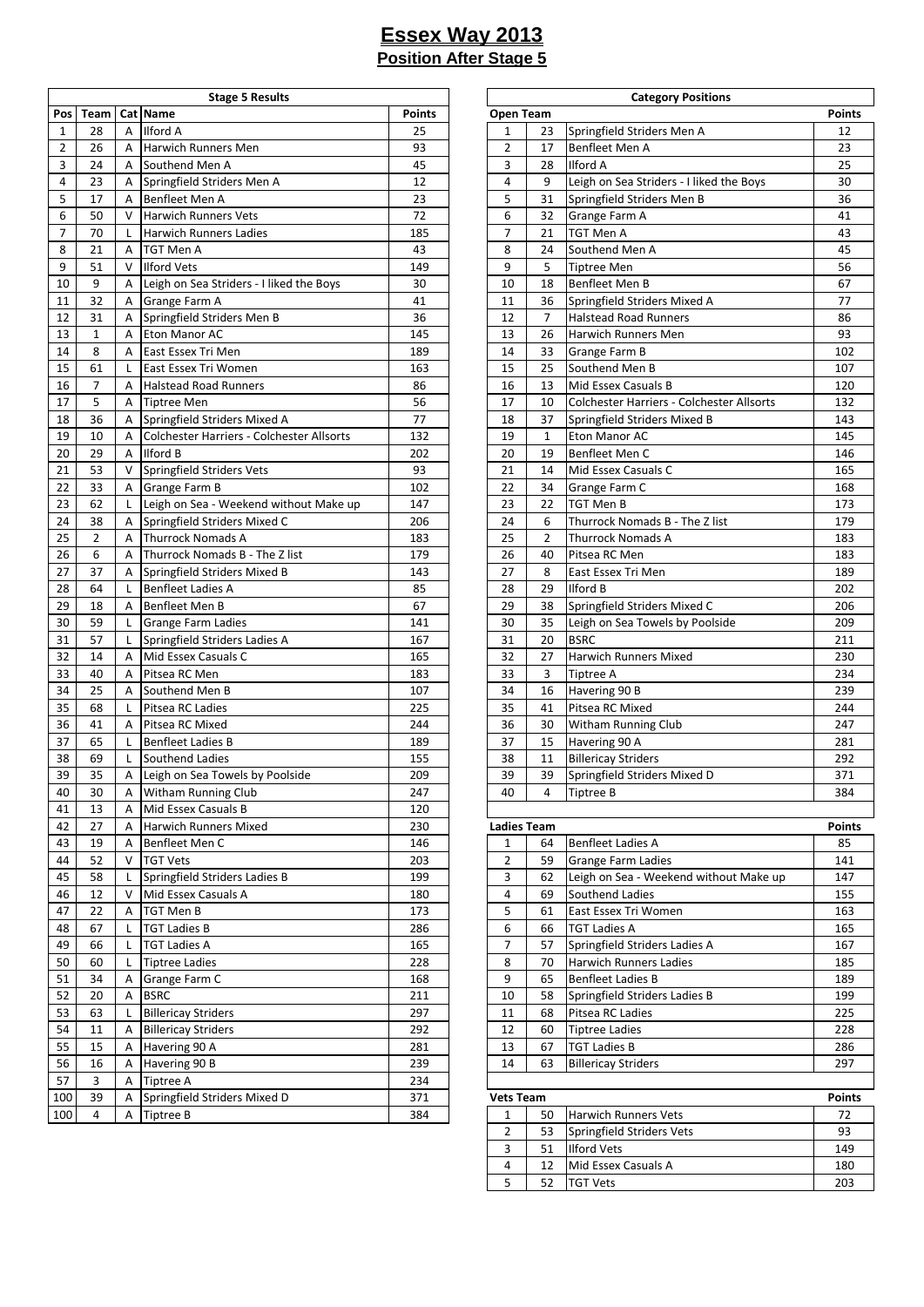|                |                |                | <b>Stage 6 Results</b>                    |               |                    |                | <b>Category Positions</b>                 |               |
|----------------|----------------|----------------|-------------------------------------------|---------------|--------------------|----------------|-------------------------------------------|---------------|
| Pos            | Team           |                | Cat Name                                  | <b>Points</b> | Open Team          |                |                                           | <b>Points</b> |
| $\mathbf{1}$   | 23             | A              | Springfield Striders Men A                | 13            | 1                  | 23             | Springfield Striders Men A                | 13            |
| $\overline{2}$ | 26             | A              | Harwich Runners Men                       | 95            | $\overline{2}$     | 28             | <b>Ilford A</b>                           | 31            |
| 3              | 31             | Α              | Springfield Striders Men B                | 39            | 3                  | 17             | <b>Benfleet Men A</b>                     | 35            |
| 4              | 21             | A              | TGT Men A                                 | 47            | $\overline{4}$     | 31             | Springfield Striders Men B                | 39            |
| 5              | 10             | A              | Colchester Harriers - Colchester Allsorts | 137           | 5                  | 9              | Leigh on Sea Striders - I liked the Boys  | 39            |
| 6              | 28             | A              | Ilford A                                  | 31            | 6                  | 21             | <b>TGT Men A</b>                          | 47            |
| 7              | 12             | $\vee$         | Mid Essex Casuals A                       | 187           | $\overline{7}$     | 32             | Grange Farm A                             | 54            |
| 8              | 18             | $\overline{A}$ | Benfleet Men B                            | 75            | 8                  | 24             | Southend Men A                            | 63            |
| 9              | 9              | Α              | Leigh on Sea Striders - I liked the Boys  | 39            | 9                  | 5              | <b>Tiptree Men</b>                        | 67            |
| 10             | 50             | V              | <b>Harwich Runners Vets</b>               | 82            | 10                 | 18             | <b>Benfleet Men B</b>                     | 75            |
| 11             | 5              | A              | <b>Tiptree Men</b>                        | 67            | 11                 | 26             | Harwich Runners Men                       | 95            |
| 12             | 17             | A              | Benfleet Men A                            | 35            | 12                 | 36             | Springfield Striders Mixed A              | 104           |
| 13             | 32             | A              | Grange Farm A                             | 54            | 13                 | 25             | Southend Men B                            | 123           |
| 14             | 30             |                |                                           | 261           | 14                 | $\overline{7}$ | <b>Halstead Road Runners</b>              | 126           |
| 15             | 29             | Α              | Witham Running Club                       | 217           | 15                 | 33             |                                           |               |
|                |                | A              | Ilford B                                  |               |                    |                | <b>Grange Farm B</b>                      | 130           |
| 16             | 25             | A              | Southend Men B                            | 123           | 16                 | 10             | Colchester Harriers - Colchester Allsorts | 137           |
| 17             | 64             | L              | <b>Benfleet Ladies A</b>                  | 102           | 17                 | 13             | Mid Essex Casuals B                       | 143           |
| 18             | 24             | A              | Southend Men A                            | 63            | 18                 | 37             | Springfield Striders Mixed B              | 165           |
| 19             | 53             | V              | Springfield Striders Vets                 | 112           | 19                 | 19             | Benfleet Men C                            | 179           |
| 20             | 57             | L              | Springfield Striders Ladies A             | 187           | 20                 | $\mathbf{1}$   | Eton Manor AC                             | 193           |
| 21             | 60             | L              | <b>Tiptree Ladies</b>                     | 249           | 21                 | 34             | Grange Farm C                             | 207           |
| 22             | 37             | A              | Springfield Striders Mixed B              | 165           | 22                 | 40             | Pitsea RC Men                             | 208           |
| 23             | 13             | A              | Mid Essex Casuals B                       | 143           | 23                 | 6              | Thurrock Nomads B - The Z list            | 210           |
| 24             | 69             | L              | Southend Ladies                           | 179           | 24                 | 29             | <b>Ilford B</b>                           | 217           |
| 25             | 40             | A              | Pitsea RC Men                             | 208           | 25                 | $\overline{2}$ | <b>Thurrock Nomads A</b>                  | 217           |
| 26             | 52             | V              | <b>TGT Vets</b>                           | 229           | 26                 | 22             | TGT Men B                                 | 218           |
| 27             | 36             | A              | Springfield Striders Mixed A              | 104           | 27                 | 14             | Mid Essex Casuals C                       | 221           |
| 28             | 33             | A              | Grange Farm B                             | 130           | 28                 | 8              | East Essex Tri Men                        | 231           |
| 29             | 58             | L              | Springfield Striders Ladies B             | 228           | 29                 | 38             | Springfield Striders Mixed C              | 244           |
| 30             | 62             | L              | Leigh on Sea - Weekend without Make up    | 177           | 30                 | 20             | <b>BSRC</b>                               | 255           |
| 31             | 6              | A              | Thurrock Nomads B - The Z list            | 210           | 31                 | 30             | Witham Running Club                       | 261           |
| 32             | 65             | L              | <b>Benfleet Ladies B</b>                  | 221           | 32                 | $\overline{3}$ | Tiptree A                                 | 270           |
| 33             | 19             | A              | Benfleet Men C                            | 179           | 33                 | 27             | <b>Harwich Runners Mixed</b>              | 281           |
| 34             | $\overline{2}$ | A              | <b>Thurrock Nomads A</b>                  | 217           | 34                 | 16             | Havering 90 B                             | 294           |
| 35             | 51             | $\vee$         | <b>Ilford Vets</b>                        | 184           | 35                 | 35             | Leigh on Sea Towels by Poolside           | 309           |
| 36             | 3              | A              | Tiptree A                                 | 270           | 36                 | 15             | Havering 90 A                             | 335           |
| 37             | 59             | L              | Grange Farm Ladies                        | 178           | 37                 | 11             | <b>Billericay Striders</b>                | 342           |
| 38             | 38             | A              |                                           | 244           | 38                 | 41             | Pitsea RC Mixed                           | 344           |
|                |                |                | Springfield Striders Mixed C              |               |                    |                |                                           |               |
| 39             | 34             | Α              | Grange Farm C                             | 207           | 39                 | 4              | <b>Tiptree B</b>                          | 425           |
| 40             | 7              | Α              | Halstead Road Runners                     | 126           | 40                 | 39             | Springfield Striders Mixed D              | 471           |
| 41             | 4              | A              | Tiptree B                                 | 425           |                    |                |                                           |               |
| 42             | 8              | Α              | East Essex Tri Men                        | 231           | <b>Ladies Team</b> |                |                                           | <b>Points</b> |
| 43             | 61             | L              | East Essex Tri Women                      | 206           | $\mathbf{1}$       | 64             | <b>Benfleet Ladies A</b>                  | 102           |
| 44             | 20             | Α              | <b>BSRC</b>                               | 255           | 2                  | 62             | Leigh on Sea - Weekend without Make up    | 177           |
| 45             | 22             | Α              | TGT Men B                                 | 218           | 3                  | 59             | <b>Grange Farm Ladies</b>                 | 178           |
| 46             | 70             | L              | Harwich Runners Ladies                    | 231           | 4                  | 69             | Southend Ladies                           | 179           |
| 47             | 66             | L              | TGT Ladies A                              | 212           | 5                  | 57             | Springfield Striders Ladies A             | 187           |
| 48             | $\mathbf{1}$   | Α              | Eton Manor AC                             | 193           | 6                  | 61             | East Essex Tri Women                      | 206           |
| 49             | 63             | L              | <b>Billericay Striders</b>                | 346           | 7                  | 66             | <b>TGT Ladies A</b>                       | 212           |
| 50             | 11             | Α              | <b>Billericay Striders</b>                | 342           | 8                  | 65             | <b>Benfleet Ladies B</b>                  | 221           |
| 51             | 27             | A              | Harwich Runners Mixed                     | 281           | 9                  | 58             | Springfield Striders Ladies B             | 228           |
| 52             | 68             | L              | Pitsea RC Ladies                          | 277           | 10                 | 70             | <b>Harwich Runners Ladies</b>             | 231           |
| 53             | 67             | L              | <b>TGT Ladies B</b>                       | 339           | 11                 | 60             | <b>Tiptree Ladies</b>                     | 249           |
| 54             | 15             | Α              | Havering 90 A                             | 335           | 12                 | 68             | Pitsea RC Ladies                          | 277           |
| 55             | 16             | A              | Havering 90 B                             | 294           | 13                 | 67             | <b>TGT Ladies B</b>                       | 339           |
| 56             | 14             | A              | Mid Essex Casuals C                       | 221           | 14                 | 63             | <b>Billericay Striders</b>                | 346           |
| 100            | 35             | A              | Leigh on Sea Towels by Poolside           | 309           |                    |                |                                           |               |
| 100            | 39             | Α              | Springfield Striders Mixed D              | 471           | <b>Vets Team</b>   |                |                                           | <b>Points</b> |
| 100            | 41             | Α              | Pitsea RC Mixed                           | 344           | $\mathbf{1}$       | 50             | <b>Harwich Runners Vets</b>               | 82            |
|                |                |                |                                           |               |                    |                |                                           |               |

| <b>Stage 6 Results</b>         |               | <b>Category Positions</b> |              |                                           |               |  |  |  |  |
|--------------------------------|---------------|---------------------------|--------------|-------------------------------------------|---------------|--|--|--|--|
|                                | <b>Points</b> | Open Team                 |              |                                           | <b>Points</b> |  |  |  |  |
| triders Men A                  | 13            | 1                         | 23           | Springfield Striders Men A                | 13            |  |  |  |  |
| ners Men                       | 95            | 2                         | 28           | <b>Ilford A</b>                           | 31            |  |  |  |  |
| triders Men B                  | 39            | 3                         | 17           | Benfleet Men A                            | 35            |  |  |  |  |
|                                | 47            | 4                         | 31           | Springfield Striders Men B                | 39            |  |  |  |  |
| larriers - Colchester Allsorts | 137           | 5                         | 9            | Leigh on Sea Striders - I liked the Boys  | 39            |  |  |  |  |
|                                | 31            | 6                         | 21           | TGT Men A                                 | 47            |  |  |  |  |
| asuals A                       | 187           | 7                         | 32           | Grange Farm A                             | 54            |  |  |  |  |
| n B                            | 75            | 8                         | 24           | Southend Men A                            | 63            |  |  |  |  |
| Striders - I liked the Boys    | 39            | 9                         | 5            | <b>Tiptree Men</b>                        | 67            |  |  |  |  |
| ners Vets                      | 82            | 10                        | 18           | Benfleet Men B                            | 75            |  |  |  |  |
|                                | 67            | 11                        | 26           | Harwich Runners Men                       | 95            |  |  |  |  |
| n A                            | 35            | 12                        | 36           | Springfield Striders Mixed A              | 104           |  |  |  |  |
| ۱A                             | 54            | 13                        | 25           | Southend Men B                            | 123           |  |  |  |  |
| ning Club                      | 261           | 14                        | 7            | <b>Halstead Road Runners</b>              | 126           |  |  |  |  |
|                                | 217           | 15                        | 33           | Grange Farm B                             | 130           |  |  |  |  |
| en B                           | 123           | 16                        | 10           | Colchester Harriers - Colchester Allsorts | 137           |  |  |  |  |
| ies A                          | 102           | 17                        | 13           | Mid Essex Casuals B                       | 143           |  |  |  |  |
| en A                           | 63            | 18                        | 37           | Springfield Striders Mixed B              | 165           |  |  |  |  |
| triders Vets                   | 112           | 19                        | 19           | Benfleet Men C                            | 179           |  |  |  |  |
| triders Ladies A               | 187           | 20                        | $\mathbf{1}$ | <b>Eton Manor AC</b>                      | 193           |  |  |  |  |
| эs                             | 249           | 21                        | 34           | Grange Farm C                             | 207           |  |  |  |  |
| triders Mixed B                | 165           | 22                        | 40           | Pitsea RC Men                             | 208           |  |  |  |  |
| asuals B                       | 143           | 23                        | 6            | Thurrock Nomads B - The Z list            | 210           |  |  |  |  |
| dies                           | 179           | 24                        | 29           | <b>Ilford B</b>                           | 217           |  |  |  |  |
| эn                             | 208           | 25                        | 2            | <b>Thurrock Nomads A</b>                  | 217           |  |  |  |  |
|                                | 229           | 26                        | 22           | TGT Men B                                 | 218           |  |  |  |  |
| triders Mixed A                | 104           | 27                        | 14           | Mid Essex Casuals C                       | 221           |  |  |  |  |
| ìΒ                             | 130           | 28                        | 8            | East Essex Tri Men                        | 231           |  |  |  |  |
| triders Ladies B               | 228           | 29                        | 38           | Springfield Striders Mixed C              | 244           |  |  |  |  |
| - Weekend without Make up      | 177           | 30                        | 20           | <b>BSRC</b>                               | 255           |  |  |  |  |
| mads B - The Z list            | 210           | 31                        | 30           | Witham Running Club                       | 261           |  |  |  |  |
| ies B                          | 221           | 32                        | 3            | Tiptree A                                 | 270           |  |  |  |  |
| n C                            | 179           | 33                        | 27           | Harwich Runners Mixed                     | 281           |  |  |  |  |
| mads A                         | 217           | 34                        | 16           | Havering 90 B                             | 294           |  |  |  |  |
|                                | 184           | 35                        | 35           | Leigh on Sea Towels by Poolside           | 309           |  |  |  |  |
|                                | 270           | 36                        | 15           | Havering 90 A                             | 335           |  |  |  |  |
| າ Ladies                       | 178           | 37                        | 11           | <b>Billericay Striders</b>                | 342           |  |  |  |  |
| triders Mixed C                | 244           | 38                        | 41           | Pitsea RC Mixed                           | 344           |  |  |  |  |
| ۱C                             | 207           | 39                        | 4            | Tiptree B                                 | 425           |  |  |  |  |
| ad Runners                     | 126           | 40                        | 39           | Springfield Striders Mixed D              | 471           |  |  |  |  |
|                                | 425           |                           |              |                                           |               |  |  |  |  |
| i Men                          | 231           | <b>Ladies Team</b>        |              |                                           | <b>Points</b> |  |  |  |  |
| i Women                        | 206           | 1                         | 64           | <b>Benfleet Ladies A</b>                  | 102           |  |  |  |  |
|                                | 255           | 2                         | 62           | Leigh on Sea - Weekend without Make up    | 177           |  |  |  |  |
|                                | 218           | 3                         | 59           | Grange Farm Ladies                        | 178           |  |  |  |  |
| ners Ladies                    | 231           | 4                         | 69           | Southend Ladies                           | 179           |  |  |  |  |
|                                | 212           | 5                         | 57           | Springfield Striders Ladies A             | 187           |  |  |  |  |
| АC                             | 193           | 6                         | 61           | East Essex Tri Women                      | 206           |  |  |  |  |
| iders                          | 346           | 7                         | 66           | <b>TGT Ladies A</b>                       | 212           |  |  |  |  |
| iders                          | 342           | 8                         | 65           | <b>Benfleet Ladies B</b>                  | 221           |  |  |  |  |
| ners Mixed                     | 281           | 9                         | 58           | Springfield Striders Ladies B             | 228           |  |  |  |  |
| dies                           | 277           | 10                        | 70           | Harwich Runners Ladies                    | 231           |  |  |  |  |
|                                | 339           | 11                        | 60           | <b>Tiptree Ladies</b>                     | 249           |  |  |  |  |
| Α                              | 335           | 12                        | 68           | Pitsea RC Ladies                          | 277           |  |  |  |  |
| В                              | 294           | 13                        | 67           | <b>TGT Ladies B</b>                       | 339           |  |  |  |  |
| asuals C                       | 221           | 14                        | 63           | <b>Billericay Striders</b>                | 346           |  |  |  |  |
| Towels by Poolside             | 309           |                           |              |                                           |               |  |  |  |  |
| triders Mixed D                | 471           | <b>Vets Team</b>          |              |                                           | <b>Points</b> |  |  |  |  |
| xed                            | 344           | 1                         | 50           | <b>Harwich Runners Vets</b>               | 82            |  |  |  |  |
|                                |               | 2                         | 53           | Springfield Striders Vets                 | 112           |  |  |  |  |
|                                |               | 3                         | 51           | <b>Ilford Vets</b>                        | 184           |  |  |  |  |
|                                |               | 4                         | 12           | Mid Essex Casuals A                       | 187           |  |  |  |  |

52 TGT Vets 229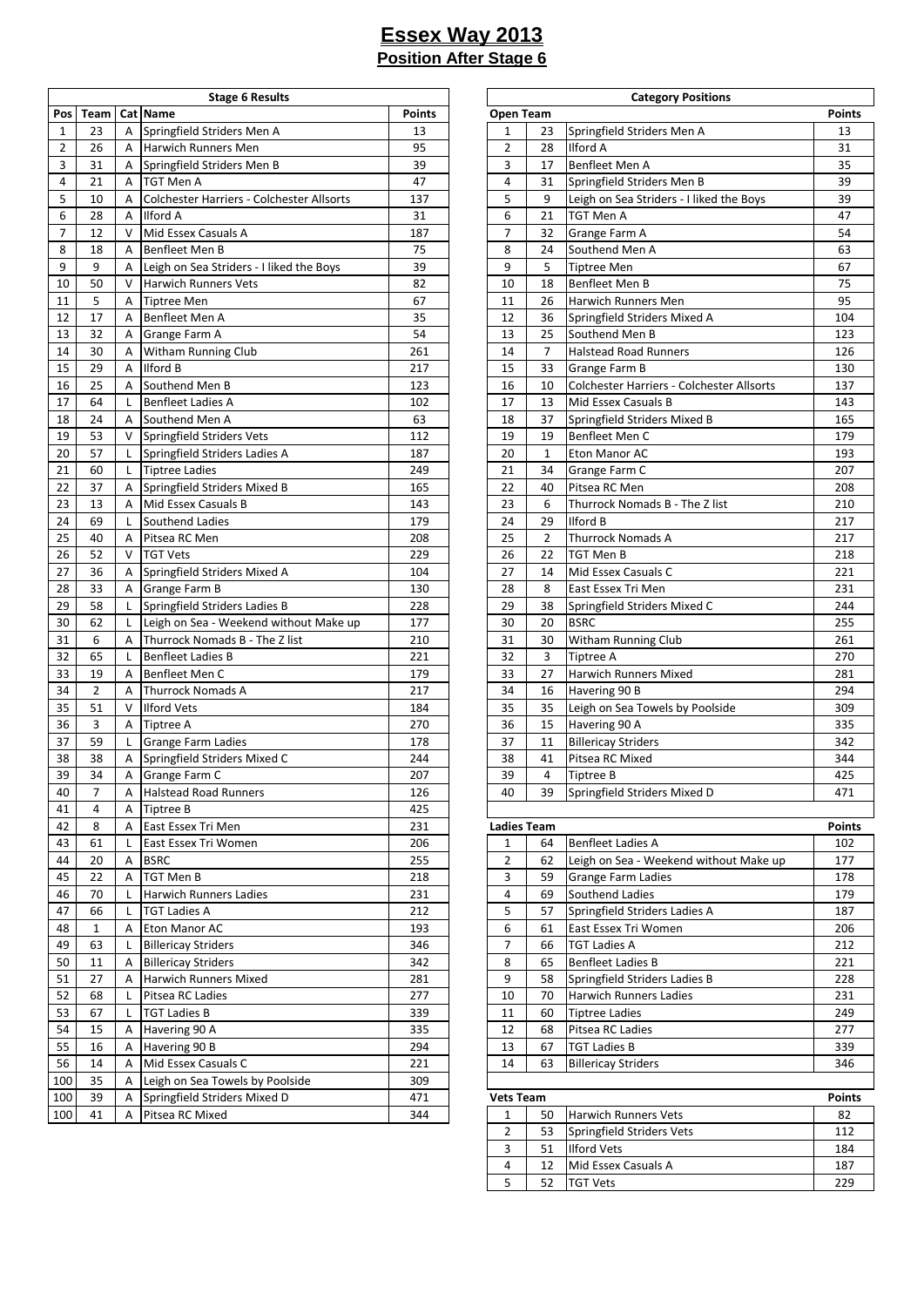|                |                |                | <b>Stage 7 Results</b>                    |               |                    |                | <b>Category Positions</b>                 |               |
|----------------|----------------|----------------|-------------------------------------------|---------------|--------------------|----------------|-------------------------------------------|---------------|
|                | Team           |                | Cat Name                                  | <b>Points</b> | Open Team          |                |                                           | <b>Points</b> |
| $\mathbf{1}$   | 28             | A              | Ilford A                                  | 32            | 1                  | 23             | Springfield Striders Men A                | 15            |
| $\overline{2}$ | 23             | $\overline{A}$ | Springfield Striders Men A                | 15            | $\overline{2}$     | 28             | <b>Ilford A</b>                           | 32            |
| 3              | 10             | A              | Colchester Harriers - Colchester Allsorts | 140           | 3                  | 17             | Benfleet Men A                            | 39            |
| $\overline{4}$ | 17             | A              | Benfleet Men A                            | 39            | $\overline{4}$     | 31             | Springfield Striders Men B                | 44            |
| 5              | 31             | Α              | Springfield Striders Men B                | 44            | 5                  | 9              | Leigh on Sea Striders - I liked the Boys  | 49            |
| 6              | 24             | A              | Southend Men A                            | 69            | 6                  | 21             | <b>TGT Men A</b>                          | 54            |
| $\overline{7}$ | 21             | A              | TGT Men A                                 | 54            | $\overline{7}$     | 32             | Grange Farm A                             | 65            |
| 8              | 53             | V              | Springfield Striders Vets                 | 120           | 8                  | 24             | Southend Men A                            | 69            |
| 9              | 18             | Α              | Benfleet Men B                            | 84            | 9                  | 18             | Benfleet Men B                            | 84            |
| 10             | 9              | Α              | Leigh on Sea Striders - I liked the Boys  | 49            | 10                 | 5              | <b>Tiptree Men</b>                        | 84            |
| 11             | 32             | Α              | Grange Farm A                             | 65            | 11                 | 36             | Springfield Striders Mixed A              | 119           |
| 12             | 64             | L              | <b>Benfleet Ladies A</b>                  | 114           | 12                 | 26             | Harwich Runners Men                       | 124           |
| 13             | 65             | L              | <b>Benfleet Ladies B</b>                  | 234           | 13                 | 10             | Colchester Harriers - Colchester Allsorts | 140           |
| 14             | 51             | $\vee$         | <b>Ilford Vets</b>                        | 198           | 14                 | 7              | <b>Halstead Road Runners</b>              | 146           |
| 15             | 36             | A              | Springfield Striders Mixed A              | 119           | 15                 | 25             | Southend Men B                            | 159           |
| 16             | 29             | A              | Ilford B                                  | 233           | 16                 | 13             | Mid Essex Casuals B                       | 182           |
| 17             | 5              | A              | <b>Tiptree Men</b>                        | 84            | 17                 | 33             | Grange Farm B                             | 184           |
| 18             | 35             | A              | Leigh on Sea Towels by Poolside           | 327           | 18                 | 37             | Springfield Striders Mixed B              | 190           |
| 19             | 69             | L              | Southend Ladies                           | 198           | 19                 | 19             | Benfleet Men C                            | 202           |
| 20             | $\overline{7}$ | A              | <b>Halstead Road Runners</b>              | 146           | 20                 | $\mathbf{1}$   | Eton Manor AC                             | 223           |
| 21             | 50             | V              | <b>Harwich Runners Vets</b>               | 103           | 21                 | 29             | <b>Ilford B</b>                           | 233           |
| 22             | 3              | Α              | Tiptree A                                 | 292           | 22                 | 6              | Thurrock Nomads B - The Z list            | 238           |
| 23             | 19             | A              | Benfleet Men C                            | 202           | 23                 | $\overline{2}$ | <b>Thurrock Nomads A</b>                  | 241           |
|                |                | A              |                                           |               | 24                 | 40             | Pitsea RC Men                             |               |
| 24             | $\overline{2}$ |                | <b>Thurrock Nomads A</b>                  | 241           | 25                 |                | <b>TGT Men B</b>                          | 254<br>256    |
| 25             | 37             | Α              | Springfield Striders Mixed B              | 190           |                    | 22             |                                           |               |
| 26             | 30             | Α              | Witham Running Club                       | 287           | 26                 | 14             | Mid Essex Casuals C                       | 261           |
| 27             | 16             | Α              | Havering 90 B                             | 321           | 27                 | 34             | Grange Farm C                             | 262           |
| 28             | 6              | A              | Thurrock Nomads B - The Z list            | 238           | 28                 | 38             | Springfield Striders Mixed C              | 277           |
| 29             | 26             | A              | Harwich Runners Men                       | 124           | 29                 | 8              | East Essex Tri Men                        | 279           |
| 30             | $\mathbf{1}$   | A              | Eton Manor AC                             | 223           | 30                 | 30             | Witham Running Club                       | 287           |
| 31             | 15             | Α              | Havering 90 A                             | 366           | 31                 | 3              | <b>Tiptree A</b>                          | 292           |
| 32             | 62             | L              | Leigh on Sea - Weekend without Make up    | 209           | 32                 | 20             | <b>BSRC</b>                               | 298           |
| 33             | 38             | A              | Springfield Striders Mixed C              | 277           | 33                 | 16             | Havering 90 B                             | 321           |
| 34             | 39             | Α              | Springfield Striders Mixed D              | 505           | 34                 | 27             | <b>Harwich Runners Mixed</b>              | 326           |
| 35             | 59             | L              | <b>Grange Farm Ladies</b>                 | 213           | 35                 | 35             | Leigh on Sea Towels by Poolside           | 327           |
| 36             | 25             | A              | Southend Men B                            | 159           | 36                 | 15             | Havering 90 A                             | 366           |
| 37             | 57             | L              | Springfield Striders Ladies A             | 224           | 37                 | 41             | Pitsea RC Mixed                           | 396           |
| 38             | 22             | A              | TGT Men B                                 | 256           | 38                 | 11             | <b>Billericay Striders</b>                | 442           |
| 39             | 13             | Α              | Mid Essex Casuals B                       | 182           | 39                 | 39             | Springfield Striders Mixed D              | 505           |
| 40             | 14             | A              | Mid Essex Casuals C                       | 261           | 40                 | 4              | Tiptree B                                 | 525           |
| 41             | 66             | L              | <b>TGT Ladies A</b>                       | 253           |                    |                |                                           |               |
| 42             | 70             | L              | Harwich Runners Ladies                    | 273           | <b>Ladies Team</b> |                |                                           | <b>Points</b> |
| 43             | 20             | A              | <b>BSRC</b>                               | 298           | $\mathbf{1}$       | 64             | <b>Benfleet Ladies A</b>                  | 114           |
| 44             | 12             | $\vee$         | Mid Essex Casuals A                       | 231           | $\overline{2}$     | 69             | Southend Ladies                           | 198           |
| 45             | 27             | A              | Harwich Runners Mixed                     | 326           | 3                  | 62             | Leigh on Sea - Weekend without Make up    | 209           |
| 46             | 40             | A              | Pitsea RC Men                             | 254           | 4                  | 59             | <b>Grange Farm Ladies</b>                 | 213           |
| 47             | 61             | L.             | East Essex Tri Women                      | 253           | 5                  | 57             | Springfield Striders Ladies A             | 224           |
| 48             | 8              | Α              | East Essex Tri Men                        | 279           | 6                  | 65             | <b>Benfleet Ladies B</b>                  | 234           |
| 49             | 58             | L              | Springfield Striders Ladies B             | 277           | $\overline{7}$     | 66             | <b>TGT Ladies A</b>                       | 253           |
| 50             | 60             | L              | Tiptree Ladies                            | 299           | 8                  | 61             | East Essex Tri Women                      | 253           |
| 51             | 68             | L              | Pitsea RC Ladies                          | 328           | 9                  | 70             | <b>Harwich Runners Ladies</b>             | 273           |
| 52             | 41             | A              | Pitsea RC Mixed                           | 396           | 10                 | 58             | Springfield Striders Ladies B             | 277           |
| 53             | 52             | V              | <b>TGT Vets</b>                           | 282           | 11                 | 60             | <b>Tiptree Ladies</b>                     | 299           |
| 54             | 33             | Α              | Grange Farm B                             | 184           | 12                 | 68             | Pitsea RC Ladies                          | 328           |
| 55             | 34             | A              | Grange Farm C                             | 262           | 13                 | 67             | <b>TGT Ladies B</b>                       | 439           |
| 100            | 11             | A              | <b>Billericay Striders</b>                | 442           | 14                 | 63             | <b>Billericay Striders</b>                | 446           |
| 100            | 4              | Α              | <b>Tiptree B</b>                          | 525           |                    |                |                                           |               |
| 100            | 67             | L              | <b>TGT Ladies B</b>                       | 439           | <b>Vets Team</b>   |                |                                           | <b>Points</b> |
| 100            | 63             | L              | <b>Billericay Striders</b>                | 446           | $\mathbf{1}$       | 50             | <b>Harwich Runners Vets</b>               | 103           |
|                |                |                |                                           |               |                    |                |                                           |               |

| <b>Stage 7 Results</b>        |               |                |                    | <b>Category Positions</b>                     |               |
|-------------------------------|---------------|----------------|--------------------|-----------------------------------------------|---------------|
|                               | <b>Points</b> | Open Team      |                    |                                               | <b>Points</b> |
|                               | 32            | 1              | 23                 | Springfield Striders Men A                    | 15            |
| triders Men A                 | 15            | 2              | 28                 | <b>Ilford A</b>                               | 32            |
| arriers - Colchester Allsorts | 140           | 3              | 17                 | Benfleet Men A                                | 39            |
| n A                           | 39            | 4              | 31                 | Springfield Striders Men B                    | 44            |
| triders Men B                 | 44            | 5              | 9                  | Leigh on Sea Striders - I liked the Boys      | 49            |
| en A                          | 69            | 6              | 21                 | <b>TGT Men A</b>                              | 54            |
|                               | 54            | 7              | 32                 | Grange Farm A                                 | 65            |
| triders Vets                  | 120           | 8              | 24                 | Southend Men A                                | 69            |
| n B                           | 84            | 9              | 18                 | <b>Benfleet Men B</b>                         | 84            |
| Striders - I liked the Boys   | 49            | 10             | 5                  | <b>Tiptree Men</b>                            | 84            |
| ۱A                            | 65            | 11             | 36                 | Springfield Striders Mixed A                  | 119           |
| ies A                         | 114           | 12             | 26                 | Harwich Runners Men                           | 124           |
| ies B                         | 234           | 13             | 10                 | Colchester Harriers - Colchester Allsorts     | 140           |
|                               | 198           | 14             | 7                  | <b>Halstead Road Runners</b>                  | 146           |
| triders Mixed A               | 119           | 15             | 25                 | Southend Men B                                | 159           |
|                               | 233           | 16             | 13                 | Mid Essex Casuals B                           | 182           |
|                               | 84            | 17             | 33                 | Grange Farm B                                 | 184           |
| Towels by Poolside            | 327           | 18             | 37                 | Springfield Striders Mixed B                  | 190           |
| dies                          | 198           | 19             | 19                 | <b>Benfleet Men C</b>                         | 202           |
| ad Runners                    | 146           | 20             | $\mathbf{1}$       | <b>Eton Manor AC</b>                          | 223           |
| ners Vets                     | 103           | 21             | 29                 | <b>Ilford B</b>                               | 233           |
|                               | 292           | 22             | 6                  | Thurrock Nomads B - The Z list                | 238           |
| n C                           | 202           | 23             | $\overline{2}$     | <b>Thurrock Nomads A</b>                      | 241           |
| mads A                        | 241           | 24             | 40                 | Pitsea RC Men                                 | 254           |
| triders Mixed B               | 190           | 25             | 22                 | <b>TGT Men B</b>                              | 256           |
| ning Club                     | 287           | 26             | 14                 | Mid Essex Casuals C                           | 261           |
| B                             | 321           | 27             | 34                 | Grange Farm C                                 | 262           |
| mads B - The Z list           | 238           | 28             | 38                 | Springfield Striders Mixed C                  | 277           |
| ners Men                      | 124           | 29             | 8                  | East Essex Tri Men                            | 279           |
| АC                            | 223           | 30             | 30                 | <b>Witham Running Club</b>                    | 287           |
| A                             | 366           | 31             | 3                  | Tiptree A                                     | 292           |
| - Weekend without Make up     |               |                |                    |                                               | 298           |
|                               | 209<br>277    | 32<br>33       | 20                 | <b>BSRC</b>                                   | 321           |
| triders Mixed C               | 505           | 34             | 16<br>27           | Havering 90 B<br><b>Harwich Runners Mixed</b> | 326           |
| triders Mixed D               | 213           |                |                    |                                               | 327           |
| ı Ladies                      |               | 35             | 35                 | Leigh on Sea Towels by Poolside               |               |
| en B<br>triders Ladies A      | 159<br>224    | 36             | 15                 | Havering 90 A<br>Pitsea RC Mixed              | 366           |
|                               |               | 37             | 41                 |                                               | 396           |
|                               | 256           | 38             | 11                 | <b>Billericay Striders</b>                    | 442           |
| asuals B                      | 182           | 39             | 39                 | Springfield Striders Mixed D                  | 505           |
| asuals C                      | 261           | 40             | 4                  | Tiptree B                                     | 525           |
|                               | 253           |                |                    |                                               |               |
| ners Ladies                   | 273           |                | <b>Ladies Team</b> |                                               | <b>Points</b> |
|                               | 298           | 1              | 64                 | <b>Benfleet Ladies A</b>                      | 114           |
| asuals A                      | 231           | $\overline{2}$ | 69                 | Southend Ladies                               | 198           |
| ners Mixed                    | 326           | 3              | 62                 | Leigh on Sea - Weekend without Make up        | 209           |
| en                            | 254           | 4              | 59                 | <b>Grange Farm Ladies</b>                     | 213           |
| i Women                       | 253           | 5              | 57                 | Springfield Striders Ladies A                 | 224           |
| i Men                         | 279           | 6              | 65                 | <b>Benfleet Ladies B</b>                      | 234           |
| triders Ladies B              | 277           | 7              | 66                 | <b>TGT Ladies A</b>                           | 253           |
| 9S                            | 299           | 8              | 61                 | East Essex Tri Women                          | 253           |
| dies                          | 328           | 9              | 70                 | <b>Harwich Runners Ladies</b>                 | 273           |
| xed                           | 396           | 10             | 58                 | Springfield Striders Ladies B                 | 277           |
|                               | 282           | 11             | 60                 | <b>Tiptree Ladies</b>                         | 299           |
| ıΒ                            | 184           | 12             | 68                 | Pitsea RC Ladies                              | 328           |
| ١C                            | 262           | 13             | 67                 | <b>TGT Ladies B</b>                           | 439           |
| iders                         | 442           | 14             | 63                 | <b>Billericay Striders</b>                    | 446           |
|                               | 525           |                |                    |                                               |               |

| <b>Vets Team</b> |    |                             |     |  |  |  |
|------------------|----|-----------------------------|-----|--|--|--|
|                  | 50 | <b>Harwich Runners Vets</b> | 103 |  |  |  |
|                  | 53 | Springfield Striders Vets   | 120 |  |  |  |
| 3                | 51 | <b>Ilford Vets</b>          | 198 |  |  |  |
| 4                | 12 | Mid Essex Casuals A         | 231 |  |  |  |
|                  |    | ITGT Vets                   | 282 |  |  |  |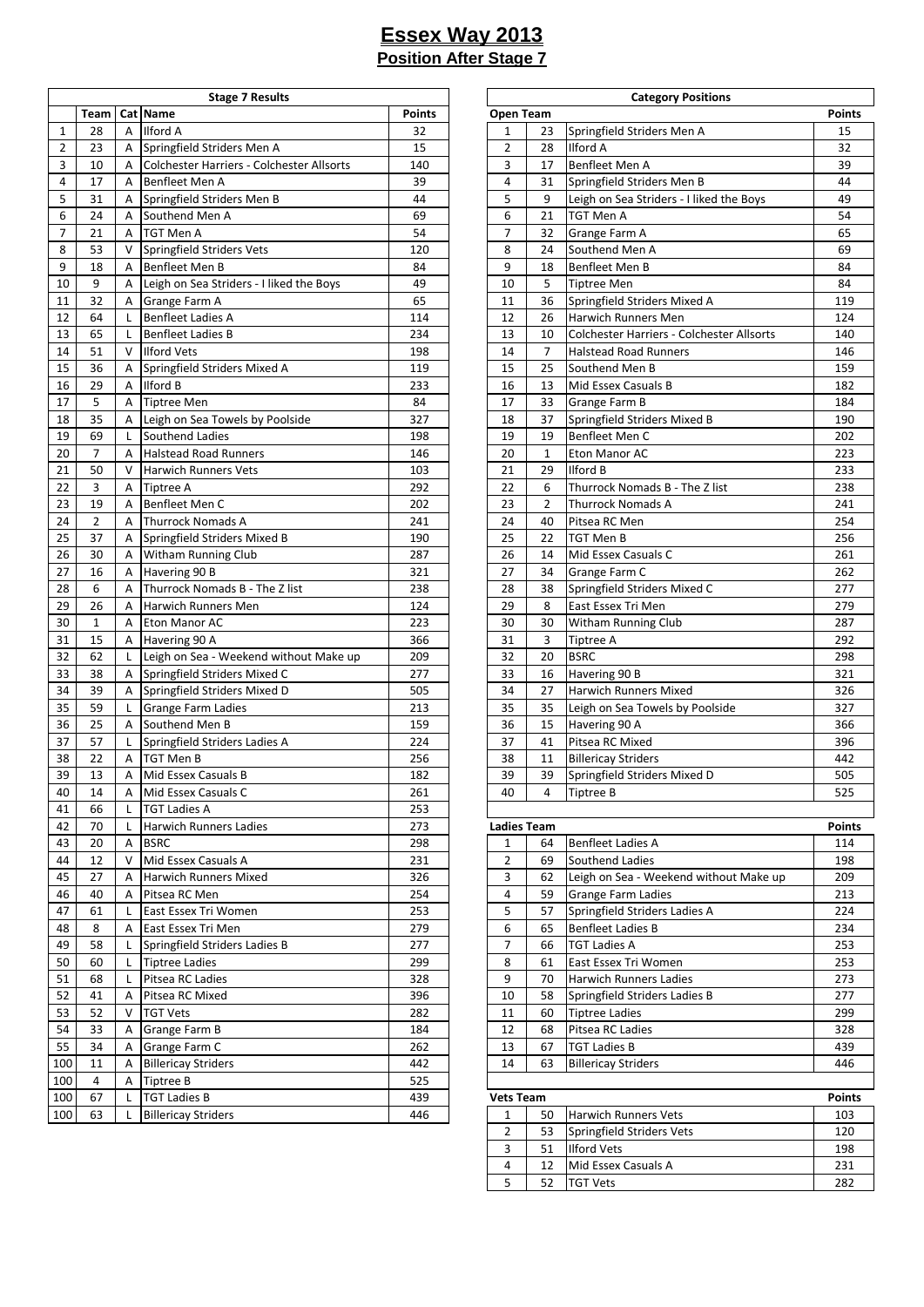|                |                |        | <b>Stage 8 Results</b>                    |               |                    |                | <b>Category Positions</b>                 |               |
|----------------|----------------|--------|-------------------------------------------|---------------|--------------------|----------------|-------------------------------------------|---------------|
| Pos            | Team           |        | Cat Name                                  | <b>Points</b> | Open Team          |                |                                           | <b>Points</b> |
| $\mathbf{1}$   | 10             | A      | Colchester Harriers - Colchester Allsorts | 141           | 1                  | 23             | Springfield Striders Men A                | 27            |
| $\overline{2}$ | 26             | A      | Harwich Runners Men                       | 126           | $\overline{2}$     | 28             | <b>Ilford A</b>                           | 38            |
| 3              | 21             | A      | TGT Men A                                 | 57            | 3                  | 17             | Benfleet Men A                            | 43            |
| 4              | 17             | A      | Benfleet Men A                            | 43            | 4                  | 21             | <b>TGT Men A</b>                          | 57            |
| 5              | 24             | Α      | Southend Men A                            | 74            | 5                  | 9              | Leigh on Sea Striders - I liked the Boys  | 57            |
| 6              | 28             | Α      | Ilford A                                  | 38            | 6                  | 31             | Springfield Striders Men B                | 62            |
| $\overline{7}$ | 29             | A      | Ilford B                                  | 240           | $\overline{7}$     | 24             | Southend Men A                            | 74            |
| 8              | 9              | A      | Leigh on Sea Striders - I liked the Boys  | 57            | 8                  | 32             | Grange Farm A                             | 80            |
| 9              | 13             | A      | Mid Essex Casuals B                       | 191           | 9                  | 18             | Benfleet Men B                            | 103           |
| 10             | $\mathbf{1}$   | A      | Eton Manor AC                             | 233           | 10                 | 5              | <b>Tiptree Men</b>                        | 104           |
| 11             | $\overline{7}$ | A      | <b>Halstead Road Runners</b>              | 157           | 11                 | 26             | Harwich Runners Men                       | 126           |
| 12             | 23             | Α      | Springfield Striders Men A                | 27            | 12                 | 10             | Colchester Harriers - Colchester Allsorts | 141           |
| 13             | 12             | $\vee$ | Mid Essex Casuals A                       | 244           | 13                 | $\overline{7}$ | <b>Halstead Road Runners</b>              | 157           |
| 14             | 25             | A      | Southend Men B                            | 173           | 14                 | 36             | Springfield Striders Mixed A              | 165           |
| 15             | 32             | Α      | Grange Farm A                             | 80            | 15                 | 25             | Southend Men B                            | 173           |
| 16             | 8              | A      | East Essex Tri Men                        | 295           | 16                 | 13             | Mid Essex Casuals B                       | 191           |
| 17             | 50             | V      | <b>Harwich Runners Vets</b>               | 120           | 17                 | 33             | Grange Farm B                             | 215           |
| 18             | 31             | Α      | Springfield Striders Men B                | 62            | 18                 | $\mathbf{1}$   | Eton Manor AC                             | 233           |
| 19             | 18             | A      | Benfleet Men B                            | 103           | 19                 | 37             | Springfield Striders Mixed B              | 234           |
| 20             | 5              | A      | <b>Tiptree Men</b>                        | 104           | 20                 | 29             | <b>Ilford B</b>                           | 240           |
| 21             | 27             | A      | <b>Harwich Runners Mixed</b>              | 347           | 21                 | 19             | Benfleet Men C                            | 243           |
|                |                |        |                                           | 136           | 22                 | 6              | Thurrock Nomads B - The Z list            |               |
| 22             | 64             | L      | <b>Benfleet Ladies A</b>                  |               |                    |                |                                           | 277           |
| 23             | 69             | L      | Southend Ladies                           | 221           | 23                 | $\overline{2}$ | <b>Thurrock Nomads A</b>                  | 278           |
| 24             | 14             | A      | Mid Essex Casuals C                       | 285           | 24                 | 40             | Pitsea RC Men                             | 283           |
| 25             | 53             | V      | Springfield Striders Vets                 | 145           | 25                 | 14             | Mid Essex Casuals C                       | 285           |
| 26             | 51             | V      | <b>Ilford Vets</b>                        | 224           | 26                 | 22             | TGT Men B                                 | 292           |
| 27             | 35             | A      | Leigh on Sea Towels by Poolside           | 354           | 27                 | 34             | Grange Farm C                             | 294           |
| 28             | 66             | L      | <b>TGT Ladies A</b>                       | 281           | 28                 | 8              | East Essex Tri Men                        | 295           |
| 29             | 40             | A      | Pitsea RC Men                             | 283           | 29                 | 30             | Witham Running Club                       | 335           |
| 30             | 15             | Α      | Havering 90 A                             | 396           | 30                 | 20             | <b>BSRC</b>                               | 345           |
| 31             | 33             | Α      | Grange Farm B                             | 215           | 31                 | 3              | <b>Tiptree A</b>                          | 346           |
| 32             | 34             | Α      | Grange Farm C                             | 294           | 32                 | 27             | <b>Harwich Runners Mixed</b>              | 347           |
| 33             | 70             | L      | <b>Harwich Runners Ladies</b>             | 306           | 33                 | 35             | Leigh on Sea Towels by Poolside           | 354           |
| 34             | 52             | V      | <b>TGT Vets</b>                           | 316           | 34                 | 16             | Havering 90 B                             | 370           |
| 35             | 65             | L      | <b>Benfleet Ladies B</b>                  | 269           | 35                 | 38             | Springfield Striders Mixed C              | 377           |
| 36             | 22             | A      | TGT Men B                                 | 292           | 36                 | 15             | Havering 90 A                             | 396           |
| 37             | $\overline{2}$ | A      | Thurrock Nomads A                         | 278           | 37                 | 41             | Pitsea RC Mixed                           | 448           |
| 38             | 59             | L      | Grange Farm Ladies                        | 251           | 38                 | 11             | <b>Billericay Striders</b>                | 493           |
| 39             | 6              | Α      | Thurrock Nomads B - The Z list            | 277           | 39                 | 4              | Tiptree B                                 | 580           |
| 40             | 57             | L      | Springfield Striders Ladies A             | 264           | 40                 | 39             | Springfield Striders Mixed D              | 605           |
| 41             | 19             | A      | Benfleet Men C                            | 243           |                    |                |                                           |               |
| 42             | 58             | L      | Springfield Striders Ladies B             | 319           | <b>Ladies Team</b> |                |                                           | <b>Points</b> |
| 43             | 62             | L      | Leigh on Sea - Weekend without Make up    | 252           | 1                  | 64             | <b>Benfleet Ladies A</b>                  | 136           |
| 44             | 37             | A      | Springfield Striders Mixed B              | 234           | $\overline{2}$     | 69             | Southend Ladies                           | 221           |
| 45             | 61             | L      | East Essex Tri Women                      | 298           | 3                  | 59             | <b>Grange Farm Ladies</b>                 | 251           |
| 46             | 36             | Α      | Springfield Striders Mixed A              | 165           | 4                  | 62             | Leigh on Sea - Weekend without Make up    | 252           |
| 47             | 20             | Α      | <b>BSRC</b>                               | 345           | 5                  | 57             | Springfield Striders Ladies A             | 264           |
| 48             | 30             | Α      | <b>Witham Running Club</b>                | 335           | 6                  | 65             | <b>Benfleet Ladies B</b>                  | 269           |
| 49             | 16             | Α      | Havering 90 B                             | 370           | 7                  | 66             | <b>TGT Ladies A</b>                       | 281           |
| 50             | 63             | L      | <b>Billericay Striders</b>                | 496           | 8                  | 61             | East Essex Tri Women                      | 298           |
| 51             | 11             | Α      | <b>Billericay Striders</b>                | 493           | 9                  | 70             | <b>Harwich Runners Ladies</b>             | 306           |
| 52             | 41             | A      | Pitsea RC Mixed                           | 448           | 10                 | 58             | Springfield Striders Ladies B             | 319           |
| 53             | 60             | L      | <b>Tiptree Ladies</b>                     | 352           | 11                 | 60             | <b>Tiptree Ladies</b>                     | 352           |
| 54             | 3              |        |                                           | 346           | 12                 |                |                                           | 384           |
|                |                | Α      | Tiptree A                                 |               |                    | 68             | Pitsea RC Ladies                          |               |
| 55             | 4              | Α      | <b>Tiptree B</b>                          | 580           | 13                 | 63             | <b>Billericay Striders</b>                | 496           |
| 56             | 68             | L      | Pitsea RC Ladies                          | 384           | 14                 | 67             | <b>TGT Ladies B</b>                       | 539           |
| 100            | 38             | Α      | Springfield Striders Mixed C              | 377           |                    |                |                                           |               |
| 100            | 39             | Α      | Springfield Striders Mixed D              | 605           | <b>Vets Team</b>   |                |                                           | <b>Points</b> |
| 100            | 67             | L      | <b>TGT Ladies B</b>                       | 539           | $\mathbf{1}$       | 50             | Harwich Runners Vets                      | 120           |

| <b>Stage 8 Results</b>        |               |                |                    | <b>Category Positions</b>                 |               |
|-------------------------------|---------------|----------------|--------------------|-------------------------------------------|---------------|
|                               | <b>Points</b> |                | Open Team          |                                           | <b>Points</b> |
| arriers - Colchester Allsorts | 141           | 1              | 23                 | Springfield Striders Men A                | 27            |
| ners Men                      | 126           | 2              | 28                 | Ilford A                                  | 38            |
|                               | 57            | 3              | 17                 | Benfleet Men A                            | 43            |
| n A                           | 43            | 4              | 21                 | TGT Men A                                 | 57            |
| en A                          | 74            | 5              | 9                  | Leigh on Sea Striders - I liked the Boys  | 57            |
|                               | 38            | 6              | 31                 | Springfield Striders Men B                | 62            |
|                               | 240           | 7              | 24                 | Southend Men A                            | 74            |
| Striders - I liked the Boys   | 57            | 8              | 32                 | Grange Farm A                             | 80            |
| asuals B                      | 191           | 9              | 18                 | Benfleet Men B                            | 103           |
| АC                            | 233           | 10             | 5                  | <b>Tiptree Men</b>                        | 104           |
| ad Runners                    | 157           | 11             | 26                 | Harwich Runners Men                       | 126           |
| triders Men A                 | 27            | 12             | 10                 | Colchester Harriers - Colchester Allsorts | 141           |
| asuals A                      | 244           | 13             | 7                  | <b>Halstead Road Runners</b>              | 157           |
| en B                          | 173           | 14             | 36                 | Springfield Striders Mixed A              | 165           |
| ۱A                            | 80            | 15             | 25                 | Southend Men B                            | 173           |
| i Men                         | 295           | 16             | 13                 | Mid Essex Casuals B                       | 191           |
| ners Vets                     | 120           | 17             | 33                 | Grange Farm B                             | 215           |
| triders Men B                 | 62            | 18             | 1                  | Eton Manor AC                             | 233           |
| n B                           | 103           | 19             | 37                 | Springfield Striders Mixed B              | 234           |
|                               | 104           | 20             | 29                 | Ilford B                                  | 240           |
| ners Mixed                    | 347           | 21             | 19                 | Benfleet Men C                            | 243           |
| ies A                         | 136           | 22             | 6                  | Thurrock Nomads B - The Z list            | 277           |
| dies                          | 221           | 23             | 2                  | <b>Thurrock Nomads A</b>                  | 278           |
| asuals C                      | 285           | 24             | 40                 | Pitsea RC Men                             | 283           |
| triders Vets                  | 145           | 25             | 14                 | Mid Essex Casuals C                       | 285           |
|                               | 224           | 26             | 22                 | TGT Men B                                 | 292           |
|                               | 354           | 27             | 34                 |                                           | 294           |
| Towels by Poolside            | 281           | 28             | 8                  | Grange Farm C                             | 295           |
|                               |               |                |                    | East Essex Tri Men                        | 335           |
| эn                            | 283           | 29             | 30                 | Witham Running Club                       |               |
| Α                             | 396           | 30             | 20                 | <b>BSRC</b>                               | 345           |
| ìΒ<br>ı C                     | 215           | 31             | 3                  | Tiptree A                                 | 346           |
|                               | 294           | 32             | 27                 | Harwich Runners Mixed                     | 347           |
| ners Ladies                   | 306           | 33             | 35                 | Leigh on Sea Towels by Poolside           | 354           |
|                               | 316           | 34             | 16                 | Havering 90 B                             | 370           |
| ies B                         | 269           | 35             | 38                 | Springfield Striders Mixed C              | 377           |
|                               | 292           | 36             | 15                 | Havering 90 A                             | 396           |
| mads A                        | 278           | 37             | 41                 | Pitsea RC Mixed                           | 448           |
| າ Ladies                      | 251           | 38             | 11                 | <b>Billericay Striders</b>                | 493           |
| mads B - The Z list           | 277           | 39             | 4                  | Tiptree B                                 | 580           |
| triders Ladies A              | 264           | 40             | 39                 | Springfield Striders Mixed D              | 605           |
| n C                           | 243           |                |                    |                                           |               |
| triders Ladies B              | 319           |                | <b>Ladies Team</b> |                                           | <b>Points</b> |
| - Weekend without Make up     | 252           | 1              | 64                 | <b>Benfleet Ladies A</b>                  | 136           |
| triders Mixed B               | 234           | 2              | 69                 | Southend Ladies                           | 221           |
| i Women                       | 298           | 3              | 59                 | <b>Grange Farm Ladies</b>                 | 251           |
| triders Mixed A               | 165           | 4              | 62                 | Leigh on Sea - Weekend without Make up    | 252           |
|                               | 345           | 5              | 57                 | Springfield Striders Ladies A             | 264           |
| ning Club                     | 335           | 6              | 65                 | <b>Benfleet Ladies B</b>                  | 269           |
| В                             | 370           | 7              | 66                 | <b>TGT Ladies A</b>                       | 281           |
| iders                         | 496           | 8              | 61                 | East Essex Tri Women                      | 298           |
| iders                         | 493           | 9              | 70                 | Harwich Runners Ladies                    | 306           |
| xed                           | 448           | 10             | 58                 | Springfield Striders Ladies B             | 319           |
| эS                            | 352           | 11             | 60                 | <b>Tiptree Ladies</b>                     | 352           |
|                               | 346           | 12             | 68                 | Pitsea RC Ladies                          | 384           |
|                               | 580           | 13             | 63                 | <b>Billericay Striders</b>                | 496           |
| dies                          | 384           | 14             | 67                 | <b>TGT Ladies B</b>                       | 539           |
| triders Mixed C               | 377           |                |                    |                                           |               |
| triders Mixed D               | 605           |                | <b>Vets Team</b>   |                                           | <b>Points</b> |
|                               | 539           | 1              | 50                 | Harwich Runners Vets                      | 120           |
|                               |               | 2              | 53                 | Springfield Striders Vets                 | 145           |
|                               |               | 3              | 51                 | <b>Ilford Vets</b>                        | 224           |
|                               |               | $\overline{4}$ | 12                 | Mid Essex Casuals A                       | 244           |
|                               |               | 5              | 52                 | <b>TGT Vets</b>                           | 316           |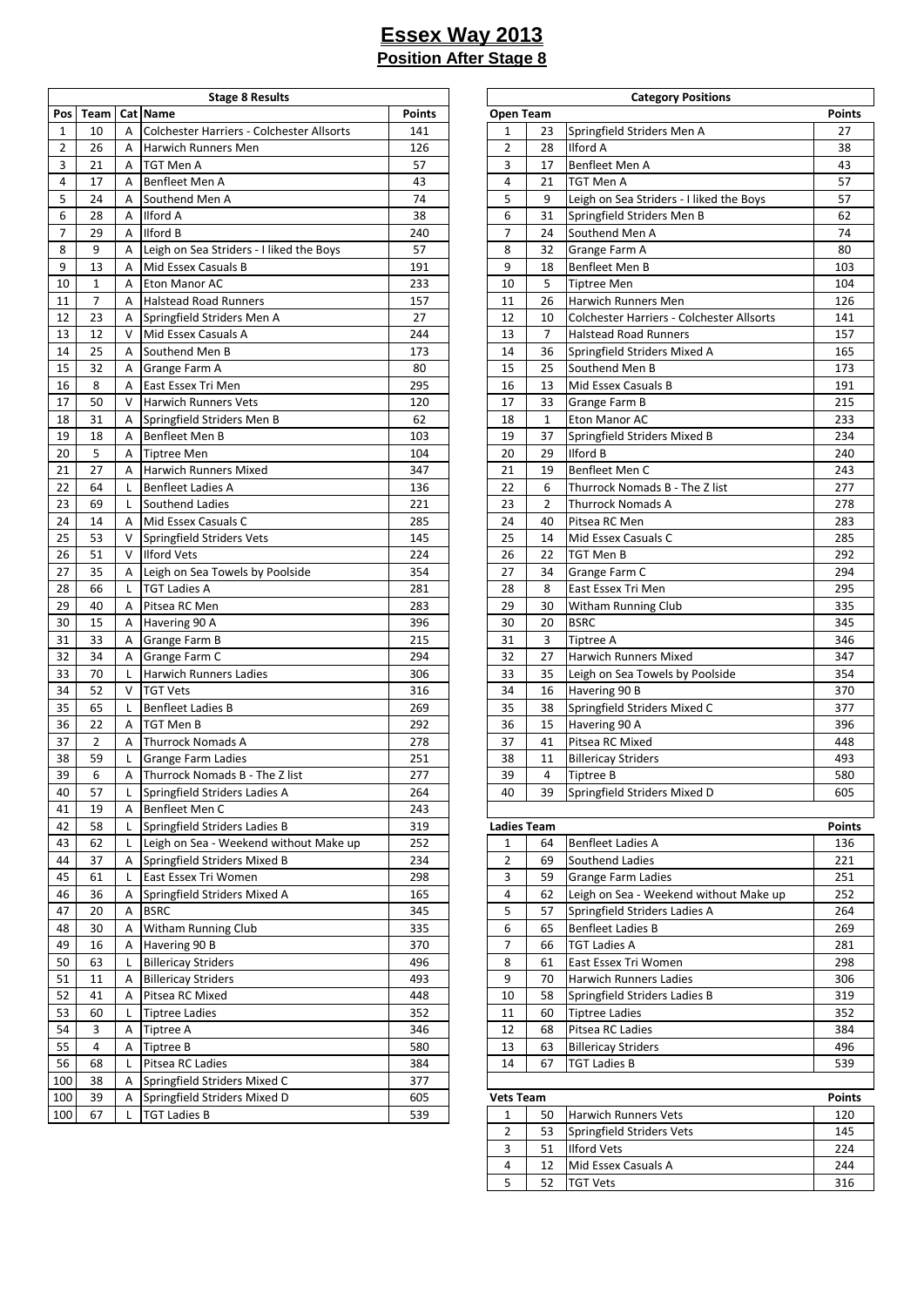|              |                  |   | <b>Stage 9 Results</b>                        |               |                                    |                | <b>Category Positions</b>                 |               |
|--------------|------------------|---|-----------------------------------------------|---------------|------------------------------------|----------------|-------------------------------------------|---------------|
| Pos          | Team             |   | Cat Name                                      | <b>Points</b> | Open Team                          |                |                                           | <b>Points</b> |
| $\mathbf{1}$ | 28               | A | Ilford A                                      | 39            | $\mathbf{1}$                       | 23             | Springfield Striders Men A                | 29            |
| 2            | 23               | A | Springfield Striders Men A                    | 29            | $\overline{2}$                     | 28             | <b>Ilford A</b>                           | 39            |
| 3            | 24               | A | Southend Men A                                | 77            | 3                                  | 17             | Benfleet Men A                            | 52            |
| 4            | 26               | A | Harwich Runners Men                           | 130           | 4                                  | 9              | Leigh on Sea Striders - I liked the Boys  | 72            |
| 5            | 5                | A | <b>Tiptree Men</b>                            | 109           | 5                                  | 31             | Springfield Striders Men B                | 73            |
| 6            | 32               | A | Grange Farm A                                 | 86            | 6                                  | 24             | Southend Men A                            | 77            |
| 7            | 50               | V | <b>Harwich Runners Vets</b>                   | 127           | $\overline{7}$                     | 32             | Grange Farm A                             | 86            |
| 8            | 40               | A | Pitsea RC Men                                 | 291           | 8                                  | 21             | TGT Men A                                 | 88            |
| 9            | 17               | A | Benfleet Men A                                | 52            | 9                                  | 5              | <b>Tiptree Men</b>                        | 109           |
| 10           | 10               | A | Colchester Harriers - Colchester Allsorts     | 151           | 10                                 | 18             | <b>Benfleet Men B</b>                     | 125           |
| 11           | 31               | Α | Springfield Striders Men B                    | 73            | 11                                 | 26             | Harwich Runners Men                       | 130           |
| 12           | $\mathbf{1}$     | A | Eton Manor AC                                 | 245           | 12                                 | 10             | Colchester Harriers - Colchester Allsorts | 151           |
| 13           | 53               | V | Springfield Striders Vets                     | 158           | 13                                 | $\overline{7}$ | <b>Halstead Road Runners</b>              | 178           |
| 14           | 27               | A | <b>Harwich Runners Mixed</b>                  | 361           | 14                                 | 25             | Southend Men B                            | 193           |
| 15           | 9                | Α | Leigh on Sea Striders - I liked the Boys      | 72            | 15                                 | 13             | Mid Essex Casuals B                       | 209           |
| 16           | 69               | L | Southend Ladies                               | 237           | 16                                 | 36             | Springfield Striders Mixed A              | 212           |
| 17           | 57               | L | Springfield Striders Ladies A                 | 281           | 17                                 | 33             | Grange Farm B                             | 243           |
| 18           | 13               | A | Mid Essex Casuals B                           | 209           | 18                                 | $\mathbf{1}$   | Eton Manor AC                             | 245           |
| 19           | 29               | A | Ilford B                                      | 259           | 19                                 | 29             | Ilford B                                  | 259           |
| 20           | 25               | A | Southend Men B                                | 193           | 20                                 | 37             | Springfield Striders Mixed B              | 275           |
| 21           | $\boldsymbol{7}$ | A | <b>Halstead Road Runners</b>                  | 178           | 21                                 | 19             | Benfleet Men C                            | 282           |
| 22           | 18               | A | Benfleet Men B                                | 125           | 22                                 | 40             | Pitsea RC Men                             | 291           |
| 23           | 61               | L | East Essex Tri Women                          | 321           | 23                                 | 8              | East Essex Tri Men                        | 319           |
| 24           | 8                | A | East Essex Tri Men                            | 319           | 24                                 | 14             | Mid Essex Casuals C                       | 323           |
| 25           | 59               | L | <b>Grange Farm Ladies</b>                     | 276           | 25                                 | 34             | Grange Farm C                             | 327           |
| 26           | 64               | L | <b>Benfleet Ladies A</b>                      | 162           | 26                                 | $\overline{2}$ | <b>Thurrock Nomads A</b>                  | 328           |
| 27           | 70               | L | <b>Harwich Runners Ladies</b>                 | 333           | 27                                 | 6              | Thurrock Nomads B - The Z list            | 329           |
| 28           | 33               | A | Grange Farm B                                 | 243           | 28                                 | 22             | TGT Men B                                 | 345           |
| 29           | 62               | L | Leigh on Sea - Weekend without Make up        | 281           | 29                                 | 27             | Harwich Runners Mixed                     | 361           |
| 30           | 65               | L | <b>Benfleet Ladies B</b>                      | 299           | 30                                 | 30             | Witham Running Club                       | 372           |
| 31           | 21               | A | <b>TGT Men A</b>                              | 88            | 31                                 | 35             | Leigh on Sea Towels by Poolside           | 386           |
| 32           | 35               | Α | Leigh on Sea Towels by Poolside               | 386           | 32                                 | 20             | <b>BSRC</b>                               | 402           |
| 33           | 34               | Α | Grange Farm C                                 | 327           | 33                                 | 16             | Havering 90 B                             | 404           |
| 34           | 16               | Α | Havering 90 B                                 | 404           | 34                                 | 3              | Tiptree A                                 | 405           |
| 35           | 67               | L | <b>TGT Ladies B</b>                           | 574           | 35                                 | 38             | Springfield Striders Mixed C              | 432           |
| 36           | 58               | L | Springfield Striders Ladies B                 | 355           | 36                                 | 15             | Havering 90 A                             | 454           |
| 37           | 30               | A | <b>Witham Running Club</b>                    | 372           | 37                                 | 41             | Pitsea RC Mixed                           | 493           |
| 38           | 14               | A | Mid Essex Casuals C                           | 323           | 38                                 | 11             | <b>Billericay Striders</b>                | 537           |
| 39           | 19               | Α | Benfleet Men C                                | 282           | 39                                 | 4              | <b>Tiptree B</b>                          | 629           |
|              |                  | V | Mid Essex Casuals A                           | 284           | 40                                 | 39             | Springfield Striders Mixed D              |               |
| 40<br>41     | 12<br>37         |   | Springfield Striders Mixed B                  | 275           |                                    |                |                                           | 656           |
| 42           |                  | Α |                                               | 323           |                                    |                |                                           |               |
|              | 66               | L | <b>TGT Ladies A</b>                           | 539           | <b>Ladies Team</b><br>$\mathbf{1}$ | 64             | <b>Benfleet Ladies A</b>                  | <b>Points</b> |
| 43           | 63               | L | <b>Billericay Striders</b>                    | 537           | $\overline{2}$                     |                | Southend Ladies                           | 162           |
| 44           | 11               | A | <b>Billericay Striders</b><br>Pitsea RC Mixed | 493           |                                    | 69<br>59       |                                           | 237           |
| 45           | 41               | A |                                               |               | 3                                  |                | Grange Farm Ladies                        | 276           |
| 46           | 52               | V | <b>TGT Vets</b>                               | 362           | 4                                  | 57             | Springfield Striders Ladies A             | 281           |
| 47           | 36               | Α | Springfield Striders Mixed A                  | 212           | 5                                  | 62             | Leigh on Sea - Weekend without Make up    | 281           |
| 48           | 60               | L | <b>Tiptree Ladies</b>                         | 400           | 6                                  | 65             | <b>Benfleet Ladies B</b>                  | 299           |
| 49           | 4                | A | <b>Tiptree B</b>                              | 629           | $\overline{7}$                     | 61             | East Essex Tri Women                      | 321           |
| 50           | $\overline{2}$   | Α | <b>Thurrock Nomads A</b>                      | 328           | 8                                  | 66             | <b>TGT Ladies A</b>                       | 323           |
| 51           | 39               | A | Springfield Striders Mixed D                  | 656           | 9                                  | 70             | <b>Harwich Runners Ladies</b>             | 333           |
| 52           | 6                | Α | Thurrock Nomads B - The Z list                | 329           | 10                                 | 58             | Springfield Striders Ladies B             | 355           |
| 53           | 22               | A | TGT Men B                                     | 345           | 11                                 | 60             | <b>Tiptree Ladies</b>                     | 400           |
| 54           | 51               | V | <b>Ilford Vets</b>                            | 278           | 12                                 | 68             | Pitsea RC Ladies                          | 440           |
| 55           | 38               | A | Springfield Striders Mixed C                  | 432           | 13                                 | 63             | <b>Billericay Striders</b>                | 539           |
| 56           | 68               | L | Pitsea RC Ladies                              | 440           | 14                                 | 67             | <b>TGT Ladies B</b>                       | 574           |
| 57           | 20               | Α | <b>BSRC</b>                                   | 402           |                                    |                |                                           |               |
| 58           | 15               | A | Havering 90 A                                 | 454           | <b>Vets Team</b>                   |                |                                           | <b>Points</b> |
| 59           | 3                | A | Tiptree A                                     | 405           | $\mathbf{1}$                       | 50             | Harwich Runners Vets                      | 127           |

| <b>Stage 9 Results</b>        |               |                    |              | <b>Category Positions</b>                 |               |
|-------------------------------|---------------|--------------------|--------------|-------------------------------------------|---------------|
|                               | <b>Points</b> | Open Team          |              |                                           | <b>Points</b> |
|                               | 39            | 1                  | 23           | Springfield Striders Men A                | 29            |
| triders Men A                 | 29            | 2                  | 28           | <b>Ilford A</b>                           | 39            |
| en A                          | 77            | 3                  | 17           | Benfleet Men A                            | 52            |
| ners Men                      | 130           | 4                  | 9            | Leigh on Sea Striders - I liked the Boys  | 72            |
|                               | 109           | 5                  | 31           | Springfield Striders Men B                | 73            |
| ۱A                            | 86            | 6                  | 24           | Southend Men A                            | 77            |
| ners Vets                     | 127           | 7                  | 32           | Grange Farm A                             | 86            |
|                               | 291           | 8                  | 21           | TGT Men A                                 | 88            |
| эn                            | 52            | 9                  | 5            | <b>Tiptree Men</b>                        | 109           |
| n A                           |               |                    | 18           | Benfleet Men B                            | 125           |
| arriers - Colchester Allsorts | 151           | 10                 |              |                                           |               |
| triders Men B                 | 73            | 11                 | 26           | Harwich Runners Men                       | 130           |
| AC                            | 245           | 12                 | 10           | Colchester Harriers - Colchester Allsorts | 151           |
| triders Vets                  | 158           | 13                 | 7            | <b>Halstead Road Runners</b>              | 178           |
| ners Mixed                    | 361           | 14                 | 25           | Southend Men B                            | 193           |
| Striders - I liked the Boys   | 72            | 15                 | 13           | Mid Essex Casuals B                       | 209           |
| dies                          | 237           | 16                 | 36           | Springfield Striders Mixed A              | 212           |
| triders Ladies A              | 281           | 17                 | 33           | Grange Farm B                             | 243           |
| asuals B                      | 209           | 18                 | $\mathbf{1}$ | Eton Manor AC                             | 245           |
|                               | 259           | 19                 | 29           | <b>Ilford B</b>                           | 259           |
| en B                          | 193           | 20                 | 37           | Springfield Striders Mixed B              | 275           |
| ad Runners                    | 178           | 21                 | 19           | Benfleet Men C                            | 282           |
| n B                           | 125           | 22                 | 40           | Pitsea RC Men                             | 291           |
| i Women                       | 321           | 23                 | 8            | East Essex Tri Men                        | 319           |
| i Men                         | 319           | 24                 | 14           | Mid Essex Casuals C                       | 323           |
| n Ladies                      | 276           | 25                 | 34           | Grange Farm C                             | 327           |
| ies A                         | 162           | 26                 | 2            | <b>Thurrock Nomads A</b>                  | 328           |
| ners Ladies                   | 333           | 27                 | 6            | Thurrock Nomads B - The Z list            | 329           |
| ìΒ                            | 243           | 28                 | 22           | TGT Men B                                 | 345           |
| - Weekend without Make up     | 281           | 29                 | 27           | <b>Harwich Runners Mixed</b>              | 361           |
| ies B                         | 299           | 30                 | 30           | <b>Witham Running Club</b>                | 372           |
|                               | 88            | 31                 | 35           | Leigh on Sea Towels by Poolside           | 386           |
| Towels by Poolside            | 386           | 32                 | 20           | <b>BSRC</b>                               | 402           |
|                               | 327           | 33                 |              |                                           | 404           |
| ۱C<br>B                       | 404           | 34                 | 16<br>3      | Havering 90 B                             | 405           |
|                               |               |                    |              | Tiptree A                                 |               |
|                               | 574           | 35                 | 38           | Springfield Striders Mixed C              | 432           |
| triders Ladies B              | 355           | 36                 | 15           | Havering 90 A                             | 454           |
| ning Club                     | 372           | 37                 | 41           | Pitsea RC Mixed                           | 493           |
| asuals C                      | 323           | 38                 | 11           | <b>Billericay Striders</b>                | 537           |
| n C                           | 282           | 39                 | 4            | <b>Tiptree B</b>                          | 629           |
| asuals A                      | 284           | 40                 | 39           | Springfield Striders Mixed D              | 656           |
| triders Mixed B               | 275           |                    |              |                                           |               |
|                               | 323           | <b>Ladies Team</b> |              |                                           | Points        |
| iders                         | 539           | $\mathbf{1}$       | 64           | <b>Benfleet Ladies A</b>                  | 162           |
| iders                         | 537           | 2                  | 69           | Southend Ladies                           | 237           |
| xed                           | 493           | 3                  | 59           | Grange Farm Ladies                        | 276           |
|                               | 362           | 4                  | 57           | Springfield Striders Ladies A             | 281           |
| triders Mixed A               | 212           | 5                  | 62           | Leigh on Sea - Weekend without Make up    | 281           |
| эS                            | 400           | 6                  | 65           | <b>Benfleet Ladies B</b>                  | 299           |
|                               | 629           | 7                  | 61           | East Essex Tri Women                      | 321           |
| mads A                        | 328           | 8                  | 66           | <b>TGT Ladies A</b>                       | 323           |
| triders Mixed D               | 656           | 9                  | 70           | <b>Harwich Runners Ladies</b>             | 333           |
| mads B - The Z list           | 329           | 10                 | 58           | Springfield Striders Ladies B             | 355           |
|                               | 345           | 11                 | 60           | <b>Tiptree Ladies</b>                     | 400           |
|                               | 278           | 12                 | 68           | Pitsea RC Ladies                          | 440           |
| triders Mixed C               | 432           |                    |              |                                           | 539           |
|                               |               | 13                 | 63           | <b>Billericay Striders</b>                |               |
| dies                          | 440           | 14                 | 67           | TGT Ladies B                              | 574           |
|                               | 402           |                    |              |                                           |               |
| A                             | 454           | Vets Team          |              |                                           | <b>Points</b> |
|                               | 405           | 1                  | 50           | Harwich Runners Vets                      | 127           |
|                               |               | 2                  | 53           | Springfield Striders Vets                 | 158           |
|                               |               | 3                  | 51           | <b>Ilford Vets</b>                        | 278           |
|                               |               | 4                  | 12           | Mid Essex Casuals A                       | 284           |
|                               |               | 5                  | 52           | <b>TGT Vets</b>                           | 362           |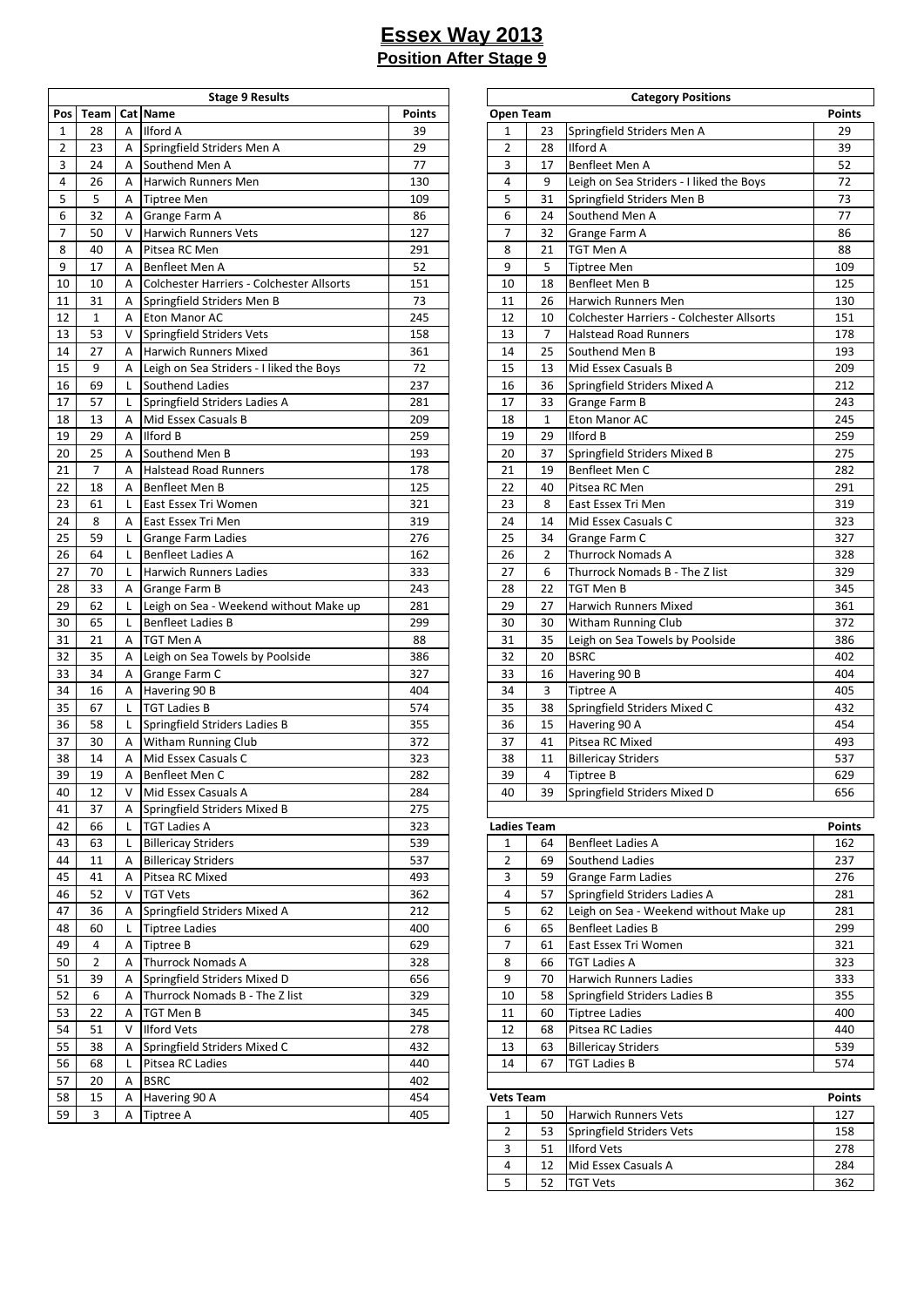|                |              |        | <b>Stage 10 Results</b>                   |               |                    |                | <b>Category Positions</b>                 |               |
|----------------|--------------|--------|-------------------------------------------|---------------|--------------------|----------------|-------------------------------------------|---------------|
| Pos            | Team         |        | Cat Name                                  | <b>Points</b> | Open Team          |                |                                           | <b>Points</b> |
| $\mathbf{1}$   | 23           | A      | Springfield Striders Men A                | 30            | 1                  | 23             | Springfield Striders Men A                | 30            |
| 2              | 24           | A      | Southend Men A                            | 79            | $\overline{2}$     | 28             | <b>Ilford A</b>                           | 52            |
| 3              | 31           | Α      | Springfield Striders Men B                | 76            | 3                  | 17             | <b>Benfleet Men A</b>                     | 58            |
| 4              | 30           | Α      | Witham Running Club                       | 376           | 4                  | 31             | Springfield Striders Men B                | 76            |
| 5              | 21           | Α      | TGT Men A                                 | 93            | 5                  | 24             | Southend Men A                            | 79            |
| 6              | 17           | A      | Benfleet Men A                            | 58            | 6                  | 9              | Leigh on Sea Striders - I liked the Boys  | 87            |
| $\overline{7}$ | 5            | A      | <b>Tiptree Men</b>                        | 116           | 7                  | 21             | <b>TGT Men A</b>                          | 93            |
| 8              | 50           | $\vee$ | <b>Harwich Runners Vets</b>               | 135           | 8                  | 32             | Grange Farm A                             | 97            |
| 9              | 25           | A      | Southend Men B                            | 202           | 9                  | 5              | <b>Tiptree Men</b>                        | 116           |
| 10             | 26           | Α      | Harwich Runners Men                       | 140           | 10                 | 26             | Harwich Runners Men                       | 140           |
| 11             | 32           | Α      | Grange Farm A                             | 97            | 11                 | 18             | <b>Benfleet Men B</b>                     | 145           |
| 12             | 40           | Α      | Pitsea RC Men                             | 303           | 12                 | 10             | Colchester Harriers - Colchester Allsorts | 194           |
| 13             | 28           | A      | Ilford A                                  | 52            | 13                 | $\overline{7}$ | <b>Halstead Road Runners</b>              | 195           |
| 14             | 27           | A      | <b>Harwich Runners Mixed</b>              | 375           | 14                 | 25             | Southend Men B                            | 202           |
| 15             | 9            | Α      | Leigh on Sea Striders - I liked the Boys  | 87            | 15                 | 36             | Springfield Striders Mixed A              | 233           |
| 16             | 35           | Α      | Leigh on Sea Towels by Poolside           | 402           | 16                 | 13             | Mid Essex Casuals B                       | 249           |
| 17             | 7            | A      | <b>Halstead Road Runners</b>              | 195           | 17                 | 33             | Grange Farm B                             | 271           |
| 18             | 64           | L      | <b>Benfleet Ladies A</b>                  | 180           | 18                 | $\mathbf{1}$   | Eton Manor AC                             | 277           |
| 19             | 3            | Α      | <b>Tiptree A</b>                          | 424           | 19                 | 40             | Pitsea RC Men                             | 303           |
| 20             | 18           | A      | Benfleet Men B                            | 145           | 20                 | 29             | <b>Ilford B</b>                           | 313           |
|                |              |        |                                           |               |                    |                |                                           |               |
| 21             | 36           | Α      | Springfield Striders Mixed A              | 233           | 21                 | 37             | Springfield Striders Mixed B              | 330           |
| 22             | 53           | V      | Springfield Striders Vets                 | 180           | 22                 | 19             | Benfleet Men C                            | 341           |
| 23             | 57           | L      | Springfield Striders Ladies A             | 304           | 23                 | 8              | East Essex Tri Men                        | 350           |
| 24             | 69           | L      | Southend Ladies                           | 261           | 24                 | 14             | Mid Essex Casuals C                       | 367           |
| 25             | 12           | $\vee$ | Mid Essex Casuals A                       | 309           | 25                 | 27             | <b>Harwich Runners Mixed</b>              | 375           |
| 26             | 66           | L      | <b>TGT Ladies A</b>                       | 349           | 26                 | 30             | <b>Witham Running Club</b>                | 376           |
| 27             | 61           | L      | East Essex Tri Women                      | 348           | 27                 | $\overline{2}$ | <b>Thurrock Nomads A</b>                  | 377           |
| 28             | 33           | A      | Grange Farm B                             | 271           | 28                 | 6              | Thurrock Nomads B - The Z list            | 379           |
| 29             | 62           | L      | Leigh on Sea - Weekend without Make up    | 310           | 29                 | 34             | Grange Farm C                             | 385           |
| 30             | 52           | $\vee$ | <b>TGT Vets</b>                           | 392           | 30                 | 22             | TGT Men B                                 | 396           |
| 31             | 8            | A      | East Essex Tri Men                        | 350           | 31                 | 35             | Leigh on Sea Towels by Poolside           | 402           |
| 32             | $\mathbf{1}$ | A      | Eton Manor AC                             | 277           | 32                 | $\mathbf{3}$   | <b>Tiptree A</b>                          | 424           |
| 33             | 65           | L      | <b>Benfleet Ladies B</b>                  | 332           | 33                 | 20             | <b>BSRC</b>                               | 447           |
| 34             | 11           | Α      | <b>Billericay Striders</b>                | 571           | 34                 | 16             | Havering 90 B                             | 461           |
| 35             | 63           | L      | <b>Billericay Striders</b>                | 574           | 35                 | 38             | Springfield Striders Mixed C              | 474           |
| 36             | 70           | L      | <b>Harwich Runners Ladies</b>             | 369           | 36                 | 15             | Havering 90 A                             | 495           |
| 37             | 59           | L      | <b>Grange Farm Ladies</b>                 | 313           | 37                 | 41             | Pitsea RC Mixed                           | 532           |
| 38             | 39           | A      | Springfield Striders Mixed D              | 694           | 38                 | 11             | <b>Billericay Striders</b>                | 571           |
| 39             | 41           | Α      | Pitsea RC Mixed                           | 532           | 39                 | 4              | Tiptree B                                 | 681           |
| 40             | 13           | Α      | Mid Essex Casuals B                       | 249           | 40                 | 39             | Springfield Striders Mixed D              | 694           |
| 41             | 15           | A      | Havering 90 A                             | 495           |                    |                |                                           |               |
| 42             | 38           | Α      | Springfield Striders Mixed C              | 474           | <b>Ladies Team</b> |                |                                           | <b>Points</b> |
| 43             | 10           | Α      | Colchester Harriers - Colchester Allsorts | 194           | 1                  | 64             | <b>Benfleet Ladies A</b>                  | 180           |
| 44             | 14           | Α      | Mid Essex Casuals C                       | 367           | 2                  | 69             | Southend Ladies                           | 261           |
| 45             | 20           | Α      | <b>BSRC</b>                               | 447           | 3                  | 57             | Springfield Striders Ladies A             | 304           |
| 46             | 67           | L      | <b>TGT Ladies B</b>                       | 620           | 4                  | 62             | Leigh on Sea - Weekend without Make up    | 310           |
| 47             | 68           | L      | Pitsea RC Ladies                          | 487           | 5                  | 59             | <b>Grange Farm Ladies</b>                 | 313           |
| 48             | 51           | V      | <b>Ilford Vets</b>                        | 326           | 6                  | 65             | <b>Benfleet Ladies B</b>                  | 332           |
| 49             | 2            | Α      | <b>Thurrock Nomads A</b>                  | 377           | $\overline{7}$     | 61             | East Essex Tri Women                      | 348           |
| 50             | 6            | A      | Thurrock Nomads B - The Z list            | 379           | 8                  | 66             | <b>TGT Ladies A</b>                       | 349           |
| 51             | 22           | Α      | TGT Men B                                 | 396           | 9                  | 70             | <b>Harwich Runners Ladies</b>             | 369           |
| 52             | 4            | A      | Tiptree B                                 | 681           | $10\,$             | 58             | Springfield Striders Ladies B             | 411           |
| 53             | 60           | L      | <b>Tiptree Ladies</b>                     | 453           | 11                 | 60             | <b>Tiptree Ladies</b>                     | 453           |
| 54             | 29           | Α      | Ilford B                                  | 313           | 12                 | 68             | Pitsea RC Ladies                          | 487           |
|                |              |        | Springfield Striders Mixed B              |               |                    |                |                                           |               |
| 55             | 37           | Α      |                                           | 330           | 13                 | 63             | <b>Billericay Striders</b>                | 574           |
| 56             | 58           | L      | Springfield Striders Ladies B             | 411           | 14                 | 67             | <b>TGT Ladies B</b>                       | 620           |
| 57             | 16           | A      | Havering 90 B                             | 461           |                    |                |                                           |               |
| 58             | 34           | A      | Grange Farm C                             | 385           | <b>Vets Team</b>   |                |                                           | <b>Points</b> |
| 59             | 19           | Α      | Benfleet Men C                            | 341           | $\mathbf{1}$       | 50             | <b>Harwich Runners Vets</b>               | 135           |

| <b>Stage 10 Results</b>        |               |                  |                    | <b>Category Positions</b>                 |               |
|--------------------------------|---------------|------------------|--------------------|-------------------------------------------|---------------|
|                                | <b>Points</b> |                  | Open Team          |                                           | <b>Points</b> |
| Striders Men A                 | 30            | 1                | 23                 | Springfield Striders Men A                | 30            |
| len A                          | 79            | 2                | 28                 | Ilford A                                  | 52            |
| Striders Men B                 | 76            | 3                | 17                 | Benfleet Men A                            | 58            |
| nning Club                     | 376           | $\overline{4}$   | 31                 | Springfield Striders Men B                | 76            |
|                                | 93            | 5                | 24                 | Southend Men A                            | 79            |
| en A                           | 58            | 6                | 9                  | Leigh on Sea Striders - I liked the Boys  | 87            |
|                                | 116           | $\overline{7}$   | 21                 | TGT Men A                                 | 93            |
| าners Vets                     | 135           | 8                | 32                 | Grange Farm A                             | 97            |
| len B                          | 202           | 9                | 5                  | <b>Tiptree Men</b>                        | 116           |
| าners Men                      | 140           | 10               | 26                 | Harwich Runners Men                       | 140           |
|                                | 97            | 11               |                    | Benfleet Men B                            | 145           |
| n A                            |               |                  | 18                 |                                           |               |
| en                             | 303           | 12               | 10                 | Colchester Harriers - Colchester Allsorts | 194           |
|                                | 52            | 13               | 7                  | <b>Halstead Road Runners</b>              | 195           |
| าners Mixed                    | 375           | 14               | 25                 | Southend Men B                            | 202           |
| a Striders - I liked the Boys  | 87            | 15               | 36                 | Springfield Striders Mixed A              | 233           |
| a Towels by Poolside           | 402           | 16               | 13                 | Mid Essex Casuals B                       | 249           |
| ad Runners                     | 195           | 17               | 33                 | Grange Farm B                             | 271           |
| dies A                         | 180           | 18               | 1                  | Eton Manor AC                             | 277           |
|                                | 424           | 19               | 40                 | Pitsea RC Men                             | 303           |
| en B                           | 145           | 20               | 29                 | Ilford B                                  | 313           |
| Striders Mixed A               | 233           | 21               | 37                 | Springfield Striders Mixed B              | 330           |
| Striders Vets                  | 180           | 22               | 19                 | Benfleet Men C                            | 341           |
| Striders Ladies A              | 304           | 23               | 8                  | East Essex Tri Men                        | 350           |
| adies                          | 261           | 24               | 14                 | Mid Essex Casuals C                       | 367           |
| asuals A                       | 309           | 25               | 27                 | Harwich Runners Mixed                     | 375           |
| 4                              | 349           | 26               | 30                 | <b>Witham Running Club</b>                | 376           |
| ri Women                       | 348           | 27               | 2                  | <b>Thurrock Nomads A</b>                  | 377           |
| n B                            | 271           | 28               | 6                  | Thurrock Nomads B - The Z list            | 379           |
| a - Weekend without Make up    | 310           | 29               | 34                 | Grange Farm C                             | 385           |
|                                | 392           | 30               | 22                 | TGT Men B                                 | 396           |
| ri Men                         | 350           | 31               | 35                 | Leigh on Sea Towels by Poolside           | 402           |
| AC                             | 277           | 32               | 3                  | Tiptree A                                 | 424           |
| lies B                         | 332           | 33               | 20                 | <b>BSRC</b>                               | 447           |
|                                | 571           | 34               |                    |                                           | 461           |
| riders                         |               |                  | 16                 | Havering 90 B                             |               |
| riders                         | 574           | 35               | 38                 | Springfield Striders Mixed C              | 474           |
| าners Ladies                   | 369           | 36               | 15                 | Havering 90 A                             | 495           |
| n Ladies                       | 313           | 37               | 41                 | Pitsea RC Mixed                           | 532           |
| Striders Mixed D               | 694           | 38               | 11                 | <b>Billericay Striders</b>                | 571           |
| ixed                           | 532           | 39               | 4                  | Tiptree B                                 | 681           |
| asuals B                       | 249           | 40               | 39                 | Springfield Striders Mixed D              | 694           |
| Α                              | 495           |                  |                    |                                           |               |
| Striders Mixed C               | 474           |                  | <b>Ladies Team</b> |                                           | <b>Points</b> |
| Harriers - Colchester Allsorts | 194           | 1                | 64                 | <b>Benfleet Ladies A</b>                  | 180           |
| asuals C                       | 367           | $\overline{2}$   | 69                 | Southend Ladies                           | 261           |
|                                | 447           | 3                | 57                 | Springfield Striders Ladies A             | 304           |
| $\overline{\mathbf{3}}$        | 620           | 4                | 62                 | Leigh on Sea - Weekend without Make up    | 310           |
| dies                           | 487           | 5                | 59                 | Grange Farm Ladies                        | 313           |
|                                | 326           | 6                | 65                 | <b>Benfleet Ladies B</b>                  | 332           |
| mads A                         | 377           | 7                | 61                 | East Essex Tri Women                      | 348           |
| omads B - The Z list           | 379           | 8                | 66                 | <b>TGT Ladies A</b>                       | 349           |
|                                | 396           | 9                | 70                 | <b>Harwich Runners Ladies</b>             | 369           |
|                                | 681           | 10               | 58                 | Springfield Striders Ladies B             | 411           |
| es                             | 453           | 11               | 60                 | <b>Tiptree Ladies</b>                     | 453           |
|                                | 313           | 12               | 68                 | Pitsea RC Ladies                          | 487           |
| Striders Mixed B               | 330           | 13               | 63                 | <b>Billericay Striders</b>                | 574           |
|                                |               | 14               |                    |                                           |               |
| Striders Ladies B              | 411           |                  | 67                 | <b>TGT Ladies B</b>                       | 620           |
| B                              | 461           |                  |                    |                                           |               |
| n C                            | 385           | <b>Vets Team</b> |                    |                                           | <b>Points</b> |
| en C                           | 341           | 1                | 50                 | Harwich Runners Vets                      | 135           |
|                                |               | $\overline{2}$   | 53                 | Springfield Striders Vets                 | 180           |
|                                |               | 3                | 12                 | Mid Essex Casuals A                       | 309           |
|                                |               | 4                | 51                 | <b>Ilford Vets</b>                        | 326           |
|                                |               | 5                | 52                 | <b>TGT Vets</b>                           | 392           |